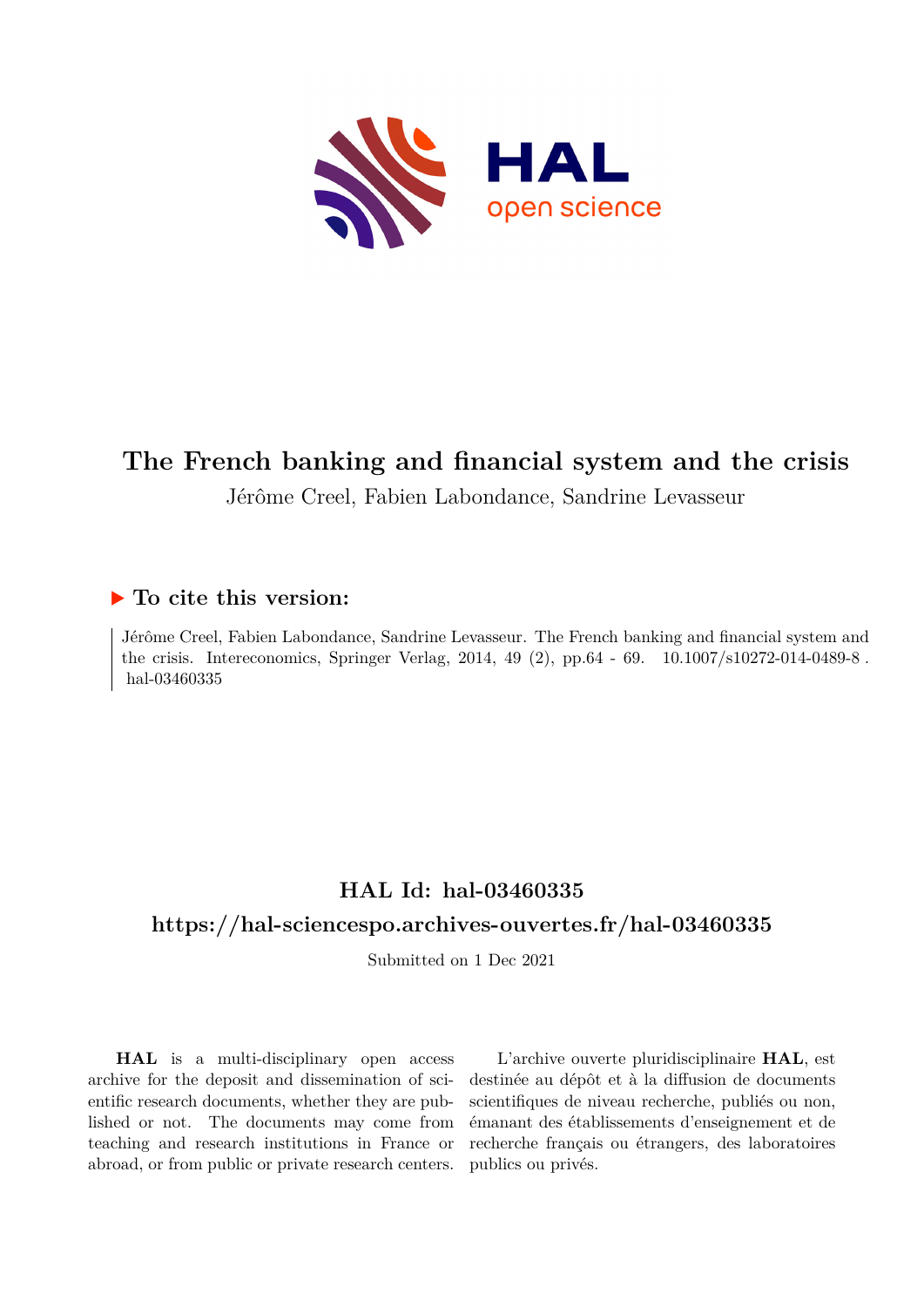# **Financial Systems in Financial Crisis – An Analysis of Banking Systems in the EU**

This Forum aims to systematically describe and analyse the evolution of national financial systems within the EU over the past three decades. It analyses the processes of financialisation that have dominated this period as well as the causes and consequences of the financial crisis from the perspectives of five individual member states – Germany, France, the UK, Italy and Spain. Furthermore, policy proposals which could change the role of the financial system to better serve **economic and social objectives are also put forward.**

#### Daniel Detzer\*

# **The German Financial System and the Financial Crisis**

At the outbreak of the financial crisis in 2007, hardly anyone would have guessed that it would become one of the most serious financial crises since the Great Depression. At the same time, it came as a surprise that after the peak of the crisis in 2009, Germany, which had experienced one of the sharpest declines in GDP during the crisis, was able to recover so quickly. This is particularly surprising in light of the fact that the German banking system was highly exposed to US assets and, correspondingly, was severely affected. Many economists worried that the damage to the financial system could lead to a credit crunch that would aggravate and prolong the crisis.<sup>1</sup>

This article discusses the financial crisis in Germany, focusing specifically on the role of the German financial sector. It will first give an overview of the main features of the German financial system and the most important developments prior to the crisis. Thereafter, the impact of the financial crisis in Germany is discussed. This paper argues that Germany was vulnerable to the financial crisis through two channels – the trade and the financial market channel. The impact of the financial market channel is discussed in depth. Credit aggregates are utilised to determine the impact of the problems in the financial sector on the real

economy. This paper argues, subsequently, that in particular the savings and cooperative banks sustained credit supply, thereby ensuring that a credit crunch did not prevent a recovery once global trade recovered.

#### **Main features of the German financial system**

The German financial system has long been a prime example of a bank-based financial system. Despite some changes, it is still dominated by banks today, while its financial markets are relatively undeveloped. Compared to the US, German firms are financed to a larger extent by bank loans, and households hold a larger share of their financial wealth in the form of bank deposits. Consequently, firms use markets less often to obtain financing, which can be seen by the relatively low number of listed companies and the low stock and bond market capitalisation and activity in Germany (see Table 1).

Historically, the German regulatory system was geared towards bank intermediation and enabled the central position of banks in the German system. The Banking Act (*Kreditwesengesetz*) of 1961 put few restrictions on the types of financial service activities banks could pursue and so followed a universal banking principle. At the same time, direct interventions into the business decisions of banks (e.g. through interest rate regulation) were relatively limited or abolished early on. The main instrument used to ensure the viability of banks was the setting of liquidity and capital standards. At the same time, the Banking Act had a relatively wide definition of banks. Most financial activities fell under its regulation, so that competition

The author would like to acknowledge the support of the FP7 Social Science and Humanities project FESSUD for work which underpinned this paper. However, the views in the paper are entirely those of the author. For helpful comments, the author would like to thank Nina Dodig, Trevor Evans, Eckhard Hein, Hansjörg Herr and Barbara Schmitz. Remaining errors are, of course, my own.

<sup>1</sup> See e.g. Deutsche Bundesbank: Monthly Report September, Frankfurt 2009.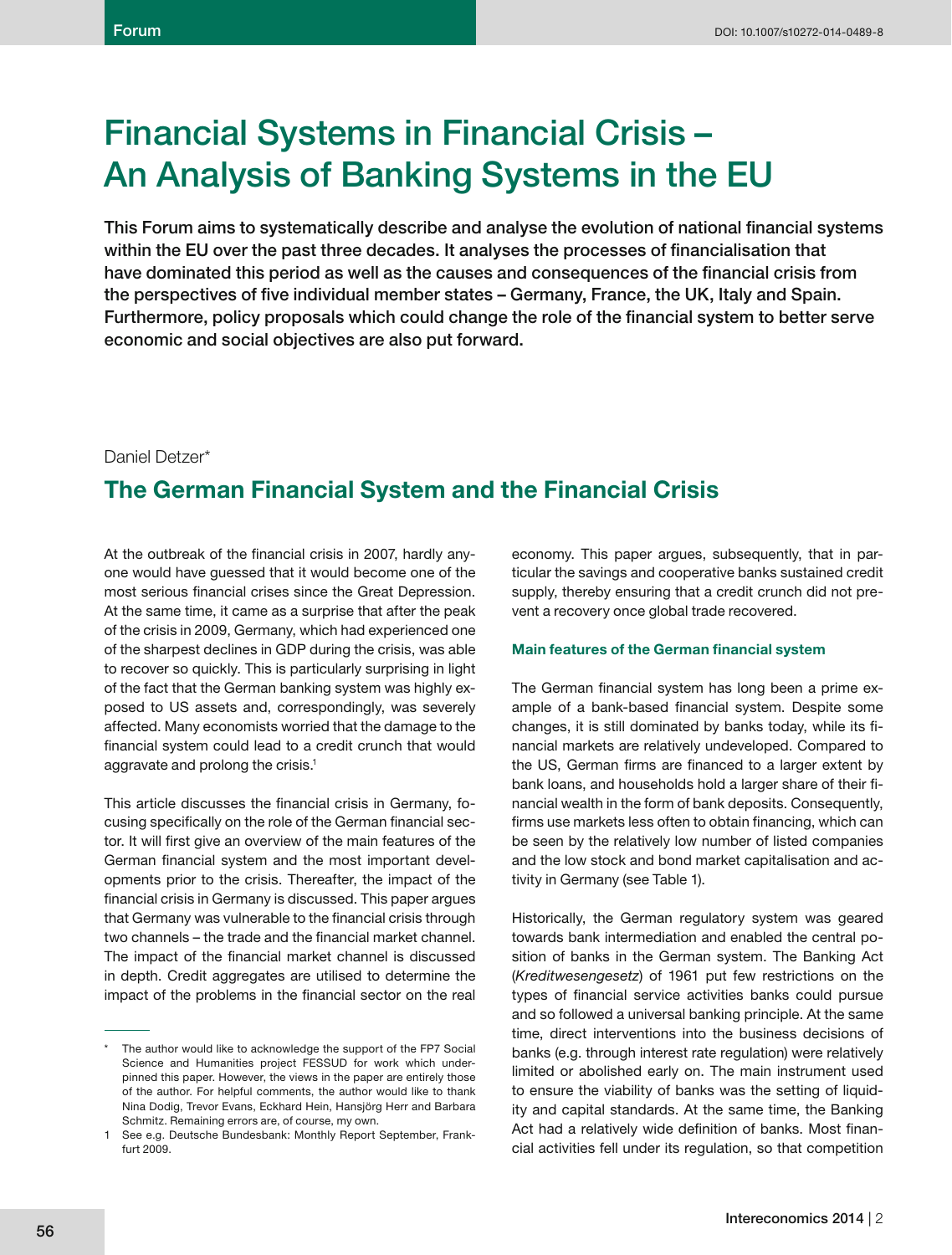#### Table 1 **Financial indicators for Germany and the USA, 1992-2011**

|                                                                | Germany |         |      |      | <b>USA</b> |      |      |         |
|----------------------------------------------------------------|---------|---------|------|------|------------|------|------|---------|
|                                                                | 1992    | 2000    | 2007 | 2011 | 1992       | 2000 | 2007 | 2011    |
| Stock<br>market capi-<br>talisation to<br>GDP (%)              | 19      | 66      | 58   | 37   | 69         | 161  | 142  | 110     |
| Stock<br>market total<br>value traded<br>to GDP (%)            | 21      | 47      | 91   | 45   | 34         | 255  | 273  | 206     |
| No. of listed<br>companies<br>per 10,000<br>population         | 825     | 1 2 4 3 | 800  | 819  | 2612       | 2667 | 1703 | 1 3 3 9 |
| Private bond<br>market capi-<br>talisation to<br>GDP (%)       | 40      | 57      | 35   | 24   | 71         | 95   | 114  | 92      |
| Deposit<br>money bank<br>assets to<br>GDP (%)                  | 110     | 147     | 126  | 127  | 57         | 55   | 65   | 62      |
| Private<br>credit by de-<br>posit money<br>banks to<br>GDP (%) | 88      | 116     | 105  | 104  | 48         | 49   | 59   | 53      |
| Bank<br>deposits to<br>GDP (%)                                 | 54      | 91      | 100  | 114  | 65         | 63   | 73   | 81      |

S o u rc e : World Bank.

from unregulated non-banks and the establishment of a shadow banking system was limited.<sup>2</sup>

While banking was tightly regulated, financial market regulation was underdeveloped. Security exchanges were organised regionally and were largely self-regulating. The German regional states (*Länder*) were the formal supervisory authorities, but they pursued a policy of non-interference.3 The regulatory framework was characterised by a lack of transparency and accountability, low protection of minority shareholders and no binding rules against insider trading. Additionally, German accounting rules emphasised creditor protection.4 Capital markets were dominated by the big banks, which also had strong positions in

most of the self-regulating bodies of the German exchanges and used their power to stabilise the regional structure.<sup>5</sup>

Another unique feature of the German banking sector is the so-called "three-pillar" banking system comprised of private banks, savings banks and cooperative banks. As a result, roughly 50 per cent of the banking sector consists of not-for-profit organisations. At the same time, many banks

5 S. Lütz, op. cit., pp. 79-89.

**Daniel Detzer**, Berlin School of Economics and Law; and Institute for International Political Economy Berlin (IPE), Germany.

**Jérôme Creel**, OFCE – SciencesPo; and ESCP Europe, Paris, France.

**Fabien Labondance**, OFCE – SciencesPo, Paris, France.

**Sandrine Levasseur**, OFCE – SciencesPo, Paris, France.

**Mimoza Shabani**, SOAS, University of London, UK.

**Jan Toporowski**, SOAS, University of London, UK.

**Judith Tyson**, SOAS, University of London, UK.

**Costanza Consolandi**, Università degli Studi di Siena, Italy.

**Giampaolo Gabbi**, Università degli Studi di Siena; and Sda Bocconi School of Management, Milan, Italy.

**Massimo Matthias**, Università degli Studi di Siena, Italy.

**Pietro Vozzella**, Università degli Studi di Siena, Italy.

**Carlos A. Carrasco**, University of the Basque Country (UPV/EHU), Bilbao, Spain.

**Patricia Peinado**, University of the Basque Country (UPV/EHU), Bilbao, Spain.

**Carlos Rodríguez González**, University of the Basque Country (UPV/EHU), Bilbao, Spain.

<sup>2</sup> D. Detzer, N. Dodig, T. Evans, E. Hein, H. Herr: The German Financial System, FESSUD Studies in Financial Systems No. 3, Leeds 2013.

<sup>3</sup> S. Lütz: Der Staat und die Globalisierung von Finanzmärkten. Regulative Politik in Deutschland, Großbritannien und den USA, Frankfurt 2002, Campus, pp. 79-89.

<sup>4</sup> D. Detzer et al., op. cit., pp. 115-136.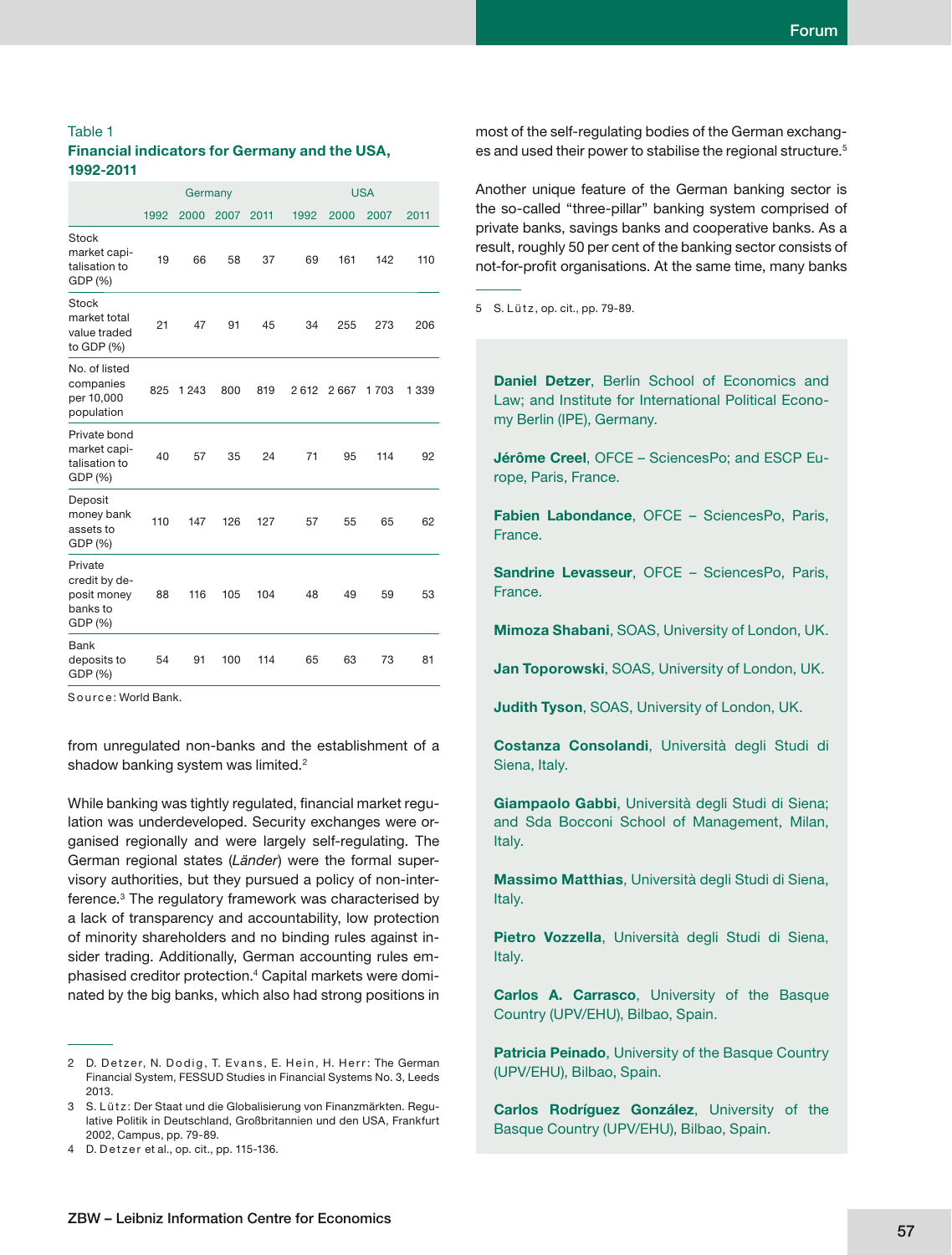have a regional or even a local focus. This turned out to become a major advantage during the financial crisis.

The private segment of the banking sector is dominated by four big banks: Deutsche Bank, Commerzbank, UniCredit and Postbank. Traditionally, the big banks have acted as house banks to the larger German industrial enterprises. They provided long-term loans for investment and had close links with those firms via cross-shareholdings and supervisory board seats. This, however, changed when the big banks' business model came under pressure in the late 1970s. Consequently, they gradually moved into investment banking and trading activities while reducing their links to the industrial sector. The rest of the private banking sector consists of regionally focused banks or branches of foreign banks.

The savings bank sector is comprised of 421 locally oriented primary savings banks (*Sparkassen*), all of which are legally independent institutions, nine regionally oriented *Landesbanken* and a range of specialised institutions. The primary savings banks are owned by city or county governments, and their mission is to serve the public interest. While they should avoid making losses, they are not required to maximise profits and can pursue other goals such as supporting local cultural, social and economic development. The *Landesbanken* originally had two purposes: acting as bankers to the regional state and representing central institutions for the savings banks in their respective regions. However, they also developed a wide range of commercial and investment banking activities.<sup>6</sup>

The cooperative banking sector has a structure similar to that of the savings bank sector. It consists of 1,078 primary cooperative banks, two regional institutions and a range of specialised institutions at the national level. The cooperative banks also have a dual objective: they must support the economic undertakings of their customers and at the same time operate as sustainable businesses.<sup>7</sup>

The primary institutions of both the savings bank and the cooperative bank groups are focused on providing financial services to the general public and acting as house banks to German small and medium-sized companies. The primary institutions in both groups follow a so-called regional principle. They are supposed to conduct business only within their respective region. Due to their local orientation, there is little competition among the individual institutions within each group, so that they are able to see each other as peers and partners rather than competitors. This enables them to benefit from being part of a dense

network of closely connected but legally independent institutions. Due to their network structure, they are able to benefit from economies of scale by centralising certain services and can offer a full range of banking services without losing their local focus.<sup>8</sup> This allows these relatively small banks to compete with the larger private banks on equal footing. With the exception of the *Landesbanken*, the banks in the cooperative and savings bank sectors, as well as the regional private banks, exhibit higher average profitability and lower profit volatility than the big private banks (Table 2).<sup>9</sup> While the profitability of the German banking sector is relatively low when compared internationally, it is often noted that the German banking system provides better financial inclusion (in particular to low-income households), cheaper and better financial services, and lower-cost funding to SMEs compared to countries with purely profit-driven private financial sectors. Thus, this lower profitability may be outweighed by overall welfare gains.<sup>10</sup>

#### **Main changes to the German financial system since the 1970s**

There have been many different forces that have impacted the financial sector. First, the profitability and the overall scale of business that the big banks receive from large industrial firms has declined since the 1970s due to lower investment demand and increased competition. In response to this declining business, the big banks initially tried to enter the previously neglected retail and SME business. However, the strong position of the savings and cooperative banks in this sector made entry difficult. Therefore, the big banks tried to enter the investment banking business and pushed for the development of capital markets in Germany. To achieve this, they acquired foreign investment banks in the 1990s, loosened their ties with industry and lobbied for a regulatory framework more conducive to market-based finance.<sup>11</sup>

Simultaneously, attempts to harmonise banking and security market regulation were made at the European Economic Community (EEC) level. Regulatory initiatives at the EEC level began to appear at the end of the 1970s, but

<sup>6</sup> D. Detzer et al., op. cit., pp. 73-92.

<sup>7</sup> Ibid.

<sup>8</sup> D. Bülbül, R.H. Schmidt, U. Schüwer: Savings Banks and Cooperative Banks in Europe, White Paper Series No. 5, Center of Excellence SAFE Sustainable Architecture for Finance in Europe, Frankfurt 2013.

<sup>9</sup> For a detailed discussion on efficiency and profitability, see D. Detzer et al., op. cit., pp. 151-178.

<sup>10</sup> See for example A. Mullineux, E. Terberger: The British Banking System: A good role model for Germany?, Anglo-German Foundation for the Study of Industrial Society, London 2006; and International Monetary Fund: Germany. Banking Sector Structure, Washington 2011.

<sup>11</sup> U. Perina: Angst vor der Macht am Main, Die Zeit, No. 14, 30 March 1990.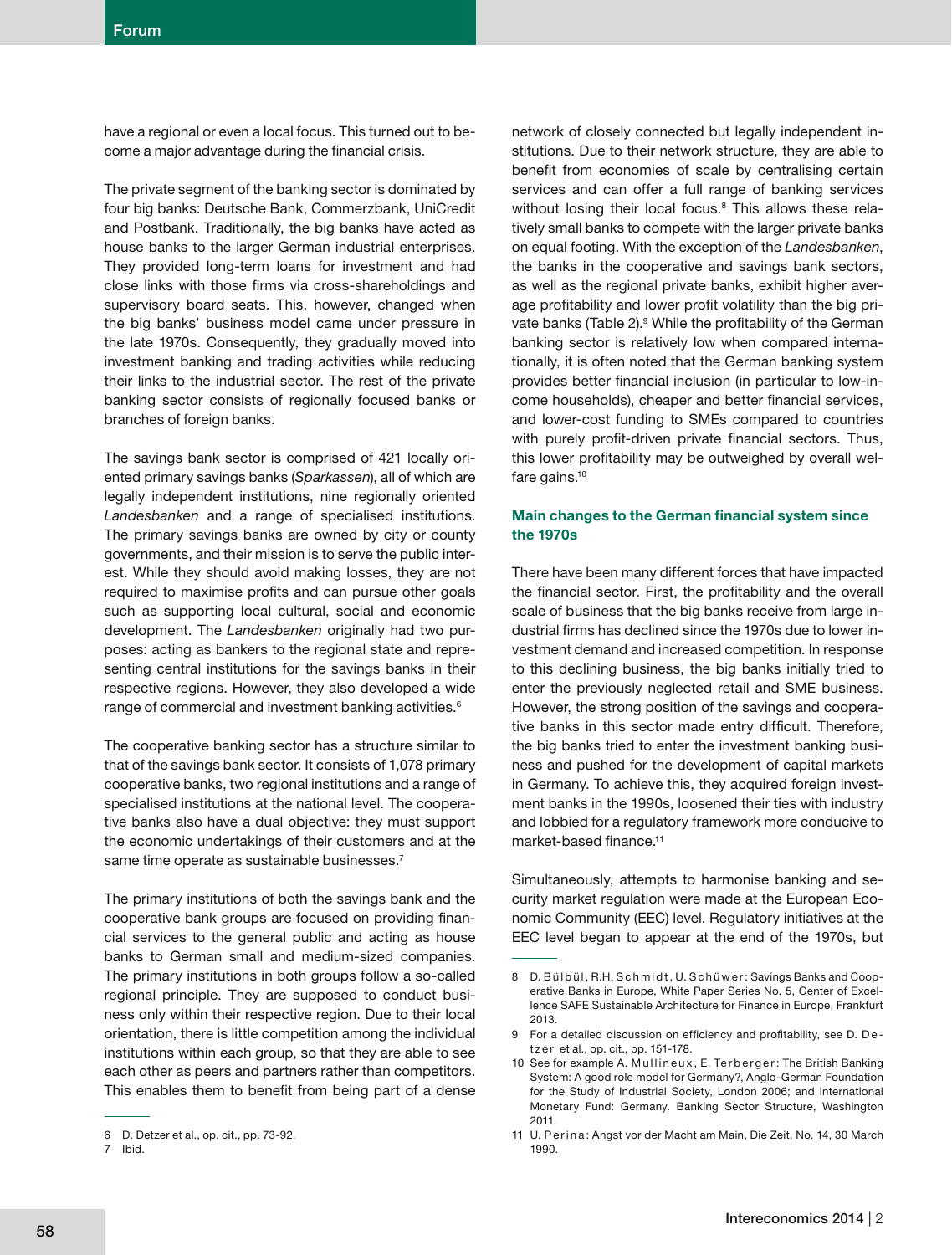#### Table 2 **Profitability of German banks**

|                                       |                               |               |                                 |       | Return on equity before<br>tax, 1994-2010 |                          | Return on equity after<br>tax, 1994-2010 |                              |
|---------------------------------------|-------------------------------|---------------|---------------------------------|-------|-------------------------------------------|--------------------------|------------------------------------------|------------------------------|
| Banks by banking group, November 2013 |                               | <b>Number</b> | Assets in<br>billion $\epsilon$ | %     | Average                                   | Standard<br>deviation    | Average                                  | <b>Standard</b><br>deviation |
| Total                                 |                               | 1845          | 7780.5                          | 100.0 | 7.9                                       | 6.4                      | 4.3                                      | 4.4                          |
| Private banks                         |                               | 276           | 2888.4                          | 37.1  | 7.1                                       | 10.3                     | 4.4                                      | 8.0                          |
|                                       | Big banks                     | 4             | 1827.4                          | 23.5  | 7.0                                       | 15.5                     | 4.5                                      | 11.7                         |
|                                       | Regional banks                | 164           | 829.0                           | 10.7  | 8.3                                       | 4.4                      | 5.0                                      | 3.2                          |
|                                       | Branches of foreign banks     | 108           | 232.0                           | 3.0   |                                           |                          | ٠                                        |                              |
| Savings bank sector                   |                               | 430           | 2233.5                          | 28.7  |                                           |                          | ٠                                        |                              |
|                                       | Landesbanken                  | 9             | 1126.1                          | 14.5  | 4.1                                       | 6.8                      | 1.8                                      | 5.6                          |
|                                       | Primary savings banks         | 421           | 1107.4                          | 14.2  | 12.8                                      | 5.3                      | 5.6                                      | 1.5                          |
| Cooperative bank sector               |                               | 1080          | 1038.3                          | 13.3  | $\overline{\phantom{a}}$                  | $\overline{\phantom{a}}$ | ٠                                        | ٠                            |
|                                       | Regional institutions         | 2             | 276.9                           | 3.6   | 7.6                                       | 7.7                      | 6.5                                      | 4.8                          |
|                                       | Primary cooperative banks     | 1078          | 761.4                           | 9.8   | 11.7                                      | 3.8                      | 6.0                                      | 1.5                          |
| Special banks                         |                               | 59            | 1620.4                          | 20.8  | ٠                                         |                          | $\overline{\phantom{a}}$                 |                              |
|                                       | Mortgage banks                | 18            | 455                             | 5.8   | 6.4                                       | 9.0                      | 3.2                                      | 7.0                          |
|                                       | Building and loan association | 22            | 204.8                           | 2.6   | ۰                                         | ٠                        | ٠                                        |                              |
|                                       | Special purpose banks         | 19            | 960.6                           | 12.3  |                                           |                          | $\overline{\phantom{a}}$                 |                              |

S o u rc e : Deutsche Bundesbank.

they lacked traction. Beginning in the early 1990s, the impact of these regulations strongly increased, so that by today there is hardly any area of financial market regulation not affected by EU legislation.12

Both the shift in the national actors on whom the banks focused their attention and the rising influence of EU legislation led to major changes in German financial regulation, in particular securities market regulation. The authorisation of new financial innovations in the 1980s and the four financial market promotion acts enacted between 1990 and 2002 increased investor protection, criminalised insider trading, yielded new financial actors and set the general framework for a market for corporate control. This changed the regulatory structure in a way that was more favourable to the development of financial markets.<sup>13</sup> Despite an increase in private market capitalisation and increased stock market participation by households during the new technology boom at the turn of the century, market capitalisation in bond and stock markets remains low. Some of this could be explained by the retreat of households from direct equity investments after the collapse of the stock market bubble in 2001.14

Additionally, there has been constant pressure from international institutions, such as the IMF,<sup>15</sup> the OECD<sup>16</sup> and national actors like the German Council of Economic Experts,<sup>17</sup> to reform the three-pillar system and to open savings banks for private capital. For a long time, despite these constant pressures, German politicians resisted liberalising or privatising the savings bank sector, and the same general structure continues to prevail today. However, supporters of liberalisation achieved a partial success when a complaint by the private banks to the European Commission in 1994 compelled Germany to remove the government guarantee for public banks by 2005.18

<sup>12</sup> T. Heinrich, H. Hirte: Bankrechtskoordinierung und -integration, in: P. Derleder, K.-O. Knops, H. G. Bamberger (eds.): Handbuch zum deutschen und europäischen Bankrecht, Berlin 2009, Springer, pp. 2181-2199.

<sup>13</sup> R. Deeq: Finance capitalism unveiled: banks and the German political economy, Michigan 1999, pp. 73-122.

<sup>14</sup> D. Detzer et al., op. cit., pp. 73-92; D. Detzer: Financial Market Regulation in Germany – Capital Requirements of Financial Institutions, FESSUD Working Paper Series No. 26, Leeds 2014.

<sup>15</sup> International Monetary Fund, op. cit.

<sup>16</sup> OECD: OECD Economic Surveys: Germany, 2012, OECD Publishing.

<sup>17</sup> Sachverständigenrat zur Begutachtung der gesamtwirtschaftlichen Entwicklung: Das deutsche Finanzsystem. Effizienz steigern - Stabilität erhöhen, Expertise im Auftrag der Bundesregierung, June 2008.

<sup>18</sup> T. Döring: German Public Banks under the Pressure of the EU Subsidy Proceedings, in: Intereconomics, Vol. 38, No. 2, 2003, pp. 94- 101.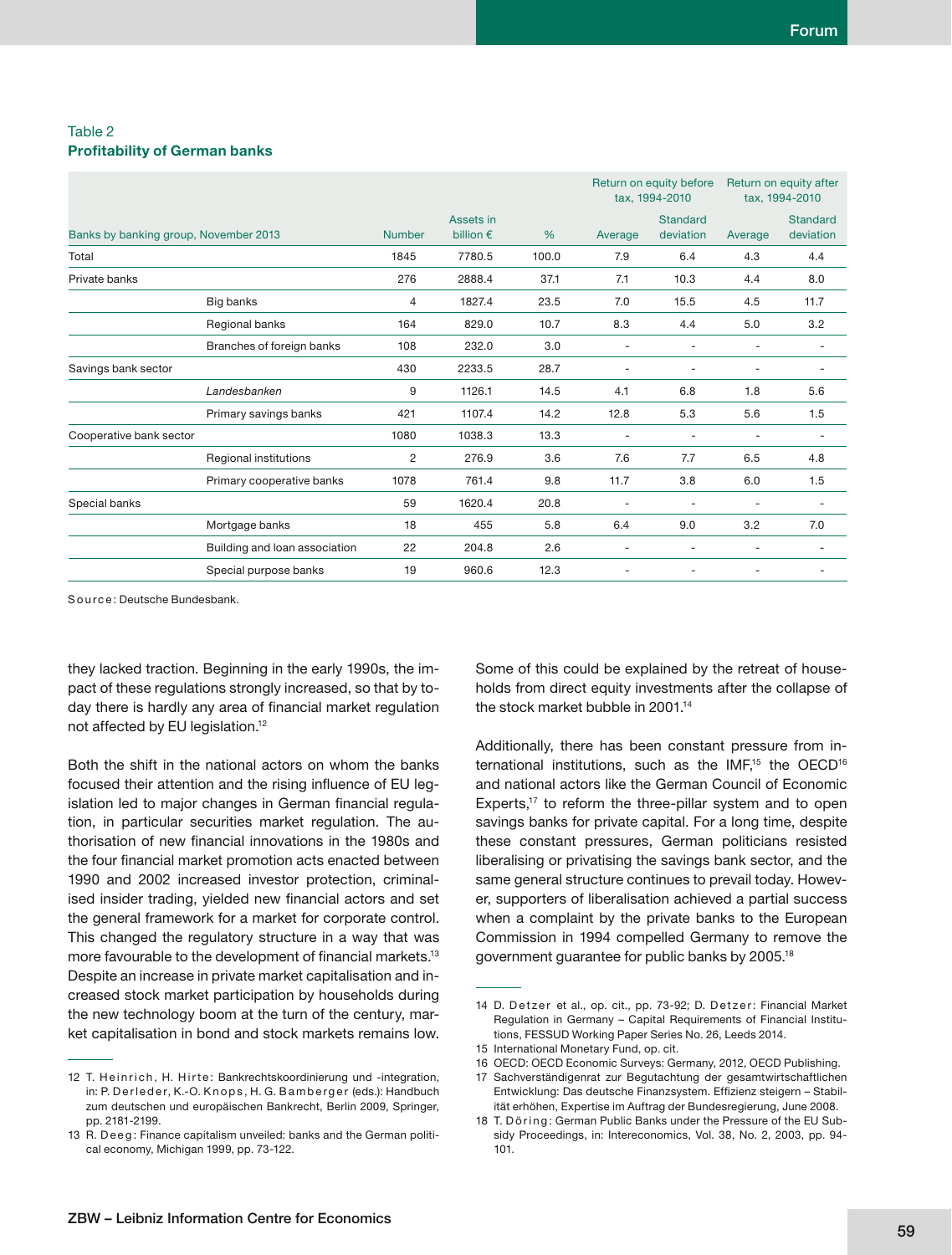#### **Impact of the financial crisis in Germany**

Unlike many other countries, Germany did not experience a housing bubble or strong domestic credit growth before the crisis. Nevertheless, it was heavily affected by the international financial crisis. This is largely related to the German growth model, which can be characterised as "export-led mercantilist". Wage moderation by the unions and the establishment of a low wage sector due to comprehensive labour market reforms led to stagnating wages in the years prior to the crisis. Correspondingly, domestic consumption growth in Germany was low. Contrary to the promises of many economists and politicians, wage moderation did not lead to higher investment demand, which was relatively low throughout the period. With the public sector trying to consolidate its accounts at the same time, the total growth contributions of domestic demand from the early 2000s until 2008 amounted to only 0.85 percentage points. Economic growth was weak, averaging 1.44 per cent, and a large portion of this depended on external demand (0.58 per cent).<sup>19</sup> The high current account surpluses also meant that Germany built up large financial claims with the rest of the world. This model left Germany highly vulnerable to two channels of crisis transmission: the trade channel and the financial markets channel.

#### The trade channel

Compared to other EU countries, Germany is much more integrated in international trade<sup>20</sup> – and also much more dependent on it. Additionally, the German export industries are specialised in more volatile goods, such as investment or intermediate goods, which makes Germany even more vulnerable to economic slowdowns in its foreign markets. The great degree to which Germany was affected by the slowdown in international trade and the corresponding decline in external demand can be seen in Figure 1. Germany's GDP growth started declining after the third quarter of 2008 when world trade collapsed and declining net exports increasingly affected growth. Only thereafter did internal absorption of the crisis follow (largely via a decline in investment demand). The recovery, which began in the first quarter of 2010, was also largely driven by the rapid resumption of exports to emerging markets, where growth recovered faster than in the indus-

#### Figure 1

**Growth of real GDP and growth contributions in Germany vs. growth of world trade, 2007-2013**



Sources: Statistisches Bundesamt, World Trade Organization.

trialised countries. Domestic demand only followed in the second quarter of 2010.<sup>21</sup>

#### The financial market channel

The second channel through which Germany was affected was the financial market channel. Germany was vulnerable through this channel because it had rapidly increased its international financial integration in recent decades (Figure 2). At the end of 2007, Germany had foreign assets of over €5 trillion, about half of which were held by German banks. This was an almost tenfold increase since 1991. In terms of GDP, foreign assets increased from about 58 to 207 per cent. Additionally, empirical research shows increasing correlation between foreign and domestic asset prices since the mid-1990s, making the German financial system more vulnerable to external shocks.<sup>22</sup> Germany's foreign asset position has weakened since 2007. While cumulative current account balances were about €350 billion in the years 2007/2008, net foreign financial assets fell by €16 billion. This suggests valuation losses of about €366 billion. At the same time, when US stock markets collapsed, Germany's major stock price indices followed suit, leading to heavy losses on domestic financial investments. The Bundesbank estimates the wealth losses due to the collapse of the CDAX<sup>23</sup> at around €800 billion.

<sup>19</sup> E. Hein: The Macroeconomics of Finance-dominated Capitalism and its Crisis, Cheltenham 2012, Edward Elgar.

<sup>20</sup> The trade-to-GDP ratio for Germany increased from 1991 to 2008 from 52 per cent to 90 per cent. The ratios for France, Italy and the UK in 2008 were between 50 per cent and 60 per cent. See Sachverständigenrat zur Begutachtung der gesamtwirtschaftlichen Entwicklung: Deutschland im internationalen Konjunkturzusammenhang, Expertise im Auftrag der Bundesregierung, November 2009.

<sup>21</sup> Deutsche Bundesbank: Monthly Report March, Frankfurt 2011.

<sup>22</sup> Sachverständigenrat 2009, op. cit.

<sup>23</sup> The CDAX includes all companies listed for official trading at the Frankfurt stock exchange.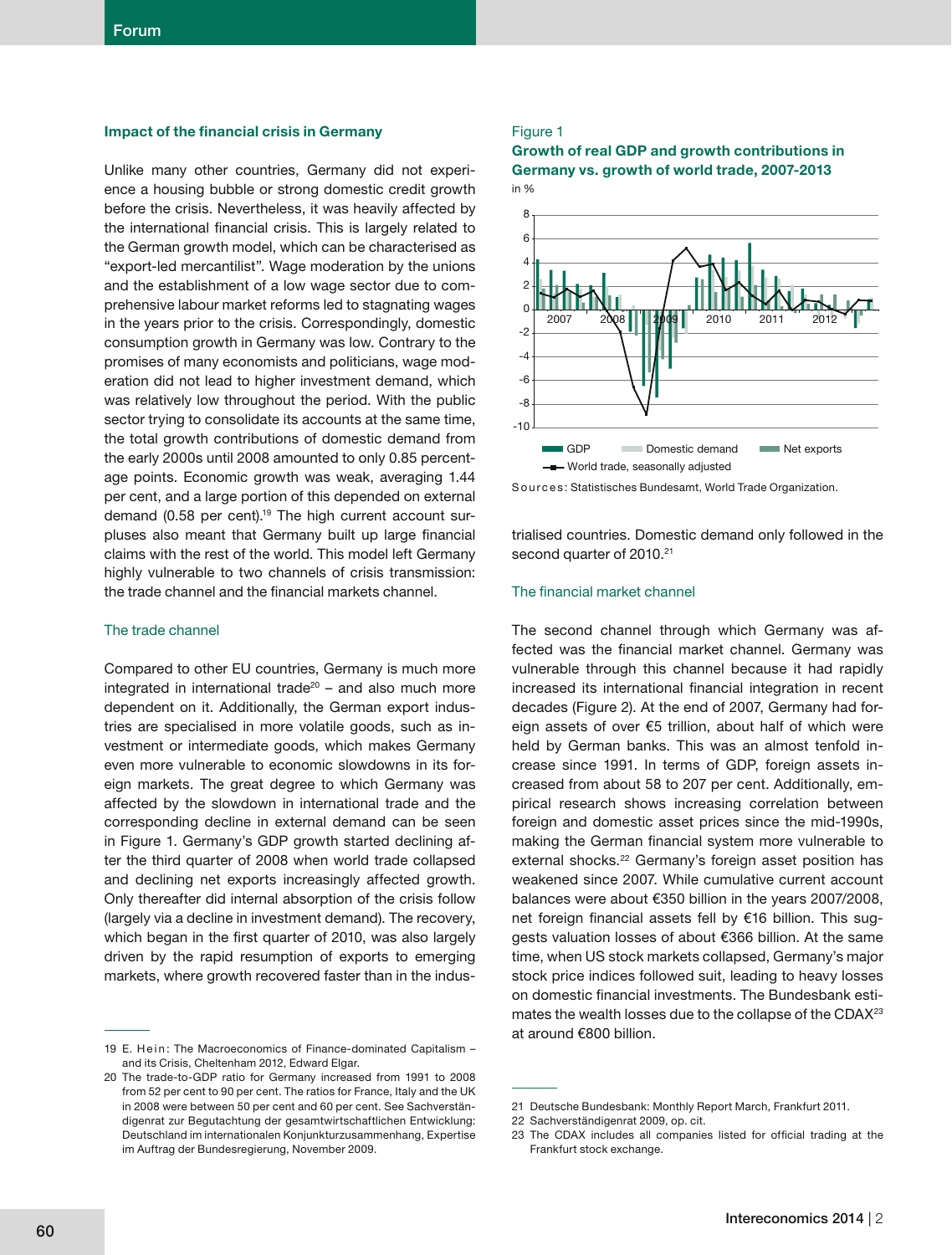#### Figure 2 **Germany's international investment position**



S o u rc e : Deutsche Bundesbank.

These losses can have repercussions on the German economy via various potential mechanisms. Financial losses could negatively impact consumption via wealth effects and investment via Tobin's Q. However, empirical research has shown that wealth effects for Germany are rather low, and the evidence for an effect on investment through Tobin's Q is relatively weak. Therefore, direct effects on internal demand via the losses due to the financial crisis seem to be rather low.<sup>24</sup>

Overall, Germany seems more vulnerable to financial contagion via the banking sector. A large proportion of the German company sector depends on bank loans for its external financing. If the financial crisis caused liquidity or solvency problems in the banking sector and thus led banks to restrict their lending to the non-financial sector, this would have the potential to aggravate the crisis or to undermine a recovery via a so-called credit crunch.

German banks were heavily exposed to the US real estate bubble via their asset holdings. The write-offs of large German financial institutions (banks and insurance companies) directly related to the financial crisis amounted to €102 billion25 in the period from 2007 to August 2009.26 To put this into perspective, the total capital and reserves of German banks at the end of 2007 stood at  $€428$  billion,<sup>27</sup> while that of insurance companies stood at €284 billion.<sup>28</sup>

25 In comparison, France had write-offs amounting to only €52 billion.

Problems related to those losses first materialised in July 2007, when the IKB Deutsche Industriebank AG – a German bank specialising in business with medium-sized industrial companies  $-$  got into trouble due to refinancing problems at Rhineland Funding, a special purpose vehicle related to IKB. By the end of 2008, three *Landesbanken* – Sachsen LB, Bayern LB and West LB – and the IKB needed government assistance. In autumn 2008, Hypo Real Estate unveiled problems at its Irish subsidiary Depfa Bank plc and received an emergency loan of €50 billion before being nationalised in October 2009. Commerzbank, one of the largest private banks, also encountered major difficulties shortly after the collapse of Lehman Brothers. The problems were related to a range of acquisitions before and during the crisis, in particular the purchase of Dresdner Bank. The government was forced to provide guarantees and recapitalise the bank. When further support was needed, Commerzbank was partially nationalised in January 2009. Many banks which did not have to resort to government assistance nonetheless had problems due to the financial crisis. Deutsche Bank, the biggest German bank, never asked for official help, but there are reports which claim the bank was able to unload substantial amounts of assets to IKB before they became toxic. Additionally, the bank came under fire for not registering its losses, failing to mark to market and misvaluing some positions. Had it not done so, it would have needed government support as well.<sup>29</sup>

To contain the problems within the financial sector, the German government intervened on a massive scale, providing guarantees of up to €168 billion. It also recapitalised banks with almost €30 billion and allowed them to transfer their toxic assets to government-owned bad banks. Despite the fact that all of the guarantees have now expired or were returned without costs to the taxpayer, the bad banks still hold a substantial amount of assets and the capital injections have not been fully repaid, so that a substantial risk remains for the government. The Federal Agency for Financial Market Stabilisation expects losses of €22 billion.30 Additionally, there were costs for the budgets of the *Länder* and municipalities related to the stabilisation of the Landesbanken.<sup>31</sup> All together, these interventions contributed to the stabilisation of the German financial sector and the avoidance of a widespread German banking crisis.

Nonetheless, the government, different industry associations and some economists were concerned that a credit

<sup>24</sup> Sachverständigenrat 2009, op. cit.

<sup>26</sup> Sachverständigenrat 2009, op. cit.

<sup>27</sup> Deutsche Bundesbank: Monthly Report January, Frankfurt 2014.

<sup>28</sup> Deutsche Bundesbank: Statistik über Versicherungen und Pensionseinrichtungen, 2014.

<sup>29</sup> D. Detzer et al., op. cit., pp. 228-234.

<sup>30</sup> Bundesministerium der Finanzen: Monatsbericht des BMF Dezember, 2013.

<sup>31</sup> Deutscher Bundestag: Drucksache 18/424 from 4 February 2014.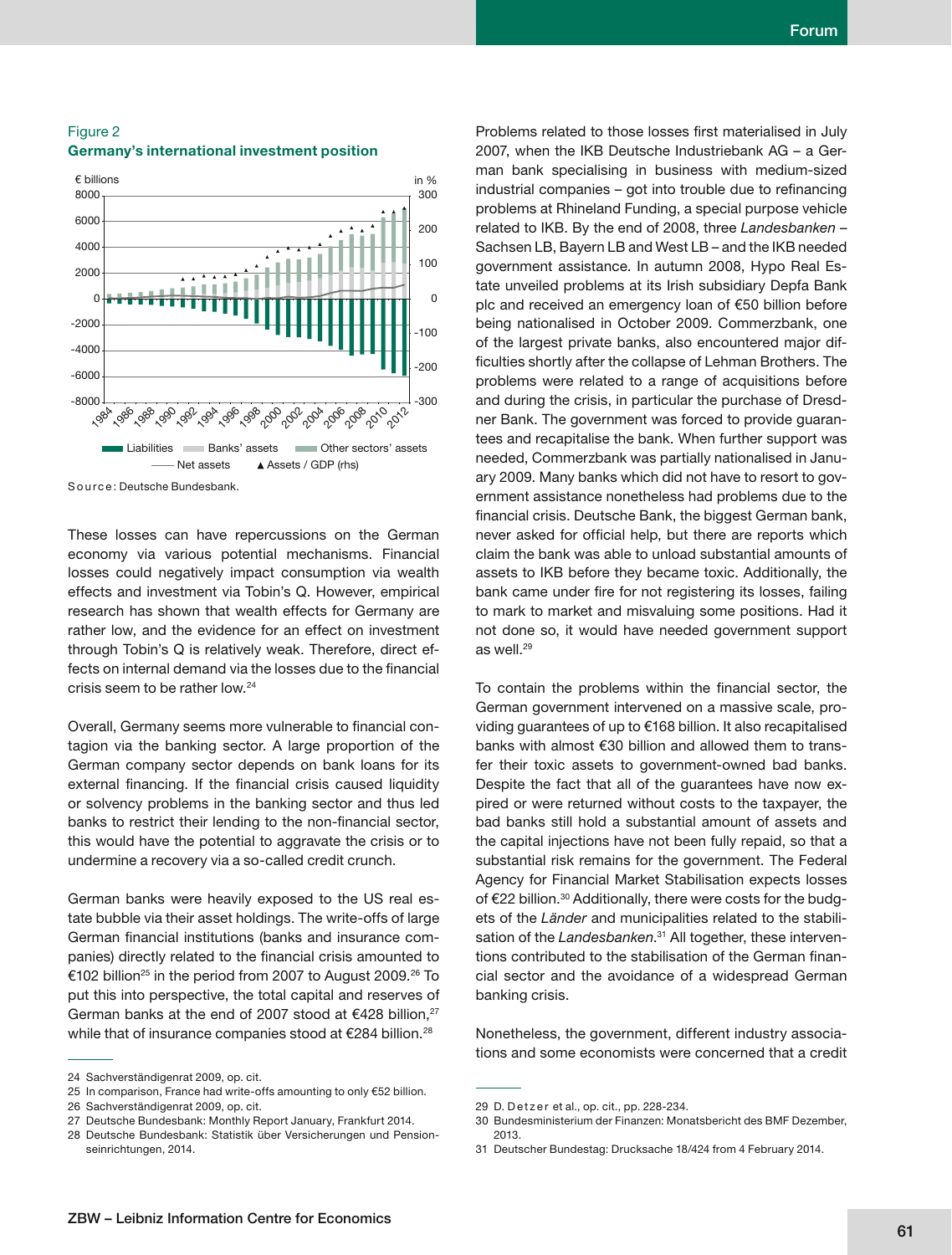#### Figure 3

**Growth of bank credit to the domestic non-financial sector and growth contributions by sector, Germany, 2006-2012**



Source: Deutsche Bundesbank.

crunch might occur and spread the problems from the financial sector to the real economy (see Figure 3).<sup>32</sup> After relatively dynamic credit growth persisted until November 2008, it became negative in January 2009. This was mainly related to the decline in credit available to non-financial corporations, while credit to private households stabilised credit volumes. It was not until December 2010 that growth rates on a yearly basis became positive again. The increased credit constraint facing firms can also be seen in their subjective evaluation of credit availability, shown in Figure 4. While more firms reported stricter credit standards starting in August 2007, the number of firms that evaluated lending behaviour as "strict" exploded in August 2008. A return to pre-crisis levels did not occur until the spring of 2011.

So was this a credit crunch? On the one hand, actual credit volumes declined during the crisis and firms evaluated the lending behaviour of banks as stricter. On the other hand, there are various explanations for the decline in credit, and it was not necessarily bank-induced. When economic uncertainty increases, firms may curb their investments and households may delay larger purchases, resulting in a demand-induced credit decline. Also, during a recession it is normal for banks to curb their lending to a certain degree when the economic situation deteriorates and the creditworthiness of their borrowers declines.<sup>33</sup>

#### Figure 4

#### **Credit hurdle, 2003-2013**

Evaluation of German companies about the credit standards of banks



The Bundesbank stated that credit growth was not extraordinarily weak from a historical perspective, given the scale of the recession.<sup>34</sup> Also, looking at Figure 4 again, it is clear that the overall subjective evaluation of credit availability by firms had been even worse in 2003. Therefore, on the aggregate, the German banking system seemed to have functioned quite well, despite the severe problems of some institutions, and it did not significantly aggravate the crisis in the real sector with overly restrictive credit policies.

More disaggregated data reveals a more diverse picture. Returning to Figure 4, it comes as a surprise that credit hurdles increased most drastically for the big firms, which traditionally have the best access to bank credit.35 Table 3, which displays the growth of credit to domestic enterprises and self-employed persons by banking group, can help to explain this phenomenon. In the years 2009 and 2010, the decline of credit volumes was not homogenous throughout all banking groups. The big banks, the *Landesbanken* and the mortgage banks reduced their lending most dramatically. Smaller private banks, the regional institutions of the cooperative sector and subsidiaries from foreign banks also reduced their lending. In contrast, the primary savings and cooperative banks played a stabilising role and extended their loan portfolios. This difference in lending behaviour during the cri-

<sup>32</sup> Deutsche Bundesbank: Monthly Report September, Frankfurt 2009. 33 Ibid.

<sup>34</sup> Deutsche Bundesbank: Monthly Report October, Frankfurt 2010.

<sup>35</sup> While in the past, the bigger firms increasingly relied on market finance and loosened their ties with house banks, reverting to equity and debt markets for finance was very expensive or even impossible. especially in the early phases of the crisis. Ibid.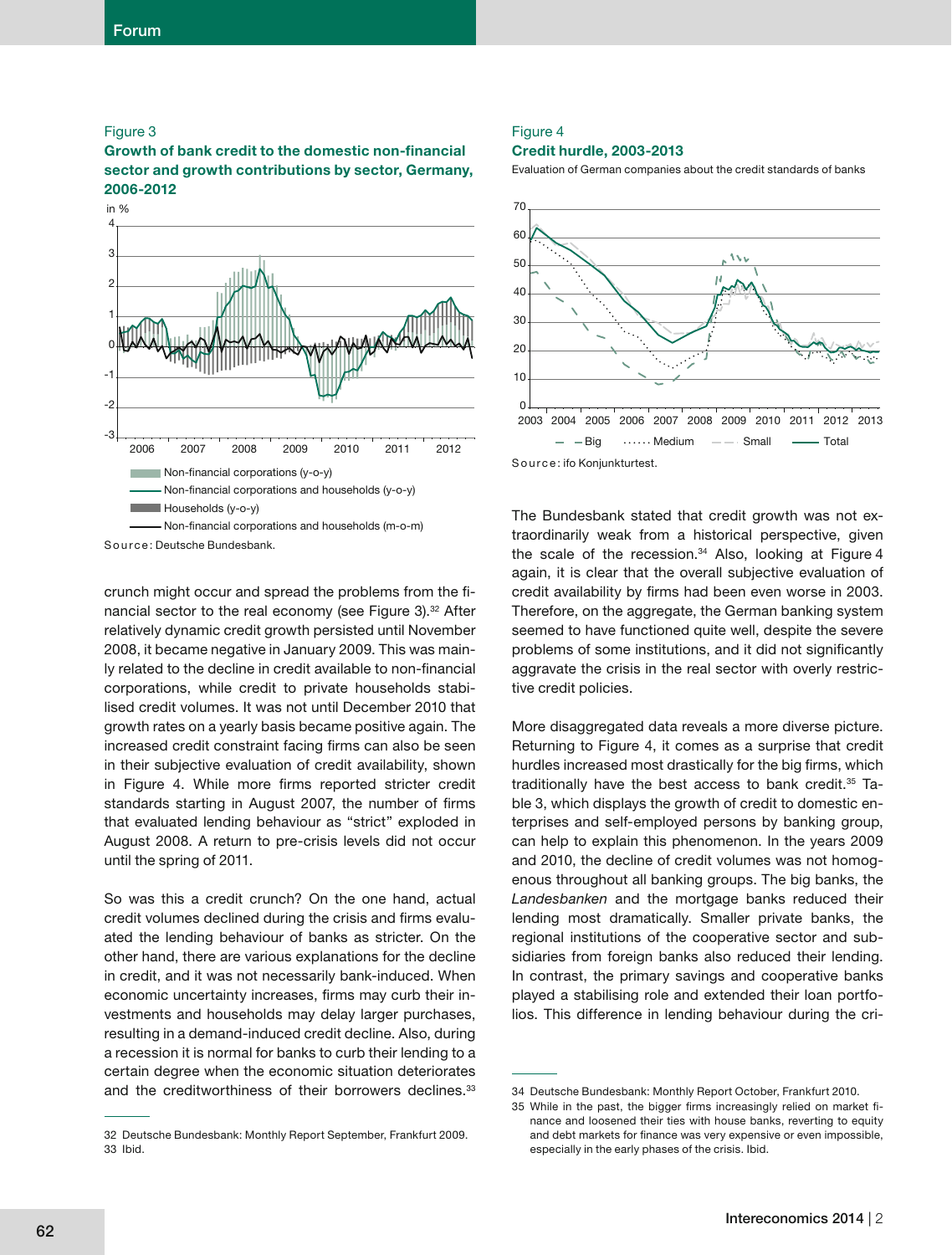Table 3

### **Growth of bank lending to domestic enterprises and self-employed persons, 2006-2012**

in %

|                                   | 2006   | 2007   | 2008   | 2009   | 2010   | 2011   | 2012   |
|-----------------------------------|--------|--------|--------|--------|--------|--------|--------|
| All banks                         | 0.4    | 4.6    | 5.8    | $-0.4$ | $-0.7$ | 3.9    | 0.7    |
| Commercial banks                  | $-0.6$ | 2.5    | 2.4    | $-1.2$ | $-1$   | 1.9    | $-0.1$ |
| Big banks                         | $-0.8$ | 0.8    | $-0.1$ | $-0.4$ | $-0.6$ | 0.7    | $-0.1$ |
| Regional banks                    | 0.1    | 0.9    | 1.9    | $-0.2$ | $-0.3$ | 1.3    | 0.4    |
| Subsidiaries of foreign banks     | 0.1    | 0.9    | 0.6    | $-0.6$ | $-0.1$ | $-0.2$ | $-0.4$ |
| Landesbanken                      | 0.7    | 1.1    |        | $-0.4$ | $-0.7$ | 0.3    | $-0.9$ |
| Savings banks                     | 0.1    | 0.6    | 1.1    | 0.7    | 0.8    | 0.7    | 0.9    |
| Cooperative regional institutions | 0      | 0.2    | 0.2    | 0      | $-0.2$ | 0.1    | 0.2    |
| Cooperative banks                 | 0.1    | 0.3    | 0.6    | 0.5    | 0.6    | 0.6    | 0.9    |
| Special purpose banks             | 0.9    | 0.2    | 0.8    | 0.6    | 0      | 0.5    | 0.4    |
| Mortgage banks                    | $-0.8$ | $-0.4$ | $-0.3$ | $-0.7$ | $-0.4$ | $-0.3$ | $-0.9$ |

Source: Deutsche Bundesbank.

sis can be explained by a range of supply-side factors.<sup>36</sup> First, the institutions that curtailed their lending the most were those most affected by the crisis. As depicted above, the big private banks, the *Landesbanken* and the mortgage banks had to bear heavy losses from the crisis. The drain on their equity may have forced them to reduce their lending.37 Additionally, those bigger banks depended much more on wholesale funding, which made them more vulnerable to liquidity problems when the interbank market was inhibited. Banks reported that in particular in the early phase of the crisis, refinancing conditions in the money and bond markets played an important role in their restrictive credit policies.<sup>38</sup> This helps to explain the phenomenon that, while firms of all sizes had greater problem in accessing bank credit, the most severe problems were experienced by big firms. The easier access to credit enjoyed by small and medium-sized companies can be explained by the fact that they obtain their external credit financing more often from the primary cooperative and savings banks. Due to their different business model, which focuses more on the ordinary loan and deposit business, these banks were not directly hit by the financial crisis, and due to their large deposit bases, they were also less dependent on wholesale funding. Hence, there were no internal factors that prevented them from providing credit to their customers.

An examination of the disaggregated figures reveals that while there was no overall credit crunch, the big banks and *Landesbanken* restricted their credit growth, and thus their traditional customers, the bigger firms, were more affected by the problems in the financial sector. Conversely, the smaller banks of the savings and cooperative sector extended their lending throughout the crisis so that their borrowers were less affected by the financial crisis. It is also likely that they supplied loans to customers of the bigger banks and so eased the general pressure within the system.

#### **Conclusions**

Germany was heavily affected by the financial crisis due to its "export-led mercantilist" growth model and its high degree of international financial integration. The collapse in international trade hit the German real economy directly and led to a sharp decline in GDP. However, when demand from a range of emerging market economies for German goods increased, the German real economy was able to recover quickly. The German financial sector suffered due to heavy losses on its foreign assets, and heavy government intervention was needed to stabilise the financial system. While it managed to prevent a widespread banking crisis, there were fears that the damaged banking system would undermine a timely recovery by restricting access to credit. In fact, credit growth to the German real economy and to German households slowed and then grew negative in 2009. While the reduction does not seem large enough to speak of an overall credit crunch,

<sup>36</sup> Additional possible explanations for the differences can be found looking at demand-side factors. The export-oriented manufacturing sector was hit particularly hard by the crisis, so that demand for credit in this sector may have been particularly weak. If big banks and *Landesbanken* were disproportionally focused on this sector, this may explain the decline in credit growth.

<sup>37</sup> The *Landesbanken* and the big banks reduced their risk-weighted assets from the beginning of 2009 to mid-2010 by 21 and eight per cent respectively.

<sup>38</sup> Deutsche Bundesbank: Monthly Report September, Frankfurt 2009.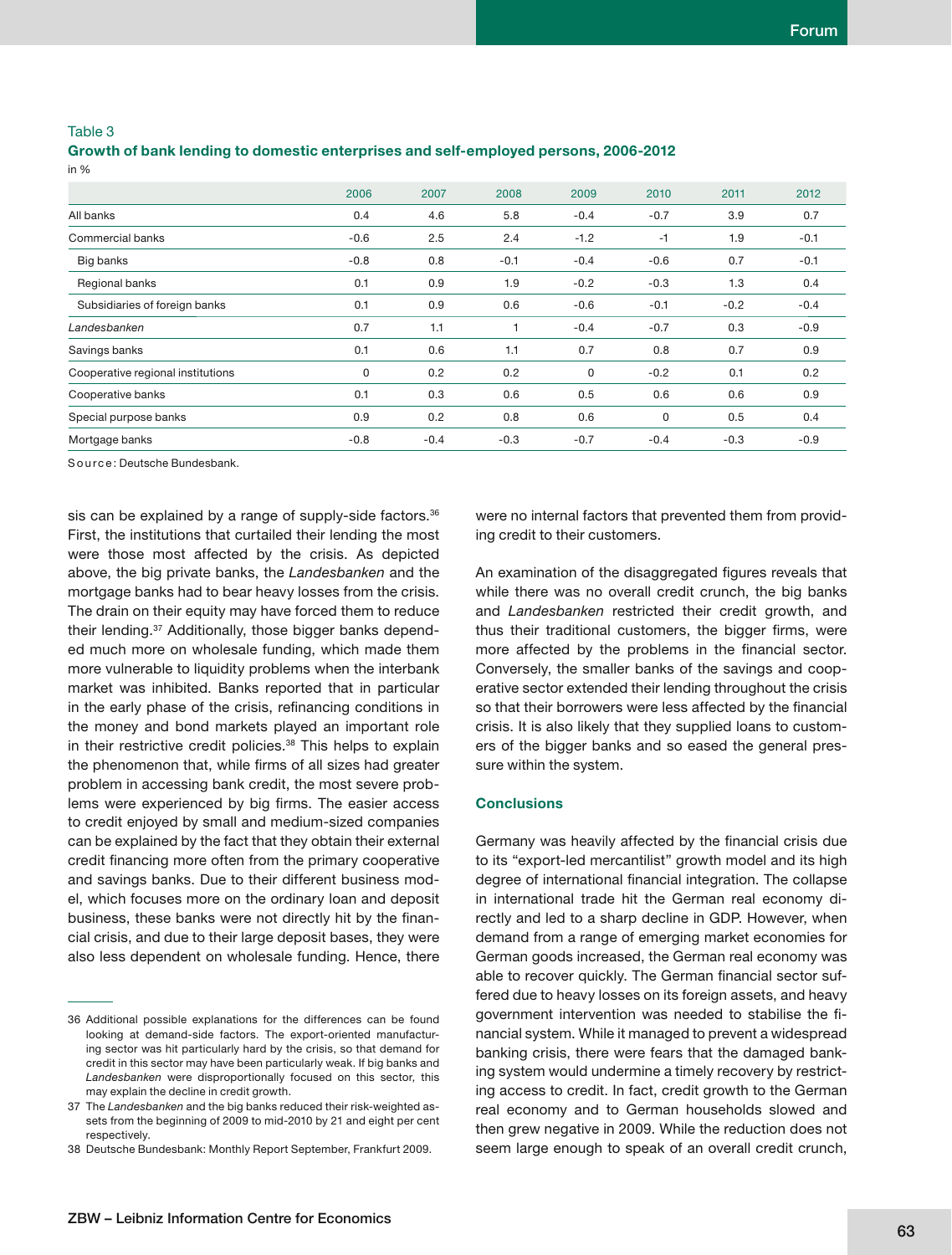disaggregate data reveals that big firms were much more affected than small and medium-sized firms. This was due to the fact that the big banks, the *Landesbanken* and the cooperative regional institutions, which together were the main financiers of the big firms, were most heavily affected by the financial crisis and had a business model which made them more vulnerable to problems in the wholesale markets. Therefore, they strongly curbed their lending. In contrast, small and medium-sized companies, relying on savings and cooperative banks for their financing, had fewer problems in obtaining credit. Those smaller banks were hardly affected by the financial crisis and had much more stable funding sources and were thus able to uphold credit supply during the crisis.

Altogether, it seems that the diversity in the German banking system – in which private, public and cooperative banks as well as small and big banks co-exist, a feature that was prevalent in the banking systems of most European countries until 25 years ago - proved very effective during the financial crisis. This diversity, including the small, regionally oriented, not strictly profit-maximising banks that make up a large segment of it, is an asset to the German economy and it should not be discarded, despite claims to the contrary from international organisations or market liberals, which praise the superiority of privately owned banks. This seems of particular importance when one recognises that these sectors have developed historically and that they cannot easily be re-established by government decision once they have been privatised or dissolved. Therefore, despite the problems with the *Landesbanken*, which may need reforms, policy makers must ensure that no changes are made that would undermine the highly successful German three-pillar model in the long term.

Jérôme Creel, Fabien Labondance, Sandrine Levasseur\*

### **The French Banking and Financial System and the Crisis**

The goal of this paper is twofold. First, we describe briefly the French banking sector, presenting its main development since the 1980s and its key characteristics. Second, we analyse the consequences of the financial crisis on the French economy and its banks. In particular, we emphasise the resilience of the French banking model, as no major bankruptcy has occurred in the banking sector since 2008 and private agents have continued to finance their activity without intense credit rationing. However, concerns over the soundness of the French financial system remain unaddressed.

Most French banks operate according to the "universal bank" model, in the sense that the diversification of business activities should effectively protect the bank from idiosyncratic shocks in any particular banking division, whether in domestic retail banking (households, corporations, SMEs), international retail banking, specialised financial services (consumer credit, leasing, etc.), corporate and investment banking, or asset management. However, as an effective barrier between retail and investment activities within a universal bank does not exist, some have recently argued that separating retail and investment activities could make the banking sector safer.<sup>1</sup>

#### **Description of the French banking system**

At the beginning of the 1980s, the French banking system was highly regulated, compartmentalised, uncompetitive and closed internationally. Moreover, the French financial markets were underdeveloped. The left-wing government led by François Mitterrand faced two main challenges: (i) the need to open the financial system internationally, under the impetus of European and global integration; and (ii) the crisis in the banking and financial system due to its unbalanced organisation and poor profitability. The government responded by implementing profound legal and regulatory changes which modified the banking and financial landscape. These changes included:

- the nationalisation of banks, with 36 deposit banks and two investment banks becoming state-owned;
- the free determination of interest rates subject to interventions by the central bank – thus signalling the end of almost all regulated or subsidised interest rates;

We acknowledge financial support from the EU FP7 project FESSUD under grant agreement No. 266800, and we thank Christophe Blot for his comments.

<sup>1</sup> See e.g. J.L. Gaffard, J.-P. Pollin: Is it pointless to separate banking activities?, OFCE Blog, 19 November 2013.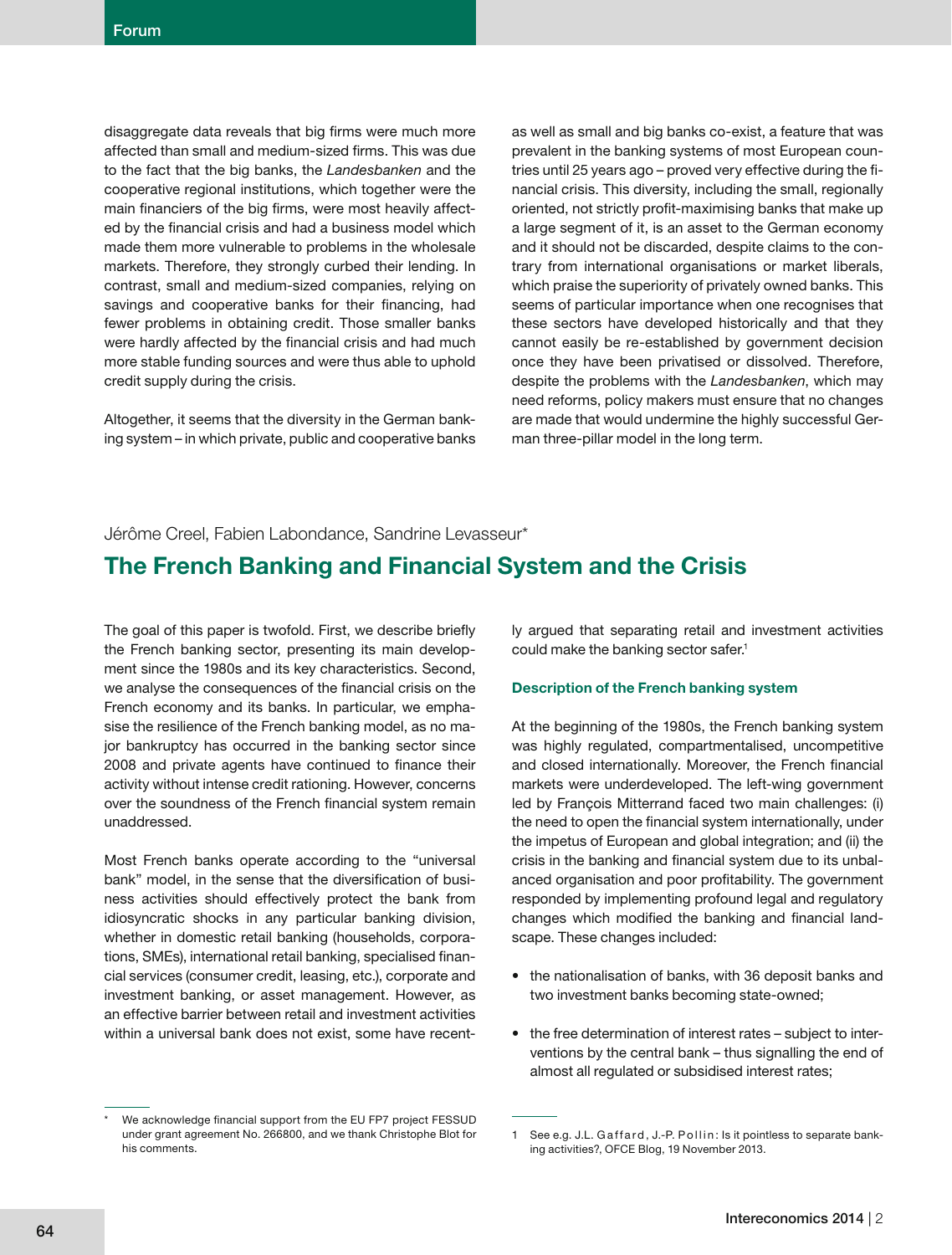- the endorsement of the Banking Act in 1984, which made all financial institutions subject to the same regulatory and supervisory authorities;
- the development of new financial instruments and markets, including very short-term debt securities for professional investors (certificates of deposits), and markets for futures (MATIF) and for options (MONEP).

The bank nationalisations gave the state control of virtually the entire banking sector, meaning that it could now steer investment and reform the financial system. In this context, the Banking Act aimed at "unifying, renovating and streamlining the laws and regulations governing the banking industry, promoting competition within the banking sector and making banking a more widespread activity". Thus, the French banks were brought in line with the model of the universal bank, as recommended by the Mayoux Report in 1979.

However, the process of nationalisation began to be partially reversed in 1986 with the arrival of a right-wing government in the context of the "cohabitation regime".<sup>2</sup> Pressure from the European Union's policy on competition and the need to find fiscal revenues (the proceeds from privatisation immediately helped to reduce public debt) explain the pursuit of privatisations initiated in 1986. However, most of the privatisations were only partial: the state continued to hold the majority of shares in formerly fully stateowned banks (e.g. Le Credit Lyonnais). Left-wing politicians were perceptive in foreseeing how to take advantage of the market economy's benefits, determined to make Paris an important financial centre. Thus, when the left-wing government came back to power in 1988, the nationalisation process was once again pursued.

The opening of the French banking and financial system began in the late 1980s with the dismantling of foreign exchange controls in 1989 and the removal of almost all administrative barriers to foreign entry in the banking sector. Moreover, France's stock exchange watchdog (the *Commission des Operations de Bourse* or COB) saw its power and independence strengthened, which enhanced its credibility and consequently the attractiveness of Paris in the eyes of international investors. In the context of increased competitive pressures, a first wave of banking concentration was undertaken in 1991-92 to generate productivity gains and to streamline both structures and activities. Later, the internationalisation of French banks gained momentum with the adoption of the euro. This was conducive to a second wave of concentration, in particular in the field of investment banking. The increase in the size of the potential market led to a search for an optimal size and economies of scale. The result was an intensification of international competition in the French market, leading the country's banks to diversify into other regions and into the major foreign financial centres.

Two other important trends which contributed to the internationalisation (or at least Europeanisation) of the French financial system also have to be mentioned: the mergers and clustering of European stock markets (leading notably to Euronext) and adhesion to the "wholesale" payment system TARGET2, which enables transactions to be settled in real time using central bank money.

A consequence of the movement towards deregulation is the recent financial crisis. That is the only systemic French banking crisis acknowledged by the IMF, but one must nonetheless keep in mind that the development of the French banking system since the 1980s has not been linear.3 The crisis encountered by Credit Lyonnais in the 1990s is a good example of the occasional instability of this system.

#### Key characteristics

#### *Degree of concentration*

The French banking sector is highly concentrated, with the two largest banks (Crédit Agricole and BNP Paribas) accounting for 44 per cent of total French banking assets and the five largest banks (adding Société Générale, BPCE and CIC-Crédit Mutuel) for 78 per cent at the end of 2012 (Figure 1). That put four French banks on the G20 list of major systemic banks in 2013.4

The degree of concentration is even more impressive when activities are divided between commercial and investment activities. For instance, Crédit Agricole and BNP Paribas together account for 70 per cent of derivatives operations in the French banking sector.

The implications of such concentration are important in terms of the so-called "too-big-to-fail" hypothesis and for the debate related to the separation of banking activities.

<sup>2</sup> A "cohabitation" arises when the President of the French Republic and the Prime Minister are from opposing political parties. In 1986, the President of the French Republic was François Mitterrand and the Prime Minister was Jacques Chirac.

<sup>3</sup> See L. Laeven, F. Valencia: Systemic Banking Crises Database: An Update, IMF Working Paper, No. 163, 2012.

<sup>4</sup> By contrast, Germany had only one bank on the list (Deutsche Bank), though it is the most systemically important one.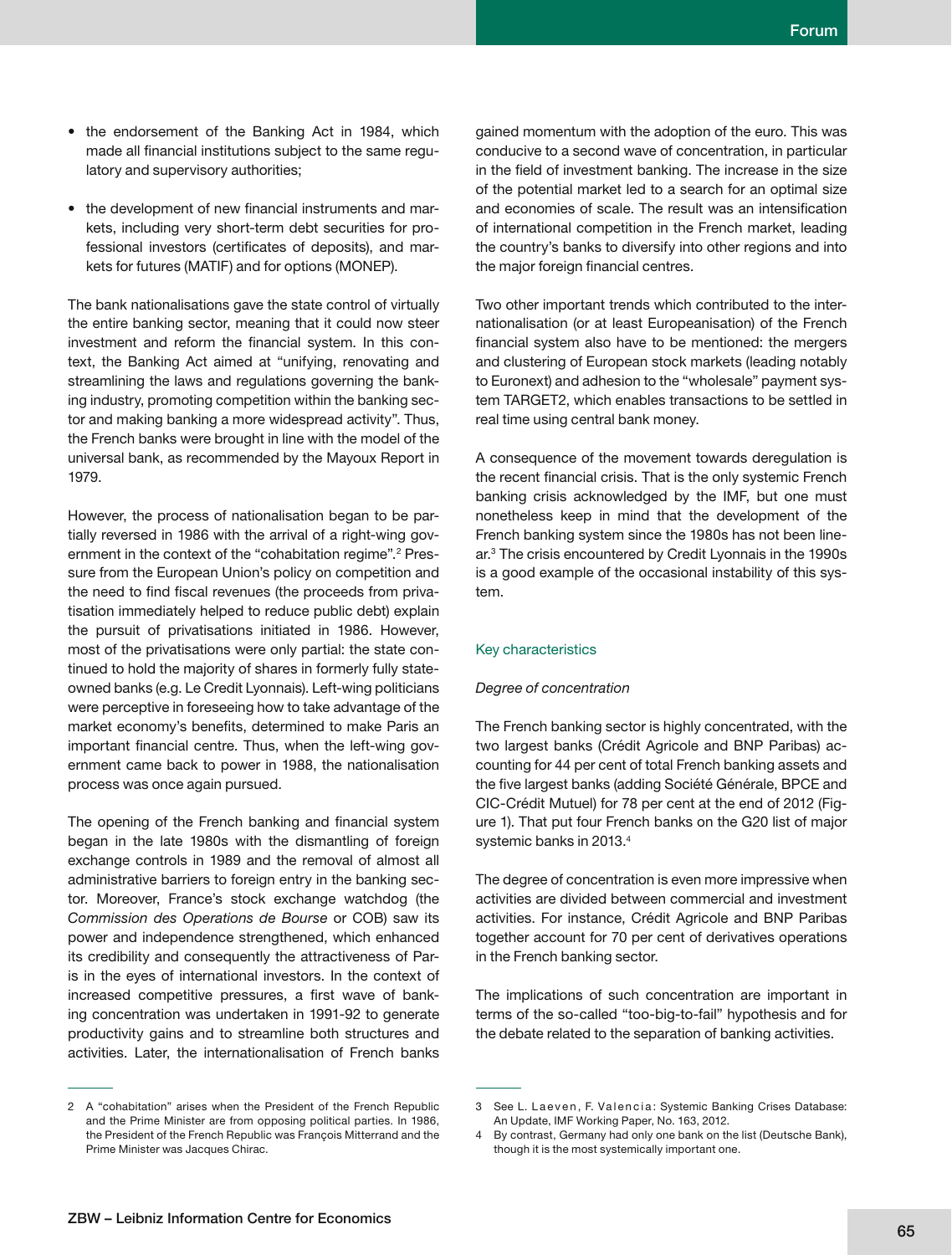Figure 1



S o u rc e : www.les-crises.fr. ■ Commercial activities ■ Investment (derivatives) ■ Investment (others)

#### Figure 2 **Loans to the private sector**



Source: Banque de France.

#### Figure 3

#### **Intermediation rate of non-financial corporations**

share of banking loans in total debt of non-financial corporations



Source: Banque de France.

#### *The disintermediation process*

In France, the disintermediation process has been relatively mild, as the amount of credit to households and non-financial corporations has continued to increase (see Figure 2). The value of outstanding banks loans to the private sector has grown by 230 per cent since 1996, reaching more than 120 per cent of GDP in 2013. In the 2000s, the indebtedness of French households was mainly driven by the large increases in housing prices, which grew by 220 per cent in nominal terms between 2000 and 2014.

If, among private agents, we consider only non-financial corporations for which the opportunity exists for a tradeoff between bank loans and market debt to finance their business, the intermediation rate shows large fluctuations within the range 65-75 per cent (Figure 3). Since 2008 in particular, corporations have been financing themselves increasingly through market debt as opposed to through intermediated traditional bank loans. If we were to take shadow banking into consideration, the decreasing importance of traditional banking intermediation would be even more significant.

#### *Internationalisation*

With regard to the openness and internationalisation of the French banking system, the evidence is rather mixed. To some extent, the level of internationalisation is quite high, with external assets and liabilities in June 2013 amounting to 102.1 per cent and 70.3 per cent of GDP respectively. However, cross-border banking outflows outpace inflows by more than 30 percentage points of GDP. In fact, the French banking system is predominantly domestically owned, with assets under foreign control amounting only to 11 per cent of total banking assets in France (against 26 per cent for the EU27 average). Low inflows indicate protectionist features of the French banking system.<sup>5</sup>

The French banking capital outflows are relatively welldiversified, meaning *ceteris paribus* that France has low exposure to a foreign shock in any particular country or region.6 However, only BNP Paribas can be considered a "European bank", defined as a bank with less than 50 per cent of its business activities on French territory and more than 25 per cent in the rest of Europe.<sup>7</sup> Crédit Agricole, BPCE, Société Générale and CIC-Crédit Mutuel are all classified as "domestic banks", with more than 50 per

<sup>5</sup> F. Allen, T. Beck, E. Carletti, P.R. Lane, D. Schoenmaker, W. Wagner: Cross-Border Banking in Europe: Implications for Financial Stability and Macroeconomic Policies, CEPR, 2011.

<sup>6</sup> Ibid., based on figures for 2009.

<sup>7</sup> D. Schoenmaker: The European Banking Landscape after the Crisis, Duisenberg School of Finance, DSF Policy Paper, No. 12, 2011.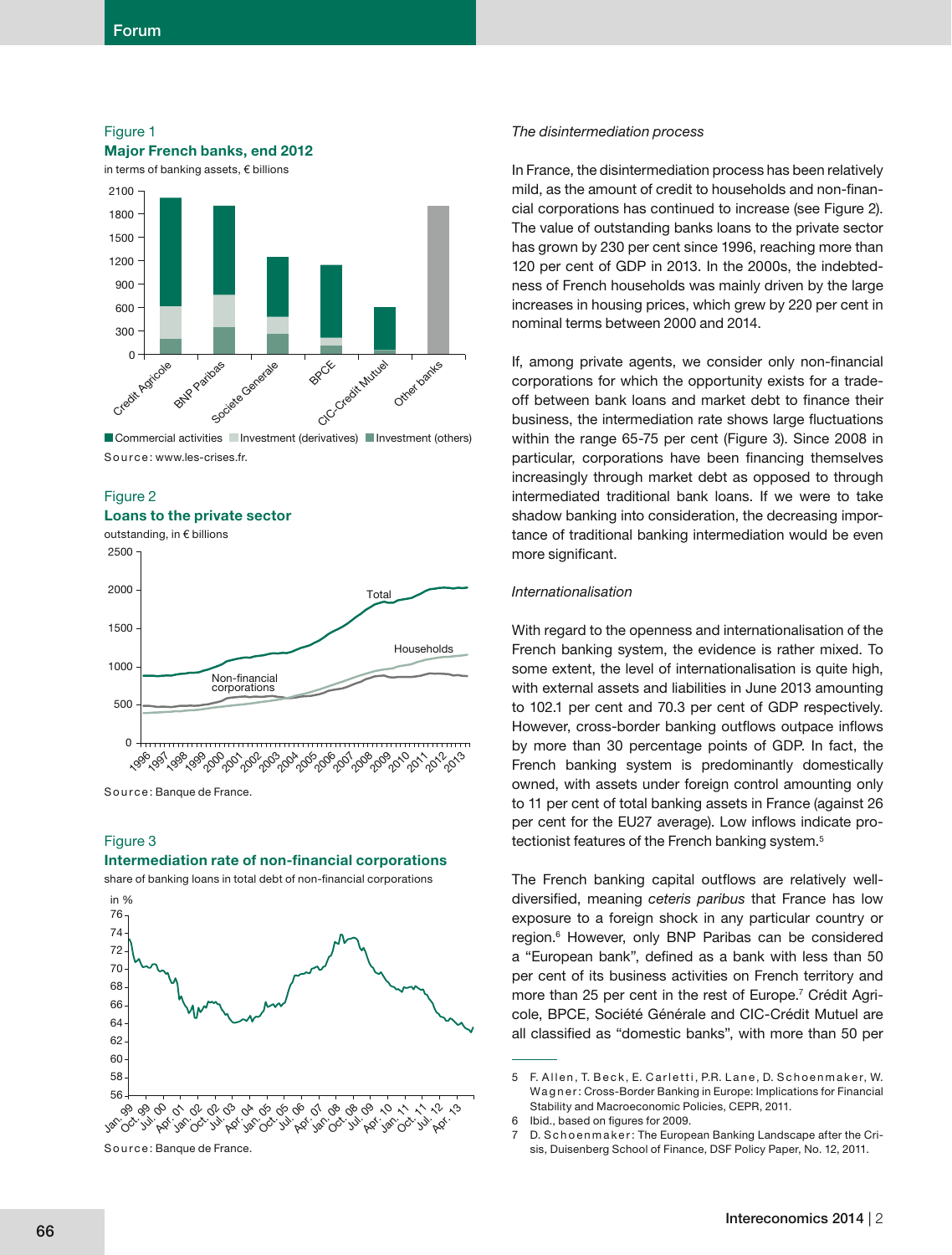| Table 1                                                              |  |
|----------------------------------------------------------------------|--|
| Simplified description of the French banking system income situation |  |

|                                                     | 2004 | 2005 | 2006 | 2007 | 2008 | 2009 | 2010 | 2011  | 2012  |
|-----------------------------------------------------|------|------|------|------|------|------|------|-------|-------|
| Net banking income (in % of total assets)           | 2.08 | 2.00 | 1.84 | 1.50 | 1.08 | 1.49 | 1.39 | 1.33  | 1.38  |
| Cost-to-income ratio (in %)                         | 63.9 | 64.3 | 62.4 | 68.4 | 84.4 | 60.2 | 64.4 | 65.4  | 61.5  |
| Gross non-performing loans (in $\epsilon$ billions) | 62.3 | 59.3 | 56.3 | 58.9 | 67.0 | 90.7 | 97.4 | 100.3 | 101.7 |
| Gross non-performing loans (in % of total loans)    | 5.1  | 4.5  | 3.8  | 3.5  | 3.7  | 4.9  | 5.1  | 5.0   | 5.1   |

Source: ACPR: The French Banking Market in Figures, Banque de France, 2012.

cent of their business activities in France. No French bank is classified as "global" according to Schoenmaker.<sup>8</sup>

#### *Profi tability*

The banking sector's profitability is always a tricky subject to deal with, especially during periods of crisis. Data availability is constrained by banks' financial disclosures, and their communication is only partial. They do not declare all their activities, especially with the growth of the shadow banking sector, and they have a certain ability to play with accounting rules in order to hide some elements of their balance sheets in order to reassure their stockholders.

The French banking system has been strongly hit by the financial crisis. Table 1 illustrates that the net banking income ratio dropped to a mere 1.08 per cent in 2008, while the cost-to-income ratio increased sharply to 84.4 per cent. Since then, both indicators have improved. However, these positive outcomes cannot hide unfortunate developments. In particular, the number of non-performing loans has been rising since the beginning of the financial crisis.

#### *Additional information*

France has a mature retail banking market. Some 99 per cent of French residents over the age of 18 have a banking account, and they possess an average of seven products per client. French banks also offer insurance products. The French banking system includes 48 million customers, 68 million current accounts, 157 million savings accounts and 64 million bank cards, mostly debit cards which are used for both payments and cash withdrawals through a nationwide network of terminals and ATMs.<sup>9</sup>

The legal and regulatory framework of the banking system follows or, in some cases, outpaces European directives. France has separate supervisory institutions for the main financial sectors: banking, insurance and securities. Arrangements have been put in place to ensure adequate coordination among these authorities. All banking and financial laws are codified in the Code Monétaire et Financier. Further details related to the legal and regulatory framework can be found in Blot et al.<sup>10</sup>

#### **Consequences of the financial crisis on the French economy and its banks**

Since 2008, the deterioration of the financial environment and the resulting impact on the real economy have severely tested the strength and resilience of the French financial system. The financial turmoil arising from the US subprime crisis spread to all segments of the financial market and created a challenging operating environment for banks, which also faced a generalised crisis of confidence. The macroeconomic environment did not spare the French banks. Overall, however, the French banking system appears to have weathered the crisis well: no major bankruptcy has occurred in the banking sector since 2008, and private agents have continued to finance their activity without major credit rationing.

#### The macroeconomic consequences of the financial crisis

A major characteristic of the financial crisis is the distrust among banking institutions across the world, illustrated by jumps in the money market interest rates. To calm markets that were suddenly confronted with a huge rise in uncertainty, major central banks like the Fed, the BoE and the ECB decreased their interest rates, implemented unconventional policies and acted as lenders of last resort. These measures allowed banks to finance themselves with very low interest rates and unlimited amounts of liquidity for a long period of time. Despite the effectiveness of the inter-

<sup>8</sup> Ibid. 9 EBF: European banking sector: Facts and Figures 2012, European Banking Federation, 2013.

<sup>10</sup> C. Blot, J. Creel, A.-L. Delatte, K. Durand, A. Gallois, P. Hubert, J. Le Cacheux, S. Levasseur, M. Viennot: The French Financial System from Past to Present, FESSUD Studies in Financial Systems, No. 2, 2012.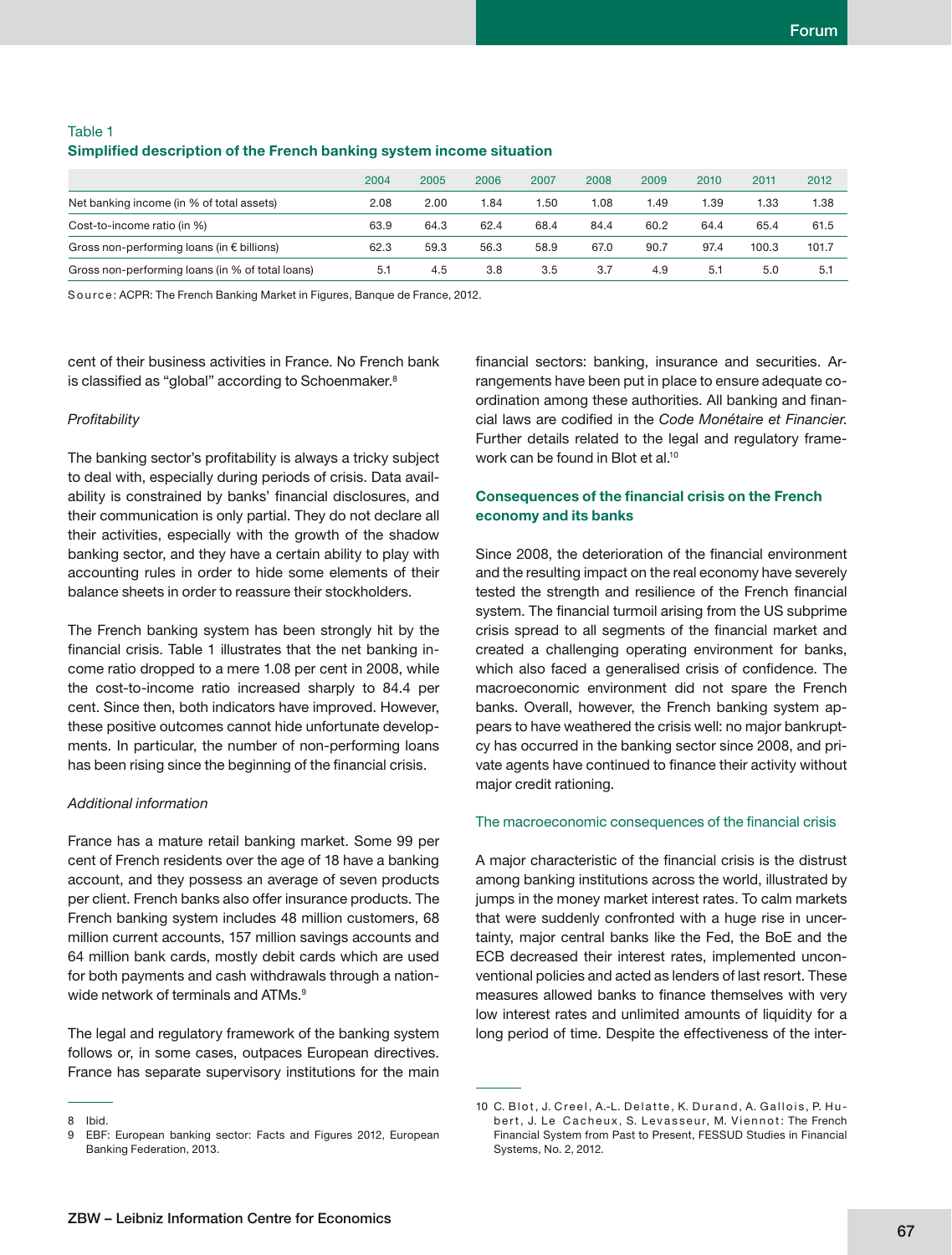est rate channel,<sup>11</sup> credit growth to the private sector decreased (Figure 4).

This is partly explained by the fact that since the crisis, credit conditions have been tightened. Currently, the extension of credit is much more dependent on the level of risk than it was before the crisis. By extension, new firms, smaller firms and firms with bad credit ratings have less access to credit. Nevertheless, this tightening of credit conditions does not seem to be the main explanation for low credit distribution to the private sector. More significant is the fact that the financial crisis created a negative demand shock, and weakened firms, especially SMEs, have reduced their credit requests.12

#### Government support to French banks

Soon after the beginning of the financial crisis, the French government undertook various policy actions to support the banking sector in order to avoid negative feedback effects on the real economy.

Between late 2008 and early 2009, the government granted loans to the five largest banks totalling €20.75 billion (or 1.1 per cent of French GDP). These loans bore high interest rates (around 7.5 per cent) and came with the condition that the beneficiary banks had to continue providing credit to the private sector at a yearly growth rate of four per cent. Initially granted for five years, nearly all of the banks had repaid the loans within a year (BPCE being the lone exception). The combination of several factors (i.e. the high interest rate, the private credit-growth constraint and a general unwillingness to depend on government support) explain why the repayment occurred so early. An additional explanation is provided by Grossman and Woll, who argue that to avoid stigmatising any particular bank, the French government would have struck a deal with the main institutions requiring all of them to accept the loans, even though not all of them needed one.<sup>13</sup>

Recourse to explicit debt guarantees was another important tool to support French banks, especially at the beginning of the financial crisis. The government de facto "lent" its creditworthiness to the beneficiary banks, thereby containing

#### Figure 4



year-on-year change in %



their funding costs and mitigating liquidity risk.<sup>14</sup> In the case of France, the total amount of guarantees approved by the government (and approved by the European Commission in conformity with the State Aid Policy) was €320 billion (or around 16 per cent of French GDP). But, "only" €93 billion was actually used (or less than five per cent of GDP).

Indeed, two French banking institutions had to be recapitalised and/or dismantled. The first one was Natixis, the investment branch of Banque Populaire and Caisse d'Epargne, which was heavily exposed to both the subprime crisis and the Madoff fraud. By the fall of 2008, the value of Natixis stock had dropped by 95 per cent. In a deal brokered by French President Nicolas Sarkozy, the two banks merged to become BPCE. In mid-2009, Natixis received €35 billion in guarantees from BPCE on toxic assets on its books, while the French government invested €3 billion in BPCE's preferred non-voting stock, giving it a 20 per cent stake. The second entity is Dexia, a French-Belgian joint venture which specialised in loans to local authorities. Facing huge liquidity problems, Dexia was gradually dismantled and received a recapitalisation amounting to €5.5 billion from the Belgian and French states. Another major step in the (French) dismantling plan was the sale of Dexia Municipal Agency to the French state, the Caisse des Dépôts and La Banque Postale. The Belgian and French states are now the group's main shareholders, with 50.02 per cent and 44.40 per cent respectively of Dexia SA's capital.

<sup>11</sup> C. B l o t . F. L a b o n d a n c e : Bank interest rate pass-through in the Eurozone: monetary policy transmission before and after the financial crash, in: Economics Bulletin, Vol. 33, No. 2, 2013, pp. 973-985.

<sup>12</sup> S. Kremp, P. Sevestre: Did the crisis induce credit rationing for French SMEs?, in: Jounal of Banking and Finance, Vol. 37, 2013, pp. 3757-3772.

<sup>13</sup> E. Grossman, C. Woll: Saving the Banks: The Political Economy of Bailouts, in: Comparative Political Studies, Vol. 47, No. 4, 2014, pp. 574-600.

<sup>14</sup> E. Breton, C. Pinto, P.-F. Weber: Banks, moral hazard, and public debts, Banque de France, in: Financial Stability Review, No. 16, April 2012.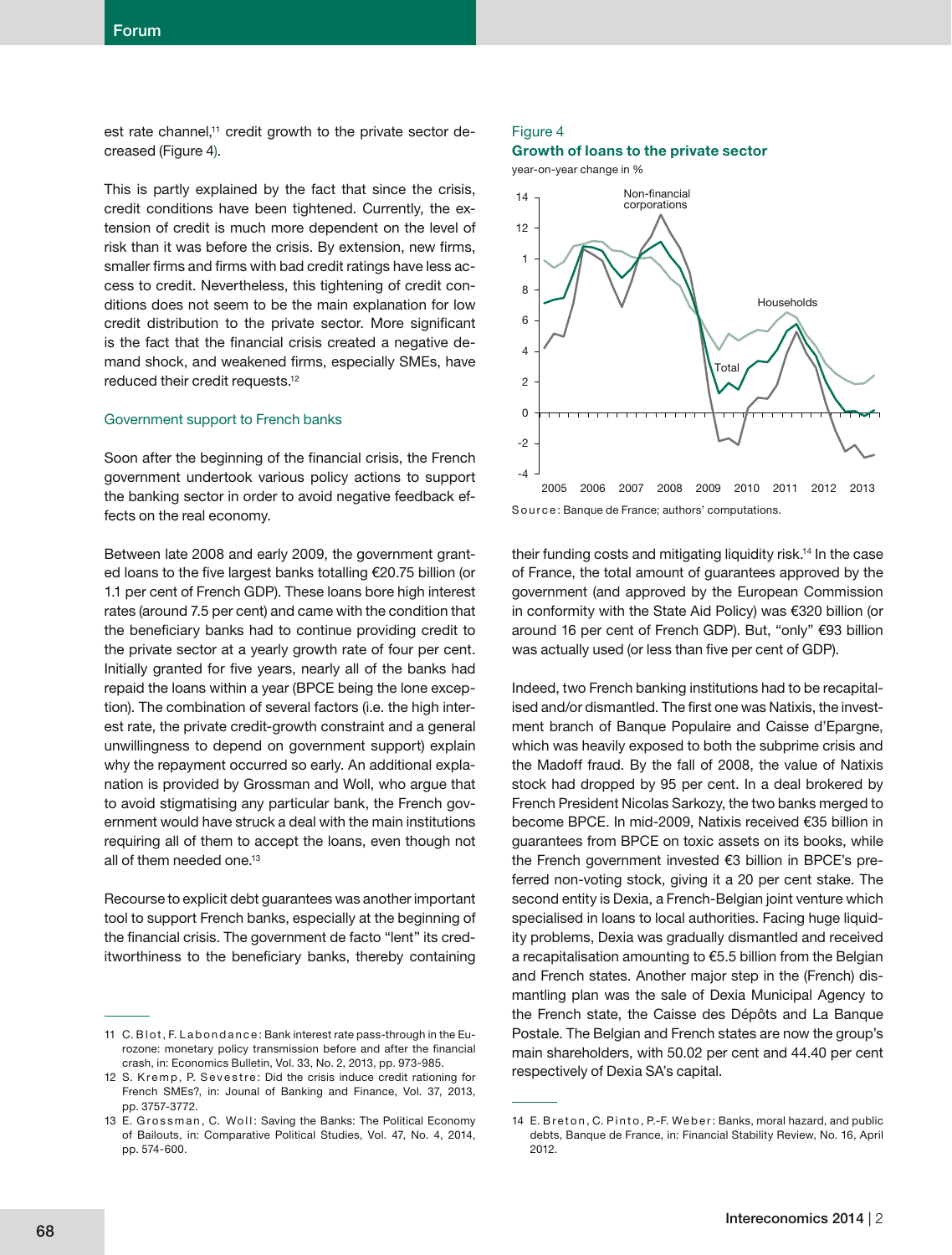In the context of asset losses due to euro area debt problems, in particular exposure to Greek debt, estimates of the recapitalisation needs of European banks were carried out. The first estimates, carried out in October 2011 by the European Commission, indicated that French banks needed €8.8 billion of capital. This represented 8.3 per cent of the total EU recapitalisation requirements of €106.4 billion. The second estimate in January 2012 was a bit lower for French banks, at €7.3 billion, or 6.4 per cent of total EU needs. Meanwhile, considerable uncertainty arose regarding the quality of the banks' balance sheets, their treatment of sovereign debt and systemic risks.<sup>15</sup> Consequently, estimates by the European Commission are based on stress tests, the thoroughness of which should be considered with due caution. For instance, Dexia passed its European Commission's stress test in July 2011 but needed a financial rescue just a few months later.

Some argue that the budgetary cost of supporting the French banking sector is considerably higher than currently estimated.16 Implicit subsidies, as opposed to explicit ones, constitute an additional budgetary cost via the negative effect they have on the country's credit rating, which increases the cost of public debt.17 Implicit subsidies to banks arise when the market expects that the government will act as a quarantor of last resort during a financial crisis. This allows some banks, in particular the largest ones, to borrow at a lower funding rate than they otherwise would. For French banks, implicit subsidies are estimated to be between US\$7.5 and 22.5 billion, or 0.35-1 per cent of GDP for 2012.18 Moreover, implicit subsidies have distortionary effects by creating a competitive advantage for banks benefiting from the subsidies, by inducing banks to take more risks, and by lowering the incentives of depositors, bondholders and shareholders to monitor the risk profiles of banks. In accordance with the "too-big-to-fail" hypothesis, the larger the bank, the larger the implicit subsidy.

#### **Conclusion**

To date, French banks have held up rather well to the financial crisis and its feedback effects on the real economy. Compared to other EU countries, no major bailout was needed. However, several questions remain open with regard to the soundness of the French banking system in the medium and long run.

First, there is uncertainty regarding the capacity of French banks to comply with the new Basel ratios without damaging the real economy. Some argue that French banks may lack liquidity.19 In particular, the weakness of the four largest banks would be seen in their short-term liabilities, which, excluding derivatives, amounted to 28.4 per cent of assets in 2012 (compared with 22.1 per cent on average for 37 European banks). Thus, major upheaval in the French banking sector cannot be reasonably excluded. In particular, there are recurrent fears about two large banks, Crédit Agricole and Société Générale. The "too-big-to-fail" assumption would probably apply, at a large cost for taxpayers.

Second, the size of the shadow banking system in France is unknown and is quite difficult to measure. According to the Financial Stability Board, assets of "other financial institutions" (a broad definition that excludes the banking sector, insurance and pension funds) accounted for 26.3 per cent of total banking assets domiciled in France or, put differently, for 96.2 per cent of French GDP at the end of 2012. As shadow banking operates, to a large extent, beyond prudential regulations, the risks associated with this alternative financing are difficult to evaluate. As traditional banks are often linked through complex cross-holdings to shadow banks, difficulties arising from the latter could spread to the former and generate a new financial crisis. The rationale and the need for better regulation of the shadow banking system should be promptly recognised and acted upon by supervisory authorities.

Third, the closeness between those with political power and the French banking industry is worth noting. Numerous CEOs of banks previously worked in the government. This gives them easy access to those with political and regulatory power, allowing the banking industry to exercise strong lobbying strategies. These actions undermine the effectiveness of regulations which aim to minimise the size of this specific and systemic industry. The recent controversy in France over the Barnier proposal on banking regulation is a good example. While this initiative merely attempted to separate banking activities, in accordance with the recommendations of many recent reports on the question (e.g. the Liikainen report), the French banking lobby quickly and effectively criticised the proposal and succeeded in defeating it.20

<sup>15</sup> S. Merler, G.B. Wolff: Ending uncertainty: recapitalisation under European Central Bank supervision, Bruegel Policy Contribution, Issue 2013/18, December.

<sup>16</sup> See A. Kloeck: Implicit subsidies in the EU banking sector, Intermediary Report, January 2014; and S. Schich, S. Lindh: Implicit Guarantees for Bank Debt: Where Do We Stand, in: OECD Journal: Financial Market Trends 2014, Vol. 2012/1, among others.

<sup>17</sup> A. Kloeck, op. cit.

<sup>18</sup> Implicit subsidies are not directly observable from the prices of financial instruments: they have to be estimated. To evaluate the funding cost advantage, the more intuitive approach consists of computing the difference between the "support" and "stand-alone" credit ratings of banks provided by rating agencies. This approach is used by S. Schich, S. Lindh, op. cit.

<sup>19</sup> D. Brierley: Liquidity, French banks' Achilles' heel?, Alpha Value Publication, 13 June 2013.

<sup>20</sup> See e.g. J. Gaffard, J.-P. Pollin: The Barnier proposal on banking regulation: whence the wrath?, OFCE Blog, 10 February 2014.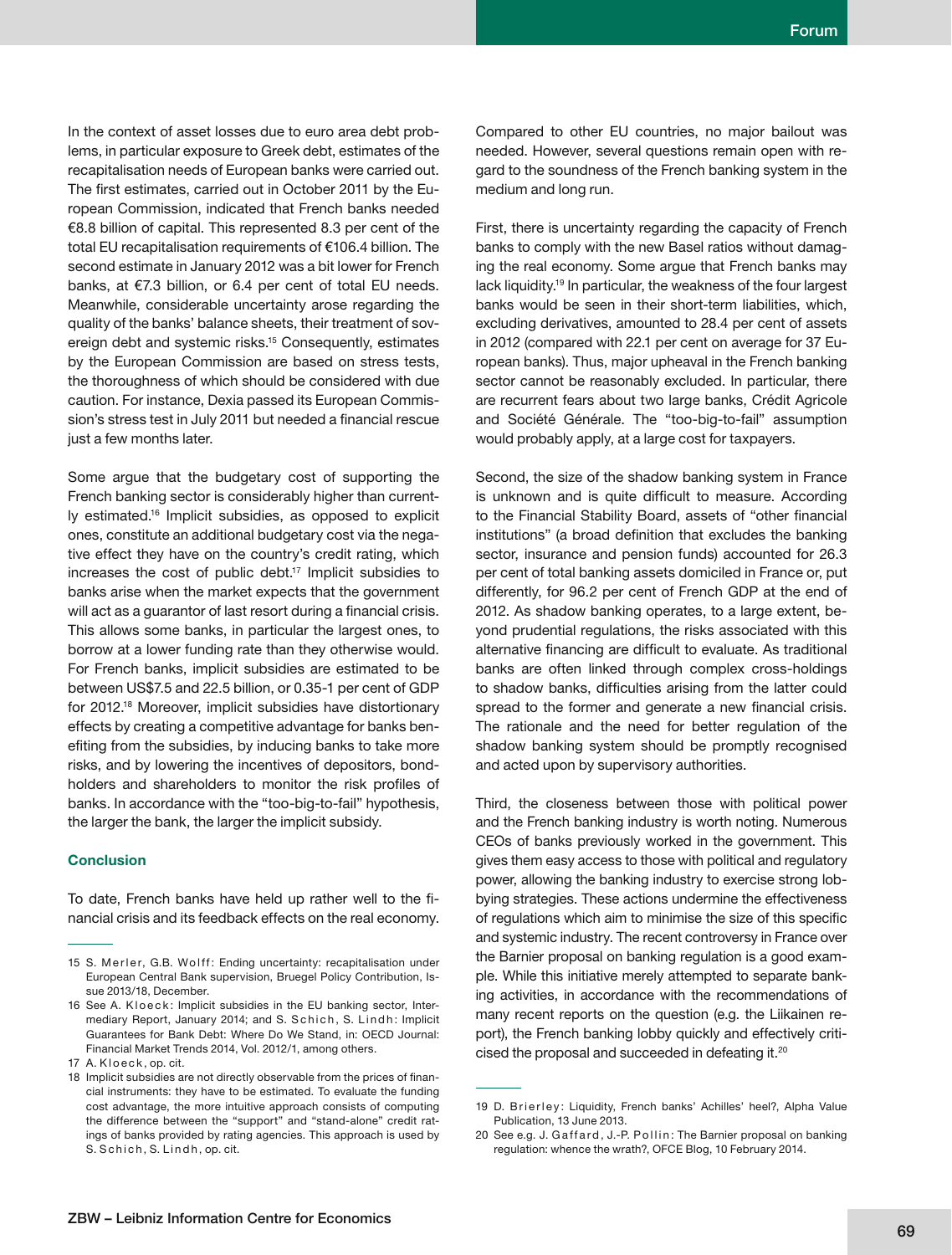# **The Financial System and Economic Policy in the UK: Problems of Internationalisation**

For nearly two centuries, the British financial system has been a major centre for global finance and the source of many innovations, in particular in long-term finance and international banking. However, an image of success based on the rapidly growing scale of the British financial system between its deregulation in 1987 and the recent financial crisis masked structural changes that have made the financial system less "functional" in intermediating resources and in serving as a conduit for policy execution.

This paper reviews the changes in the structure of the financial system that have resulted in these problems. It proposes that, while the financial sector has grown hugely in terms of scale and profitability, the sector has not functioned well for the economy. Productive investment has lagged behind foreign competitors, and credit-driven asset bubbles have not only created greater pro-cyclicality and instability in the economy, but have also undermined monetary and fiscal policy tools that could counterbalance its negative effects.

#### **Structural changes in the UK financial system**

From the abolition of foreign exchange controls in 1979, many of the regulatory controls on the British financial system that had been in place since the Great Depression were swept away. In the subsequent decades, banking and finance boomed under the new "light-touch" regime, becoming a dominant sector in the UK. Indeed, in 1997 the financial sector had assets of US\$ 10.5 billion, and its value represented only 1.9 per cent of GDP; by 2007, assets were US\$ 40 billion, and its share of GDP was 4.8 per cent,<sup>1</sup> representing an approximate quadrupling of the scale of the sector between deregulation and the financial crisis.

Further, there was growth not only in the scale of the industry but in its complexity – with innovation in products and risk profiles  $-$  and in the scale of individual institutions due to repeated mergers and acquisitions to create "universal banking" conglomerates. In addition, the UK became a major international centre for finance, with both increasing levels of cross-border transactions and increasingly dominant international banks, as illustrated in Figure 1. As a result, the assets held by foreign banks rose from US\$ 8.1 billion and an 85 per cent market share in 1997 to US\$ 39.9 billion and an 89 per cent share by 2007.2

However, this boom was not confined to the financial sector. The broader economy also appeared to be in excellent condition, as illustrated in Figure 2, with, in what became known as the "Goldilocks" period, steady GDP growth and low unemployment accompanied by low inflation and interest rates. Many attributed this boom to the claimed benefits of deregulation, specifically greater competition and innovation in the financial system that, in turn, increased efficiency and productivity.

However, the risks associated with huge growth in the scale and complexity of finance, as well as its globalisation, materialised post-2007 with the globalised financial system transmitting shocks from the collapsing subprime mortgage market in the United States and, in 2008, multiple major bankruptcies, including Lehman Brothers, Northern Rock and AIG. Banks responded by sharply increasing risk aversion, leading to a severe credit contraction. Liquidity for financial institutions was sharply reduced, prices in asset markets fell and the UK government had to rescue Northern Rock, Lloyds Bank and the Royal Bank of Scotland. Central banks undertook unprecedentedly loose monetary policies, reducing interest rates to record lows, followed by open market operations to increase bank reserves and quantitative easing programmes.3

More importantly, the banking crisis was rapidly transmitted to the real economy, with the UK plunging into a sharp recession with an acute contraction of GDP in 2008 and 2009, followed by a chronic phase of minimal GDP growth from 2010 onwards.

The research leading to this paper has received funding from the European Union Seventh Framework Programme (FP7/2007-2013) under grant agreement No. 266800.

<sup>1</sup> Office for National Statistics; Bank for International Settlements.

<sup>2</sup> J. Toporowski, T. McKinley, M. Shabani, J. Tyson: Studies in Financial Systems: UK Country Report, Financialization, Economy, Society and Sustainable Development, 2013 provides a much more detailed historical and analytical account of the period.

<sup>3</sup> Independent Commission on Banking: Final Report: Recommendations, 2011. In addition to this report, there are numerous detailed accounts of the events of the financial crisis of 2007 onwards in the UK including J. Toporowski et al., op. cit., and the authors refer readers unfamiliar with a historical overview of events to these references.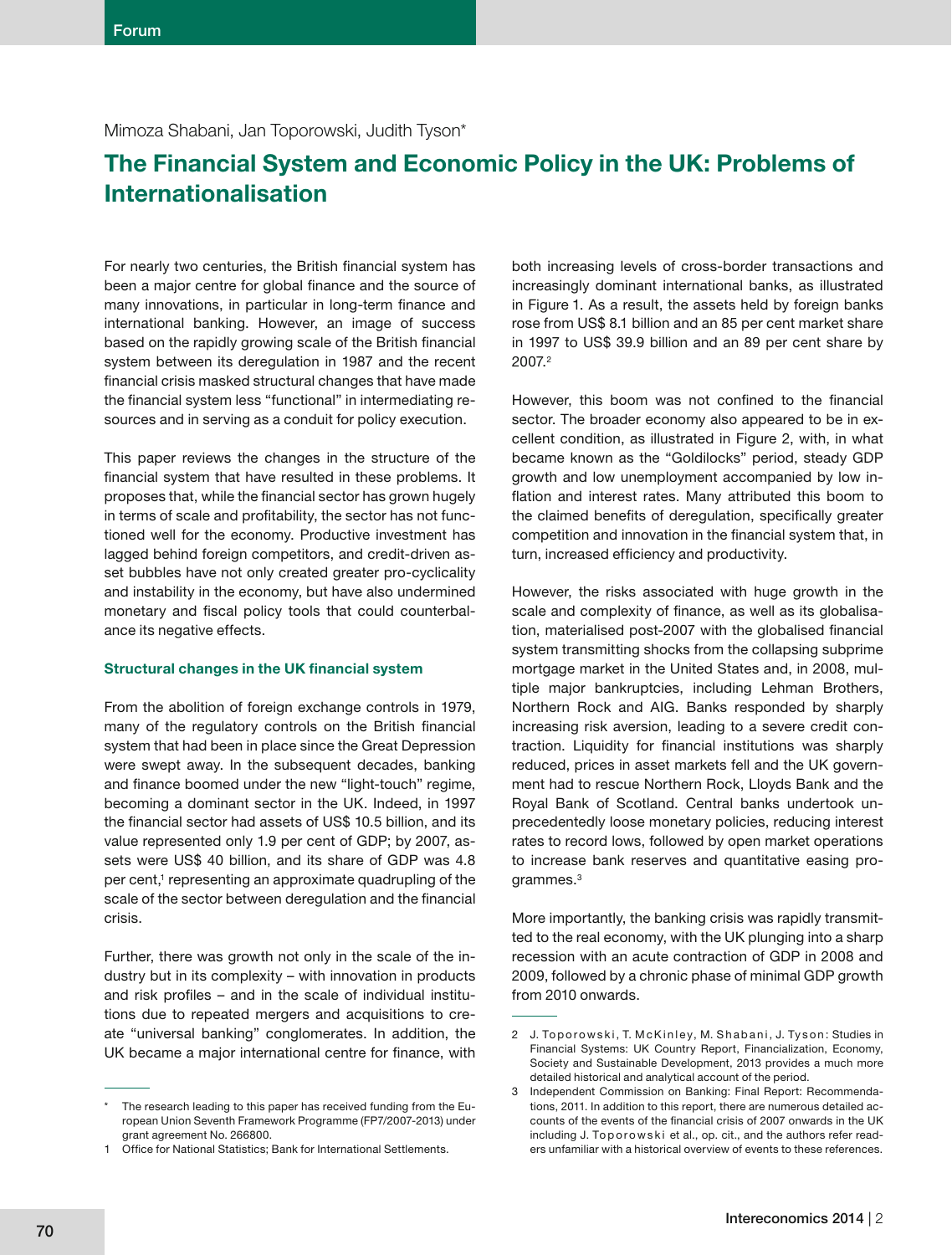#### Figure 1 **UK banking assets, 1990-2013**



Source: BIS locational banking statistics.

Figure 2 **The "Goldilocks" indicators for the UK, 1975-2011**



Sources: Bank of England, Datastream.

#### Figure 3 UK household and corporate (non-financial) debt in % of GDP



Source: R. Barwell, O. Burrows: Growing Fragilities? Balance Sheets in the Great Moderation, Financial Stability Paper No. 10, Bank of England, 2011.

#### **Structural changes in the UK non-financial sector**

Given the apparent prosperity and stability before 2007, the crisis was unanticipated by many. However, underlying this stability were structural changes in finance that were corroding the basis of the economic stability and growth.

Amongst these changes was the increasing level of leverage in the non-financial sectors of the economy. Domestic sector credit to the private sector as a share of GDP almost doubled, rising from 115 per cent in 1997 to 208 per cent in 2007.4 As illustrated in Figure 3, this expansion of credit was to both the corporate (non-financial) and households sectors, accelerating from relatively stable pre-1997 levels of less than 65 per cent to reach over 100 per cent by 2007. However, the two sectors channelled funds into different purposes with different structural implications for the economy.

In the corporate sector, prior to the financial crisis, access to bank debt was easy and at low risk margins, reflecting the common belief that the economy had been permanently stabilised. Bank lending became a primary source of finance for business. Lending to the private non-financial corporate sector increased from £214 billion in 1997 to a peak of £657 billion in 2008, with bank loans accounting for over 65 per cent of UK corporate debt by 2008.<sup>5</sup> However, these funds were not channelled into productive investments: between 1997 and 2008, bank lending to productive investments fell from 30 per cent to ten per cent of lending to the corporate sector.<sup>6</sup>

Instead, funds were channelled into the "financing of finance" via mergers and acquisition activity and investing in commercial real estate, described by the Bank of England as "a debt-fuelled overextension of the commercial property sector, and an increase in balance sheet restructuring, in which debt was taken on to increase the return to equity, in particular via private equity firms".<sup>7</sup> Further, this structural shift in the scale and use of leverage by corporations was directly linked to the increasing scale of finance. Investment banks became more active in providing advice and financing for mergers and acquisitions, as well as taking on the role of principle investors via shadow banking entities. In addition, this surge

<sup>4</sup> World Bank.

<sup>5</sup> Data obtained from Bank of England Statistical Database. Amount outstanding of UK resident monetary financial institutions in all currencies, not seasonally adjusted.

<sup>6</sup> Bank of England: Trends in Lending, August 2009.

<sup>7</sup> R. Barwell, O. Burrows: Growing Fragilities? Balance Sheets in the Great Moderation, Financial Stability Paper No. 10, Bank of England, 2011, p. 22.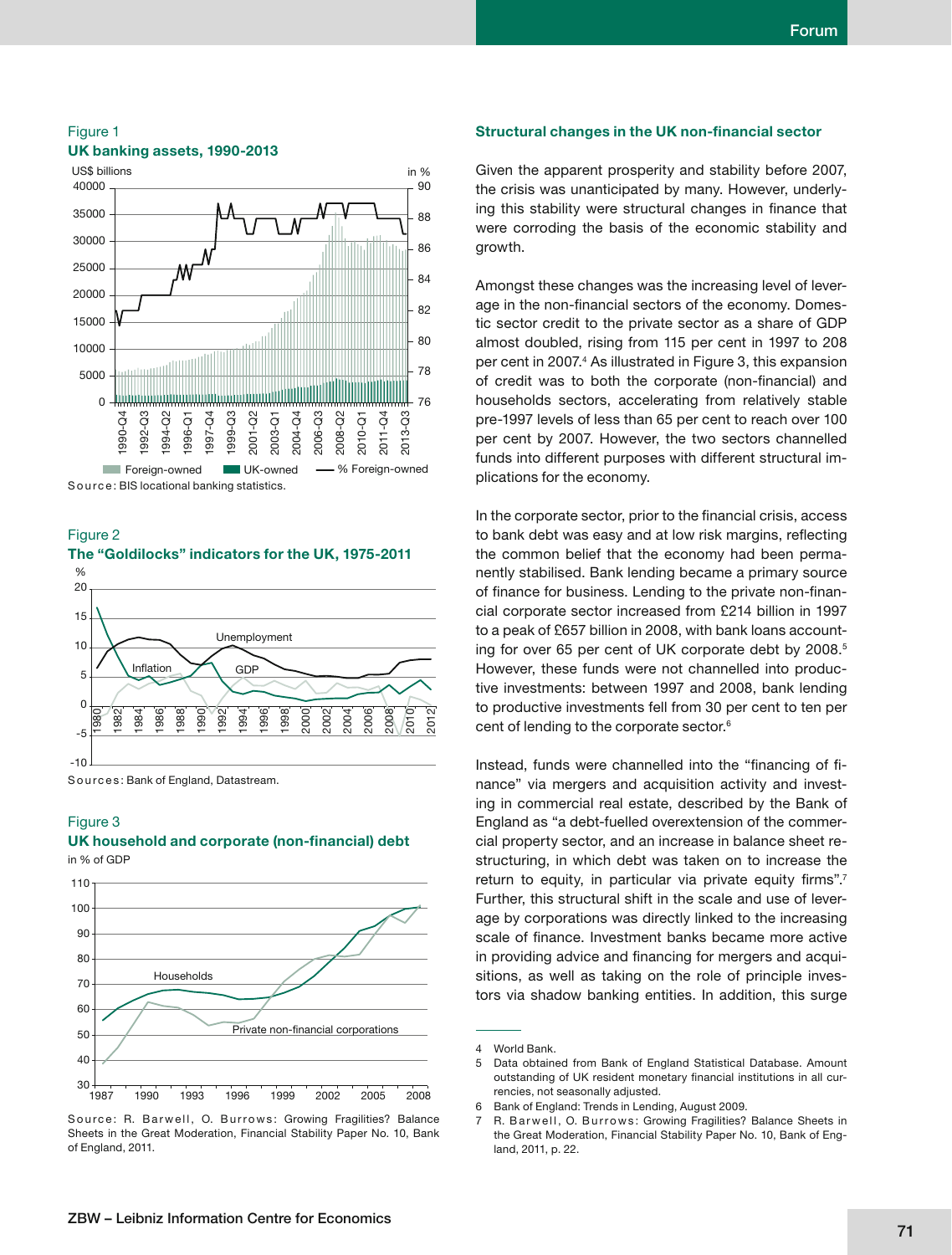in M&A activity had feedback mechanisms to and from equity markets and was a driver of asset inflation in UK stock markets. This failure to direct finance to productive investment in the non-financial sector had important implications. In particular, drawing in foreign funds to finance balance sheet restructuring led to an overvalued currency and a loss of industrial competiveness. But the more rapid turnover of capital in the financial system was regarded as a positive aspect of the de-industrialisation of the UK, where the share of manufacturing in GDP fell from 30 per cent in 1990 to 12 per cent in 2012. Although other advanced economies also experienced such declines, the pace of this de-industrialisation in the UK was greater than in any other nation.<sup>8</sup>

In the household sector, similar negative consequences of rising leverage were also apparent. However, leverage was being channelled into different structural shifts, namely consumption and housing. Between 1997 and 2008, banks extended lending for mortgages with an almost twenty-fold increase in outstanding mortgage lending at UK banks, from £9 billion to £193 billion (see Figure  $4$ ). $9$ 

This huge expansion in mortgage lending was accompanied by house price inflation which, as a Minsky cycle of speculation accompanied by leverage developed, encouraged further borrowing to acquire inflating housing assets. As the housing market inflated, mortgages as a multiple of income grew to record levels, and the value of housing stock – which was relatively stable in real terms – grew from £1.4 trillion to £4.9 trillion between 1994 and 2007 due to house price inflation of nearly 400 per cent from 1997 to 2007. This cycle was closely linked to the structural changes in the financial sector. Financial institutions not only provided increasing levels of direct lending; the securitisation of housing loans drew more credit into the housing market, which was expanded by lower credit standards, regardless of the increasing risk associated with subprime debt.<sup>10</sup>

Accompanying this leveraging by households to acquire housing assets was a rise in borrowing to finance consumption. Much of this borrowing was secured through unrealised gains in housing assets. Termed "equity withdrawal", such borrowing grew every year from 1997 to 2007, peaking at £140 billion in 2006, before sharply

#### Figure 4 **UK outstanding mortgage lending, 1997-2008**



Source: Bankstats, Bank of England.

declining during the financial crisis.<sup>11</sup> Unsecured borrowing through credit cards also expanded significantly, with consumer credit growing from £50 billion in 1990 to a peak of nearly £250 billion in 2008. Retail bank lending to households primarily through credit cards and overdrafts grew by an average of over 20 per cent annually from 2000 to 2005.12

The cumulative effect of these "wealth effects" was a "delusion of successful thrift among the middle classes" as asset markets created paper gains for the property-owing classes.13 The reality of growing leverage and borrowing for consumption meant falling savings rates for households as income was either spent or used for debt payments. The result was a structural decline in household saving, which fell from 9.6 per cent in 1997 to an all-time low of 2.0 per cent by 2007.<sup>14</sup>

These changes would have important macroeconomic implications, as consumption in the economy became closely linked to house price inflation and banks' willingness to extend consumption lending. This resulted in a consumption boom up to 2007, with consumption accounting for a rising share of GDP. However, in a classic boom-bust cycle, inflated consumption fell after the crisis struck and was a major cause of the prolonged recession that occurred in the UK post-2007.15

<sup>8</sup> http://www.guardian.co.uk/business/2011/nov/16/why-britaindoesnt-make-things-manufacturing.

<sup>9</sup> R. Barwell, O. Burrows, op. cit., p. 11.

<sup>10</sup> R. Barwell, O. Burrows, op. cit.; K. Reinold: Housing equity withdrawal since the financial crisis, in: Bank of England, Quarterly Bulletin, 2011/Q2, pp. 127-133.

<sup>11</sup> K. Reinold, op. cit.

<sup>12</sup> R. Barwell, O. Burrows, op. cit.

<sup>13</sup> J. Toporowski: Why the World Economy Needs a Financial Crash and Other Critical Essays on Finance and Financial Economics, London 2010, Anthem Press, p. 93.

<sup>14</sup> Bank of England: Trends…, op. cit.

<sup>15</sup> See K. Kamath, K. Reinold, M. Nielsen, A. Radia: The financial position of British households: evidence from the 2011 NMG Consulting survey, in: Bank of England, Quarterly Bulletin, 2011/Q4, pp. 305- 318. In addition to unemployment and high inflation, decreases in real wages were also important.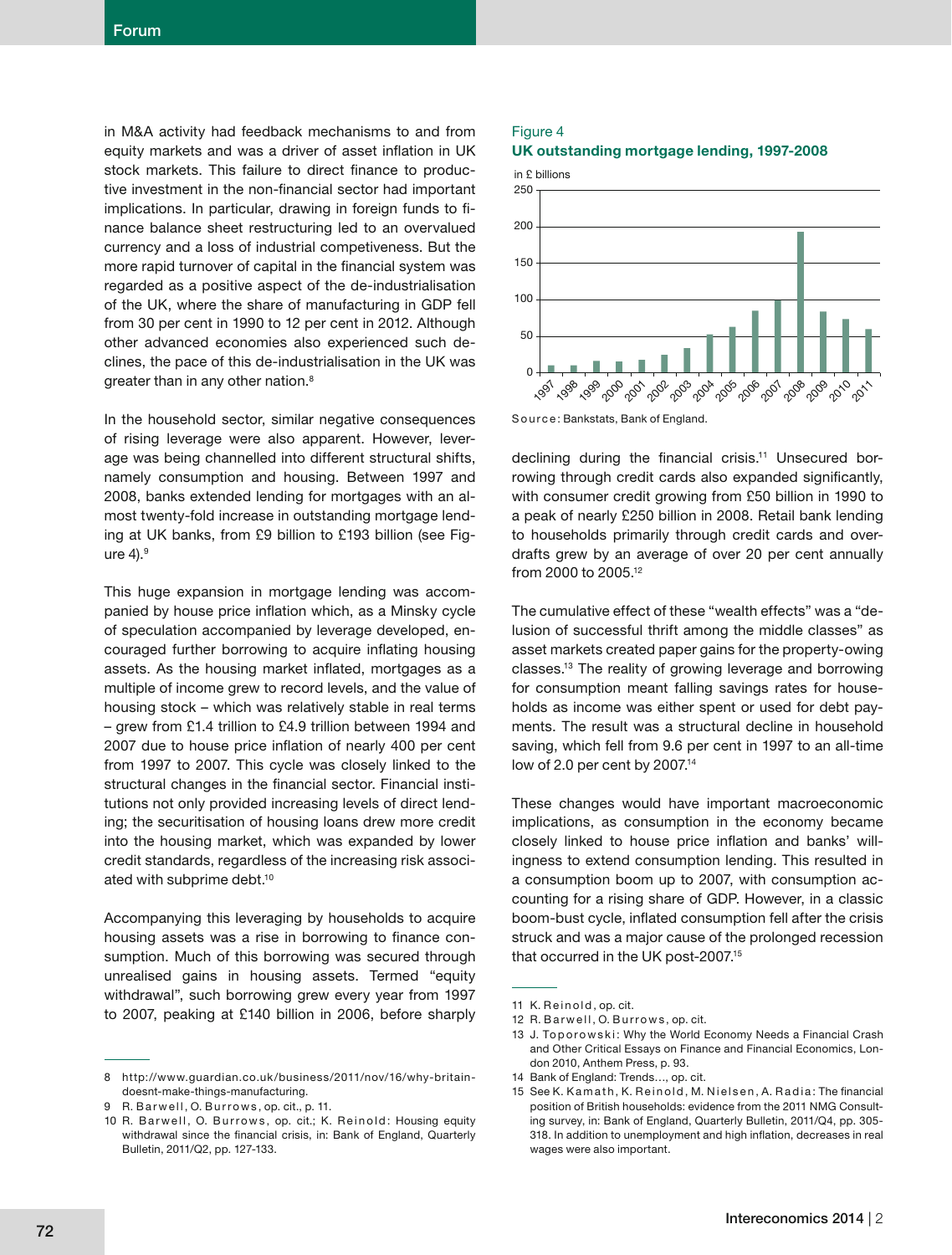The deflationary effects of such high leverage in the household sector materialised during the crisis, when the economy and the housing market started to weaken in 2007. Firstly, the combination of high leverage, falling house prices and high credit risk amongst marginal borrowers resulted in a surge in arrears, with 3.5 per cent of mortgage borrowers in arrears by 2009. The number of borrowers with negative equity, in which the value of the house is less than the outstanding mortgage, rose to approximately one million by 2009,<sup>16</sup> and other borrowers were only kept solvent by the historically low interest rates. The feedback from such credit quality developments to banks resulted in substantial increases in bad debt provisions.

Further, these changes in the household sector were accompanied by another important structural shift in the economy – rising inequality in relation to both asset and income inequality. House price inflation, in particular, was closely linked to rising asset inequality.17 By 2010, the aggregate total wealth of all private households in the UK was £10.3 trillion. But the top decile of households held £4.5 trillion, or 44 per cent of wealth, making them 4.3 times wealthier than the bottom 50 per cent of households combined. The top two deciles owned 62 per cent of all wealth, or £6.4 trillion, and held 92 times the wealth of the bottom two deciles, which amounted to a mere £0.06 trillion.<sup>18</sup> These figures are illustrated in Figure 5.

This growth in inequality was to be expected, since house price inflation created large gains to the property-owning classes. Conversely, those excluded from asset ownership, due to inadequate income to support high debt levels, and those who acquired property through high leverage but late in the asset cycle were excluded from the gains. As Toporowski comments, there was "a marginalisation of those without appreciative wealth... An unequal distribution of income is thus enhanced by a growing distinction between the 'balance sheet' rich and the 'balance sheet' poor".<sup>19</sup>

In relation to income inequality, the UK's Gini coefficient rose from 46 in 1981 to 52 by 2007. There were two drivers of this. Firstly, the compositions of income saw a sharp shift in favour of capital, with labour's share of national income declining from an average of 60 per cent in the 1970s to an average of 52 per cent in the 2000s.<sup>20</sup>

- 19 J. Toporowski, op. cit., p. 95.
- 20 See Office for National Statistics.

#### Figure 5

#### **Total aggregate wealth by decile, 2010**





Source: Office for National Statistics: Wealth and Assets Survey 2008-10.

Secondly, there was also a shift towards greater inequality in the distribution of labour income, with a continual increase in the share of employment income accruing to the top decile and a continual decline in the share accruing to the bottom decile. As illustrated in Figure 6, in 1970 the top decile received 22.4 per cent of labour income, but this reached 29.6 per cent by 2008. Conversely, the share of labour income going to the bottom decile consistently fell from 3.4 per cent in 1970 to 2.5 per cent by 1990, before becoming broadly stable through 2008.

These shifts in income inequality (as opposed to asset inequality) were less closely associated with financial inflation and more related to changes in institutional and regulatory structures.<sup>21</sup> The lowest earners and the least skilled workers experienced falls in their share of income as protective structures such as traditional labour unions were removed. Deregulation in pursuit of "flexible labour markets" disproportionately weakened the bargaining power of those at the bottom of the income distribution, whose job security steadily eroded and who consequently became increasingly subject to low wages with little bargaining power to increase wages and improve conditions. Consequently, the income of the poorest fell or stagnated.

<sup>16</sup> J. Tatch: Homeowner housing equity through the downturn, in: Council of Mortgage Lenders, Housing Finance, No. 1, 2009.

<sup>17</sup> R. Barwell, O. Burrows, op. cit.

<sup>18</sup> Office for National Statistics: Wealth and Assets Survey 2008-10.

<sup>21</sup> OECD: An Overview of Growing Income Inequality in OECD Countries, 2011.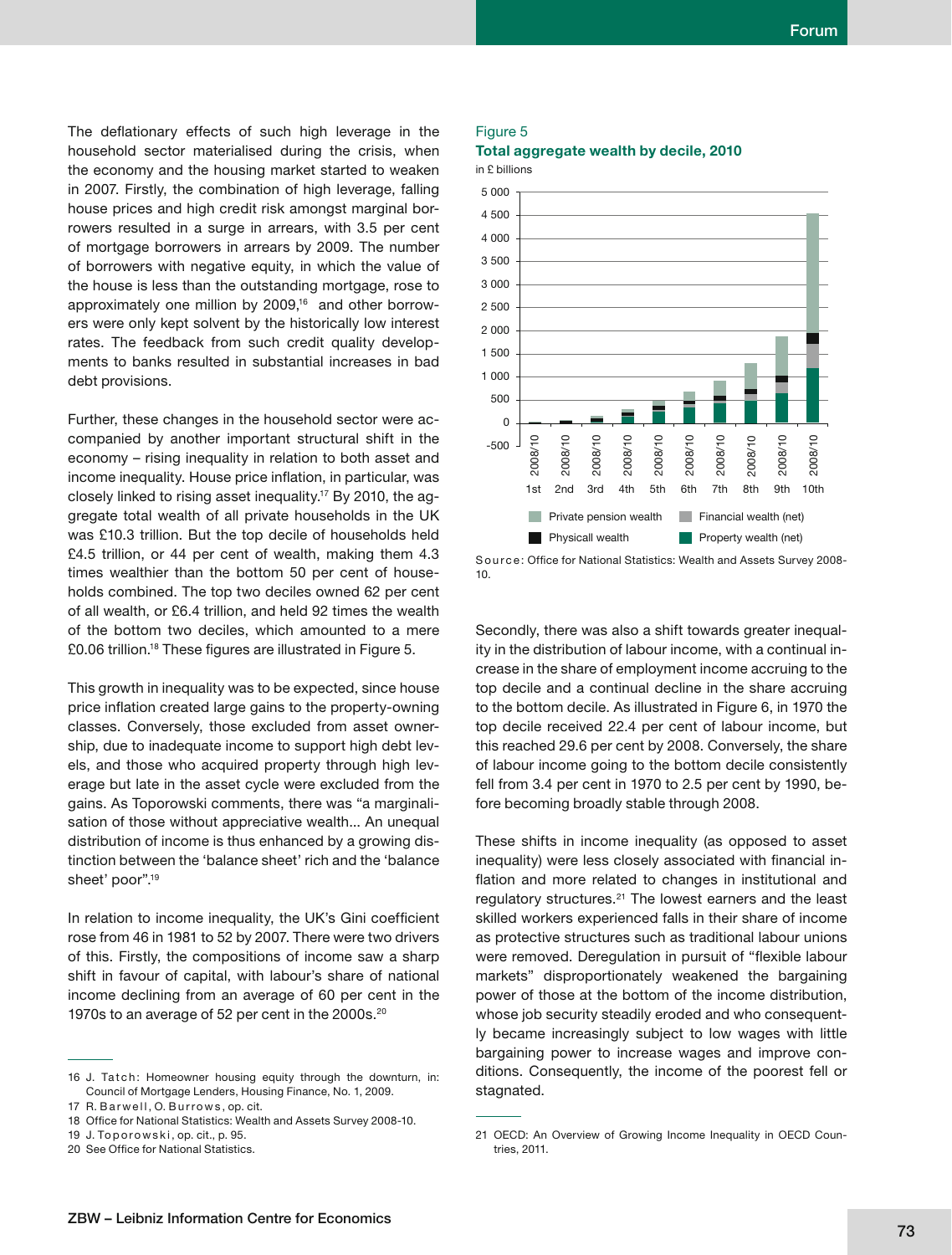#### **Forum**

#### Figure 6





Source: B. Bell, J. Van Reenen: Bankers' Pay and Extreme Wage Inequality in the UK, Centre for Economic Performance, London School of Economics, 2010.

However, at the top end of earners, finance contributed notably to growing inequality. Those workers at the very top end of the labour market who have been highly successful in capturing an increasing share of national income were highly concentrated in financial services and related business services.<sup>22</sup> Indeed, tax-based studies show that 72 per cent of gains in national income by the top decile from 1998 to 2007 were captured by finance workers, with a further 53 per cent being captured by related business services. Thus, a total of 125 per cent of the gains in income in this top decile accrued to those workers involved in financialisation.<sup>23</sup>

Overall, the elites in international banks and financial institutions added to income inequalities in the UK, with adverse consequences for markets in scarce resources, such as housing, and for the provision of public welfare and services, which those earning higher incomes do not use but are required, with decreasing effectiveness, to contribute towards in taxes. The growing reliance of the elite and the middle classes on asset inflation to support their consumer debt and the growing use of such debt to replace state welfare services fostered hostility towards state welfare provision. Such provision was increasingly concentrated on the least well off, who did not pay towards that provision, and was paid for by the elite and the middle classes, who received the least benefit from state

provision. Successive waves of welfare "reform" forced many on low incomes into debt unsupported by asset inflation. This then added to the fragility of the system.<sup>24</sup>

#### **International aspects**

The position of the UK as an international financial intermediary was crucial in the failure to support productive investment in UK industry, while providing excess credit to fuel speculative bubbles in real estate and financial asset markets that added to wealth and income inequalities in the UK and undermined the social consensus necessary for state welfare provision. The UK's international financial intermediation role also prevented the reform of the financial system to provide more effective support for fiscal policy and productive activities. In particular, the agenda for the reform of the financial system has been increasingly set by the foreign banks and financial institutions which now dominate the UK financial markets and intermediate the international capital flows coming through those markets. This has three important implications.

Firstly, far from stabilising balance sheets in the financial system through diversification of risks, this internationalisation provided a conduit through which disturbances in all parts of the world were transmitted to the UK economy, as evidenced by the impact of the US-originated financial crises in 2000 and 2008. These exposures blocked effective regulation, which was progressively dismantled following the 1987 "big bang". Regulatory arbitrage made enforcement difficult. Such arbitrage could only be overcome by consensus regulation with other financial centres. However, without similar financial systems in the other financial centres, a globally consistent financial architecture and its regulation was not possible. This regulatory failure reinforced the fantasies of spontaneous order in the global financial system that have inspired deregulation.25

Secondly, international financial intermediation has effectively constrained the monetary and fiscal policy of the UK. In relation to monetary policy, the integration of UK money markets with those of the US meant that monetary policy is increasingly dependent upon policy in the other two main monetary areas. For example, UK interest rates and exchange rates are contained within range of the exchange rates and interest rates in the US and the European monetary union. As evident in Figure 7, interest rate movements in the UK, US and eurozone follow the same pattern. However, movements in the UK and US rates are more closely associated with each other, with

<sup>22</sup> Mainly accounting, law and management consulting, whose major UK clients are within the financial services industry.

<sup>23</sup> The figure is above 100 per cent since a number of industries saw drops in their shares of national income within the top decile. This included public administration, education and manufacturing.

<sup>24</sup> J. Toporowski, op. cit., pp. 93-95.

<sup>25</sup> J. Toporowski, op. cit., chapter 3.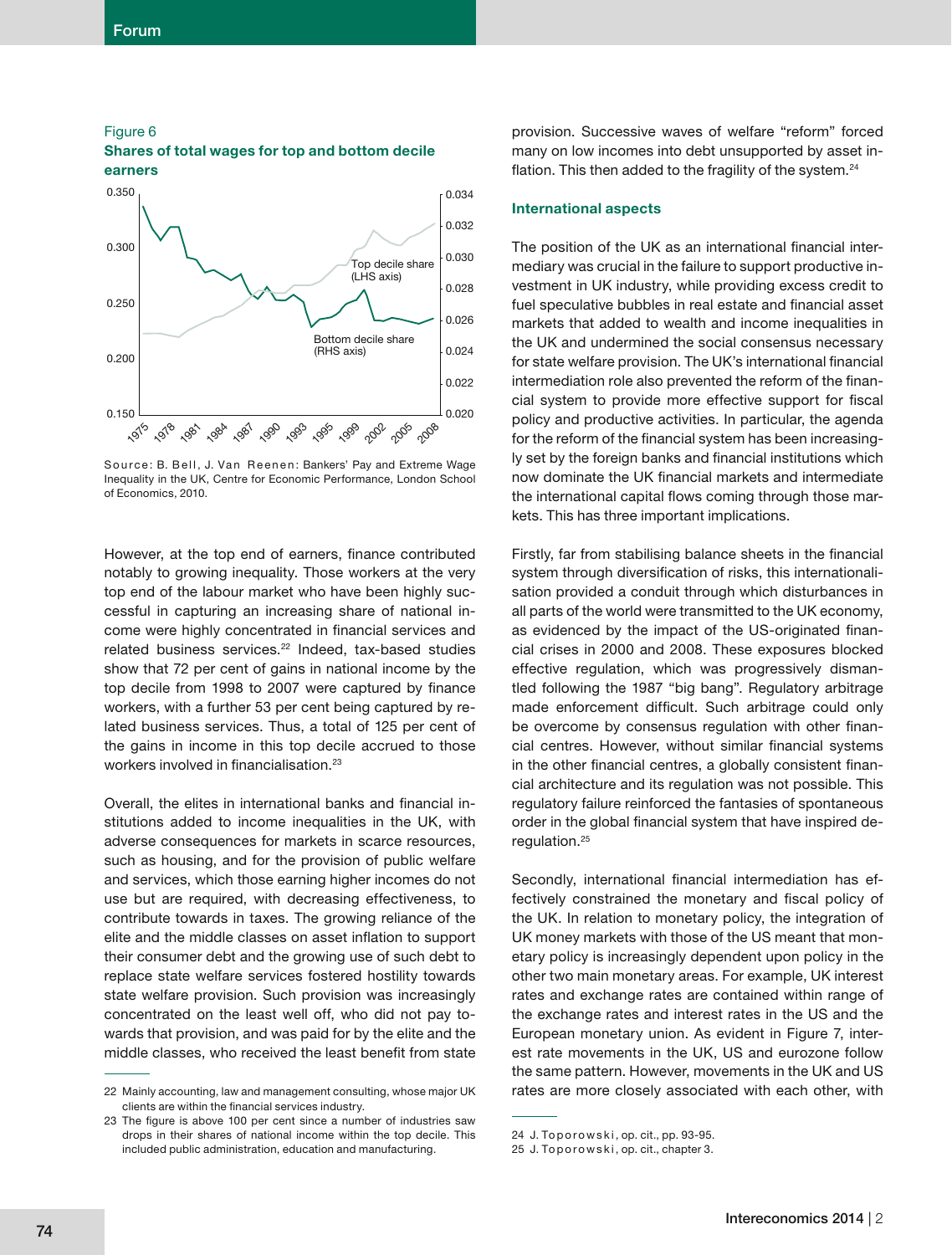Figure 7 **UK, US and euro interest rates**



Sources: Bank of England, Federal Reserve and ECB.

the US Fed Funds rate taking the lead. In effect, this implies that when US interest rates decline, the UK benchmark rate follows suit. Effectively, the UK is constrained to follow US monetary policy because to do otherwise would destabilise international capital flows passing through London. Since the late 2000s, movements in the UK official rates have followed in the same direction as those in the other two economies' interest rates. By contrast, the European interest rate trend shows slightly more stability than do those of the UK and US over the period. In the aftermath of the financial crisis, all three central banks – the Bank of England, Federal Reserve and the European Central Bank – have cut interest rates to historically low levels.

Similarly, the international financial instability imposes serious constraints on UK fiscal policy, requiring fiscal policy to be conducted according to standards set by international investors rather than domestic economic and financial considerations. The UK experienced a substantial increase in both inward and outward investment following the abolition of the capital control in October 1979. The country has run a current account balance of payment deficit in every year from 1984 to 2011. In 2011 the UK recorded a current account deficit of 1.9 per cent of GDP. financed almost wholly by capital flows. The UK's International Investment Position (IIP) shows the balance of foreign assets and liabilities and reflects the growing internationalisation of the UK's financial system. Both gross foreign assets held by UK residents and gross liabilities which are UK assets held by foreign residents have displayed an upward trend in the last two decades. The UK's external assets accounted for 180 per cent of GDP in 1990, increasing to 260 per cent of GDP by 1999. The trend continued in the last decade, in which UK gross liabilities grew by 266 per cent and assets grew by 275 per cent. In 2009 the UK's gross assets amounted to over

#### Figure 8 **Exchange rates**



£6.5 trillion, and gross liabilities totalled £6.7 trillion.<sup>26</sup> The UK has recorded a net liability position since 1994 but with some volatility. The fluctuations are mainly due to exchange rate movements. Exchange rate effects can be significant because the majority of UK external assets are denominated in foreign currency. In fact, from 2000 to 2004, the depreciation of the sterling against the euro led to a positive revaluation of UK external assets. Conversely, the appreciation of sterling against the dollar from 2005 to 2006 had a negative effect on the UK's IIP.<sup>27</sup> In the period 2006-08, sterling depreciated against both the dollar and the euro, as shown in Figure 8, which greatly contributed to the improvement of the country's IIP.

The UK's external debt is also very high, reaching a peak of nearly 440 per cent of GDP in 2008. The biggest component of the foreign debt is the banking sector, which has a debt-to-GDP ratio of nearly 250 per cent, reflecting the international character of London's money market.

Thirdly, the international transmission of foreign financial disturbances through the UK created a dependence on the US Federal Reserve for support in the form of swap agreements in order to cope with the recent financial crisis.

#### **Conclusion**

A general image of success through growing value and turnover in the British financial system, in particular during the three decades before the recent financial crisis, masks structural changes that have made the financial

<sup>26</sup> D. Whittard, J. Khan: The UK's international investment position, in: Economic & Labour Market Review, Vol. 4, No. 6, 2010, pp. 25-34.

<sup>27</sup> D. Whittard: The UK's External Balance Sheet - The International Investment Position (IIP), Office for National Statistics, 2012.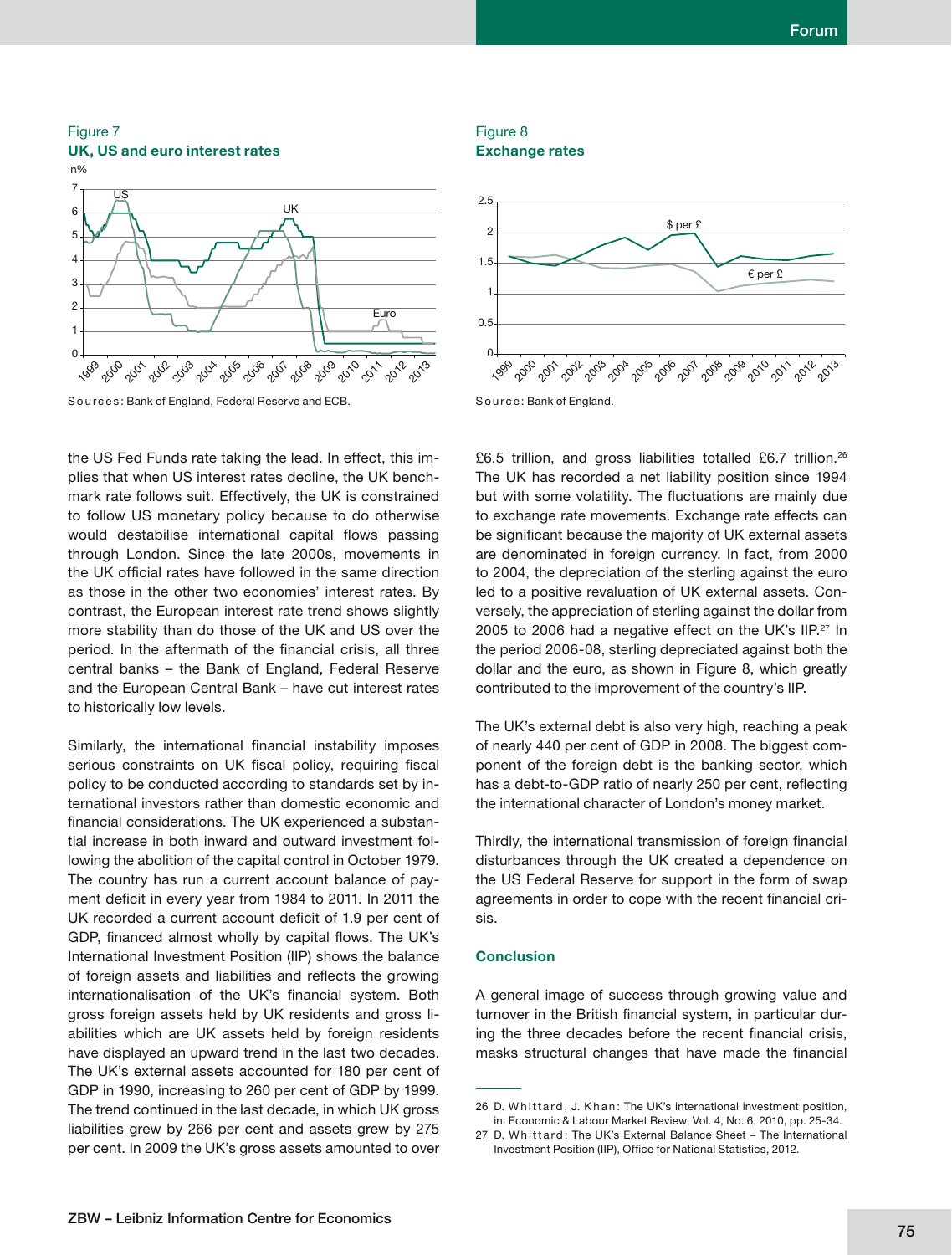system less "functional" from the point of view of the rest of the economy. These dysfunctions may be summarised as follows:

- A deregulation of the financial system, in the name of increased "competition" and "efficiency", has in fact increased the internationalisation of the system. In turn, this greater internationalisation has resulted in a financial system dominated by foreign financial and banking institutions.
- This has been associated with a failure to support productive investment in UK industry while providing excess credit, fuelling speculative bubbles in real estate and financial asset markets.
- Domination by foreign banks and financial institutions makes regulation less effective. Specifically, it is difficult to enforce regulations that go beyond the consensus regulation in other financial centres in order to meet the special regulatory requirements of a highly international capital market.
- The large bureaucratic hierarchies in international banks and financial institutions add to income inequalities in the UK, with adverse consequences for markets in scarce resources such as housing as well as for the provision of public welfare and services which those on higher incomes do not use but are required, with decreasing effectiveness, to contribute towards in taxes.
- Far from serving as a stabilising force through the diversification of risks, this internationalisation provides a conduit through which disturbances in all parts of the world are transmitted to the UK economy, as evi-

denced by the impact of the US financial crises in 2000 and 2008.

- This transmission of foreign financial disturbances through the UK created a dependence on the US Federal Reserve for support in coping with the recent financial crisis, through swap agreements.
- The pole of attraction for international financial instability imposes serious constraints on UK fiscal policy, requiring fiscal policy to be conducted in accordance with international capital flows rather than domestic economic and financial considerations.
- The integration of UK money markets with those of the US mean that monetary policy is also increasingly set elsewhere, so that UK interest rates and exchange rates have to stay within channels determined by exchange rates and interest rates in the US and in the European monetary union. This is ironic at a time of vocal concern in some sections of the public and by one of the ruling parties about limitations on British sovereignty imposed by membership of the European Union.

Remedying the dysfunctions of this system is clearly a long-term proposition and could not be done without international co-operation. Failing this, an alternative, more functional system might be built up alongside the existing one. The experience of the British building societies after their "reform" in the 1980s suggests that a more functional system would need to be insulated from internationally exposed money markets. Such a system might be a public or co-operative system of banking, regulated separately and with its own money markets and access to central bank facilities.

# Costanza Consolandi, Giampaolo Gabbi, Massimo Matthias and Pietro Vozzella\* **Inequality, Debt and Financial Crisis – The Case of Italy**

Many authors have noticed that there might be a link between rising inequality and the financial crisis,<sup>1</sup> but the process explaining this relationship remains unclear.

Malinen demonstrates that income inequality increases the leverage of the private sector.<sup>2</sup> Kumhof and Rancière assert that rising inequality led – at least in some countries, like the US – to a private credit expansion and ultimately to a financial crisis. $3$  They show empirically that the periods 1920-1929 and 1983-2008 were characterised by large increases in the income share of the rich

The authors acknowledge support from the EU Framework Programme SSH.2010.1.2-1. and its collaborative project Financialisation, Economy, Society and Sustainable Development (FESSUD) and Alessandro Vercelli for fruitful discussions about the topic and paper and Alice MacKenzie for her comments on the final draft of the paper.

<sup>1</sup> J. Stiglitz: Freefall: Free Markets, and the Sinking of the World Economy, Norton & Co., New York 2010; R. Wade: The global slump. Deeper causes and harder lessons, in: Challenge, Vol. 52, No. 5, 2009, pp. 5-24; R.G. Rajan: Fault Lines: How Hidden Fractures Still Threaten the World Economy, University Press, Princeton 2010.

<sup>2</sup> T. Malinen: Is there a relationship between income inequality and leverage?, University of Helsinki and HECER Discussion Paper No. 362, 2013.

<sup>3</sup> M. Kumhof, R. Rancière: Inequality, Leverage and Crises, IMF Working Paper No. 10/268, 2010.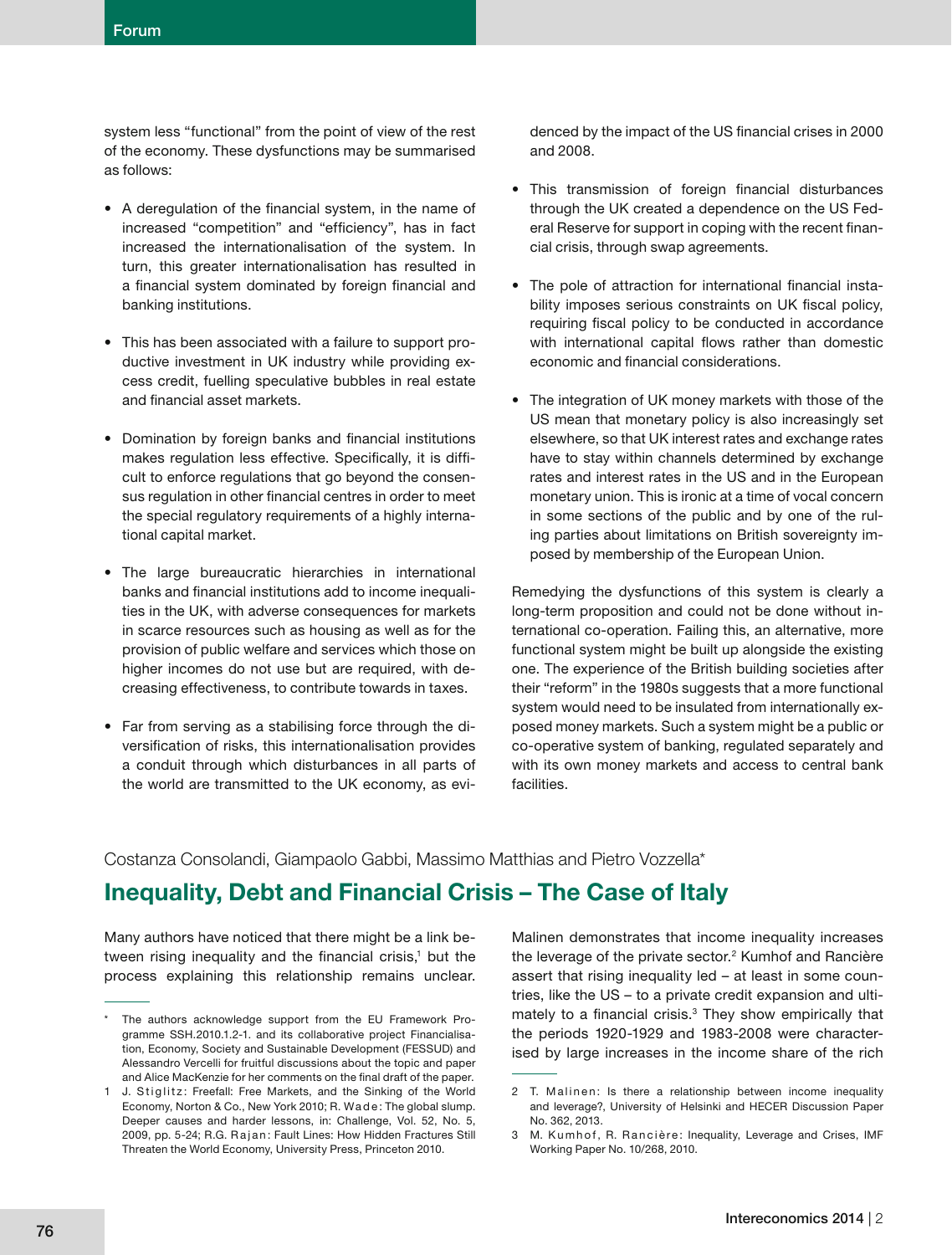and growing leverage for everyone else through an expansive monetary policy, resulting both times in financial and economic crises. The consequent rise in unemployment, along with a weak social safety net, modest compensation and insufficient health assistance, explain how the ultimate impact of the crisis was the further growth of inequality.

In many countries, fiscal policy has played a significant role in trying to reduce income inequality, primarily on the expenditure side but also through the progressive taxation of income.4 Here, the public sector can use its leverage to redistribute opportunities, especially via public services, and compensate those suffering from poverty and social exclusion.

The case of Italy provides a good illustration of how both private credit expansion as well as the public credit boom have characterised the link between inequality and financial unsustainability. Our purpose is to demonstrate that the Italian experience started with a high level of inequality which triggered ineffective public and private financial behaviours that ultimately accelerated the crisis and, consequently, further increased inequality.

In this paper, we start by focusing on the main features of inequality which characterise the Italian income distribution over time as well as the North-South divergence. We then describe the response of the public sector, whose debt was originally aimed at balancing these gaps but has been employed in the pursuit of different goals since the 1980s. The weakness of the Italian public finances has been amplified by the liberalisation of capital movements, the introduction of the euro, and the resulting dependence on foreign institutional investors, whose emphasis on short-term results affected the commercial banks' credit policies. Once the financial crisis struck, the combination of the previously listed risk factors negatively affected the banks' funding costs, leading to a credit crunch that was mainly concentrated among micro and small firms. The overall result was the impoverishment of the weakest social constituents, who were affected by an increased unemployment rate and a further decline of the average income.

#### **Alpha and omega: inequality**

The severity of the 2007 crisis has highlighted the impact of finance on economic growth and inequality. The 2011 OECD report on income inequality documented that the gap between rich and poor in OECD countries had widened continuously over the three decades leading up to 2008, when it reached an all-time high.<sup>5</sup>

The distribution gap of Italian households' disposable income had increased considerably since the 1980s: the Gini coefficient of the average household disposable income increased by 2.2 points from the early 1990s to 2007. Stark differences in income distribution across Italian regions were also present. In 2010 the disposable income in Northern and Central Italian regions was approximately 50 per cent higher than in Southern regions.

The increase of inequality is confirmed by other indicators. The average income of the richest ten per cent of households was about 11 times greater than that of the poorest ten per cent in 2010, compared to nine times in 1989. The ratio of the average income of the richest ten per cent and the least well-off 50 per cent rose from 0.95 in 1989 to 1.03 in 2010. At the end of 2010, median household wealth was €167,000, with huge differences within the country which had also widened over the preceding two decades. In 2010 the median household wealth in the North and Centre was respectively 59 and 80 per cent greater than that in the South and on the islands. By comparison, these gaps were 44 and 55 per cent in 1987.<sup>6</sup> Moreover, the share of households living in poverty dramatically increased from 11.1 per cent in 2007 to 12.7 per cent in 2012, again with significant differences within the country similar to those previously described, reflecting the increase in household disposable income inequality.7

#### **The debt crisis, ineffective privatisations and the missing growth stimulus**

In the face of these economic imbalances, either households could borrow money to increase their living standards or government spending could be targeted towards combatting poverty and social exclusion. The former course of action is concordant with the Rajan analysis,<sup>8</sup> while the latter seems to be more consistent with the Italian experience. Paradoxically, the economic policy employed to reduce inequality in the three decades following World War II did not increase public debt (see Figure 1). A noteworthy increase in public sector debt first took place in the 1980s. From 1980 to 1990, government debt as a percentage of GDP grew from 58 per cent to

<sup>4</sup> F. Bastagli, D. Coady, S. Gupta: Income Inequality and Fiscal Policy, International Monetary Fund Working Paper, June 2012.

<sup>5</sup> OECD: Divided We Stand: Why Inequality Keeps Rising, Note on Italy, Paris 2011.

<sup>6</sup> Banca d'Italia: Survey on Household Income and Wealth, Rome 2010.

The relative poverty incidence is the ratio of the number of households whose monthly consumption expenditures are lower than or equal to the poverty line and the total number of households.

<sup>8</sup> R.G. Rajan, op. cit.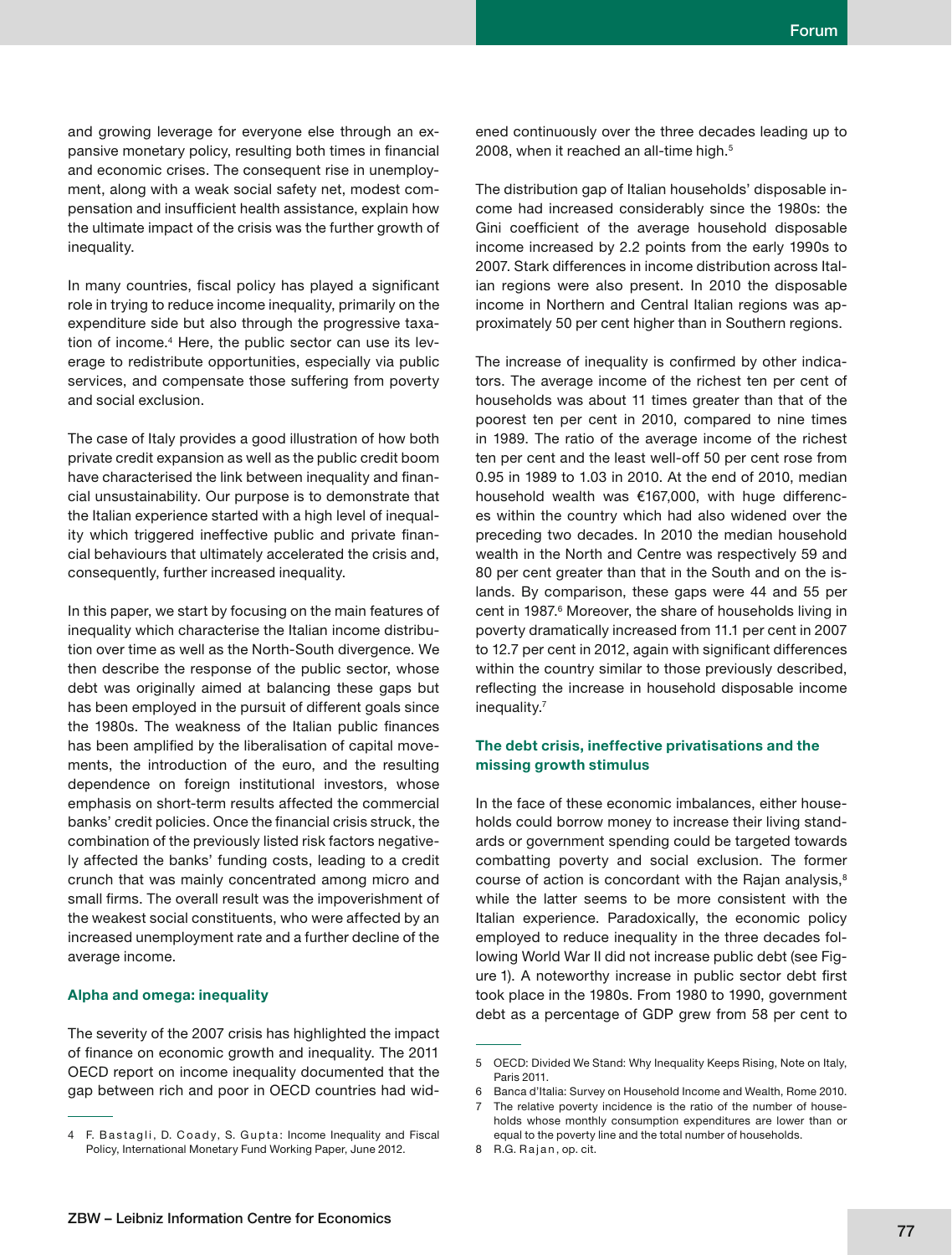#### **Forum**

Figure 1





Sources: ISTAT (1960-2010); Banca d'Italia (1950-2010). Data on GDP before 1960 are based on historical series elaborated by N. Rossi, A. Sorgato, G. Toniolo: I conti economici italiani: una ricostruzione statistica, 1890-1990, in: Rivista di Storia Economica, 2nd Series, No. 10, 1993, pp. 22-23.

#### Figure 2 **Domestic and foreign public debt, 1988-2011**



Source: Own elaboration of Bank of Italy data. Domestic debt in per cent of total Foreign debt in per cent of total

96 per cent. The highest value of the debt-to-GDP ratio was experienced in 1996, when it reached about 122 per cent.

Even though during the first decade of this century public health care expenditures increased from 6.3 to 7.6 per cent of GDP and social protection expenses increased from 17.6 to 20.4 per cent of GDP, these expenditures still remained lower than the EU average. Moreover, expenditures for education decreased from 4.1 to 3.8 per cent of GDP (while the EU average increased from 4.2 to 4.9 per cent), and recreation and culture expenditures dropped from 5.6 to 5.3 per cent of GDP (while the EU average increased from 6.3 to 6.8 per cent). On the other side, the deficit expense component  $-$  concentrated on general services, defence and other items which are not directly associated with welfare – was higher than the EU average. On balance, the high level of Italian public debt cannot be explained by high expenditures for social and welfare purposes.

Indeed, one of the reasons behind this trend is the 1981 agreement between the Bank of Italy and the Italian government to reform the bidding system for government bonds (also known as the "divorce" between the Bank of Italy and the Treasury), removing the mandatory underwriting role of the Bank of Italy in the sovereign bond auctions and allowing the central bank to buy bonds in the secondary markets. The rationale of this decision was to increase the accountability of the central bank and its capability to control inflation. Despite the fact that the Italian government's primary balance is the highest in the euro area,<sup>9</sup> the government lost the power to administrate the interest rate in the primary market and, consequently, it lost control of a deficit covered by the debt service.

Other sources of weakness were introduced at the EU level in 1992 with the completion of the liberalisation of capital movements and in 1999 with the establishment of the European Economic and Monetary Union. The freedom of investors to take on exposure to foreign markets and the elimination of the currency risk within the euro area led to Italian dependence on foreign institutional investors for about 40 per cent of Italy's total public debt (Figure 2).

One of the policy consequences of the increasing debt load was the adoption of a neo-liberal economic model characterised by an extensive privatisation process.<sup>10</sup> The overall evaluation of the effects of privatisation in Italy during the last two decades shows how the goals of increasing managerial efficiency and reducing the public debt have been disregarded. From 1992 until 2009, Italy undertook 93 privatisation operations, including the relenquishing of the state's remaining control of credit institutions in 1998. Altogether, these privatisations yielded

<sup>9</sup> OECD: Social spending during the crisis. Social expenditure (SOCX) data update 2012, Paris 2012.

<sup>10</sup> Corte dei Conti: Relazione sull'attività svolta, Rome 2013.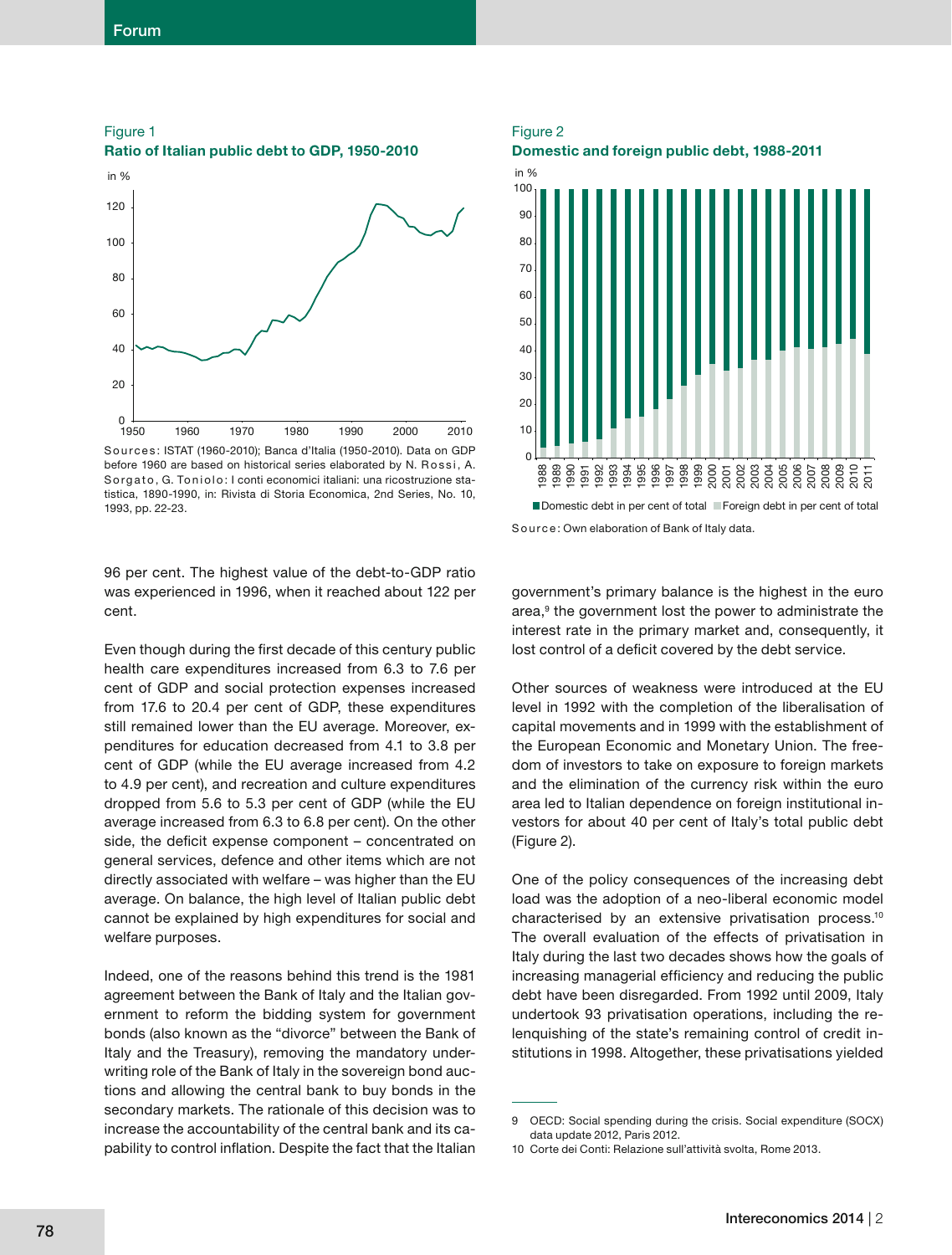#### Table 1

#### **Interbank Deposit Protection Fund interventions authorised by the Bank of Italy, 1987-2011**

| <b>Name</b>                                  | Type of intervention                  | Size of<br>intervention<br>(in million euros) |
|----------------------------------------------|---------------------------------------|-----------------------------------------------|
| C.R. Prato (1988)                            | Support to banks                      | 413                                           |
| Banco Tricesimo (1990)                       | Reimbursement of<br>depositors        | 4                                             |
| Banca di Girgenti (1991)                     | Transfer of assets and<br>liabilities | 37                                            |
| Banca di Credito di Trieste<br>(1996)        | Transfer of assets and<br>liabilities | 78                                            |
| Credito Commerciale<br>Tirreno (1997)        | Transfer of assets and<br>liabilities | 52                                            |
| Sicilcassa (1997)                            | Transfer of assets and<br>liabilities | 516                                           |
| Banca Valle d'Itria e Magna<br>Grecia (2010) | Transfer of assets and<br>liabilities | 5                                             |
| BER Banca (2011)                             | Support to banks                      | 16                                            |
| Banca MB (2011)                              | Transfer of assets and<br>liabilities | 40                                            |

Source: M. De Cesare, A.L. Lombardo, F. Pluchino, R. De Lisa: Trattamento delle banche deboli, prevenzione e gestione complessiva delle crisi a livello UE, Fondo Interbancario di Tutela dei Depositi, FITD Working Papers, No. 10, 2013.

about €119 billion. Nonetheless, the ratio of public debt to GDP increased from 95 to 110 per cent.

#### **The mutation of credit institutions**

The strong dependence of the Italian Treasury on the fixed income market explains the huge stock of sovereign bonds in banking and trading books and the crowding out effect suffered by the real sector. This behaviour was induced not only by the dynamics of the real interest rates after the divorce between the government and Bank of Italy but also by the banking regulation.

Until the end of the 1980s, banking supervision was mainly structural, directly affected by the "structure, conduct and performance" paradigm postulating barriers to entry as a determinant of industry stability.<sup>11</sup> As a consequence, the Bank of Italy was responsible for not only the granting of licenses to enter the banking sector but also for the geographical diversification of legal entities and branches. The goal of imposing safe and sound behaviour and avoiding turmoil within the banking system was substantially achieved: Italian depositors never experienced a bank run or losses. Since 1987 the

#### Figure 3

#### **Banks (left-hand scale) and banking branches (righthand scale), 1995-2011**



Source: Own elaboration of Bank of Italy data.

safety net managed by the Interbank Deposit Protection Fund (following authorisation by the Bank of Italy) has intervened just nine times in the pursuit of its goals: supporting banks, transferring the assets and liabilities of distressed bank to other banks, and reimbursing depositors (Table 1).

With the First Bank Directive (1985) and the application of the Basel 1 proposals (1988), the style of banking supervision changed from structural to prudential. According to Article 5 of the 1993 Banking Act, the purpose of regulation was not only to maintain financial stability but also to reach a higher level of efficiency.

Consequently, the bank concentration process accelerated. Between 1990 and 1995, the assets of the five largest banks amounted to around 30 per cent of total assets in the Italian banking system; by 1999 this value had risen to 48 per cent. Concurrently, with the liberalisation of the banking system, the number of bank branches increased by about 40 per cent between 1996 and 2008 (Figure 3). The regional distribution of lending activity confirms the small share of resources received by Southern regions, whose percentage of the total distributed loans ranged from 15 to 18 per cent.

The liberalisation of the banking market and the introduction of capital requirements, set according to risk-weighted assets, allowed credit institutions to increase their risk appetite under the assumption that risk management metrics would be able to manage the risk factors. The introduction of capital requirements was actually aimed at reducing the risk appetite of banks when their profitability was insufficient to pay back the cost of capital. In fact, until 1996 only the credit losses were assumed to

<sup>11</sup> J.S. Bain: Industrial Organization: A Treatise, 2nd ed., John Wiley, New York 1959.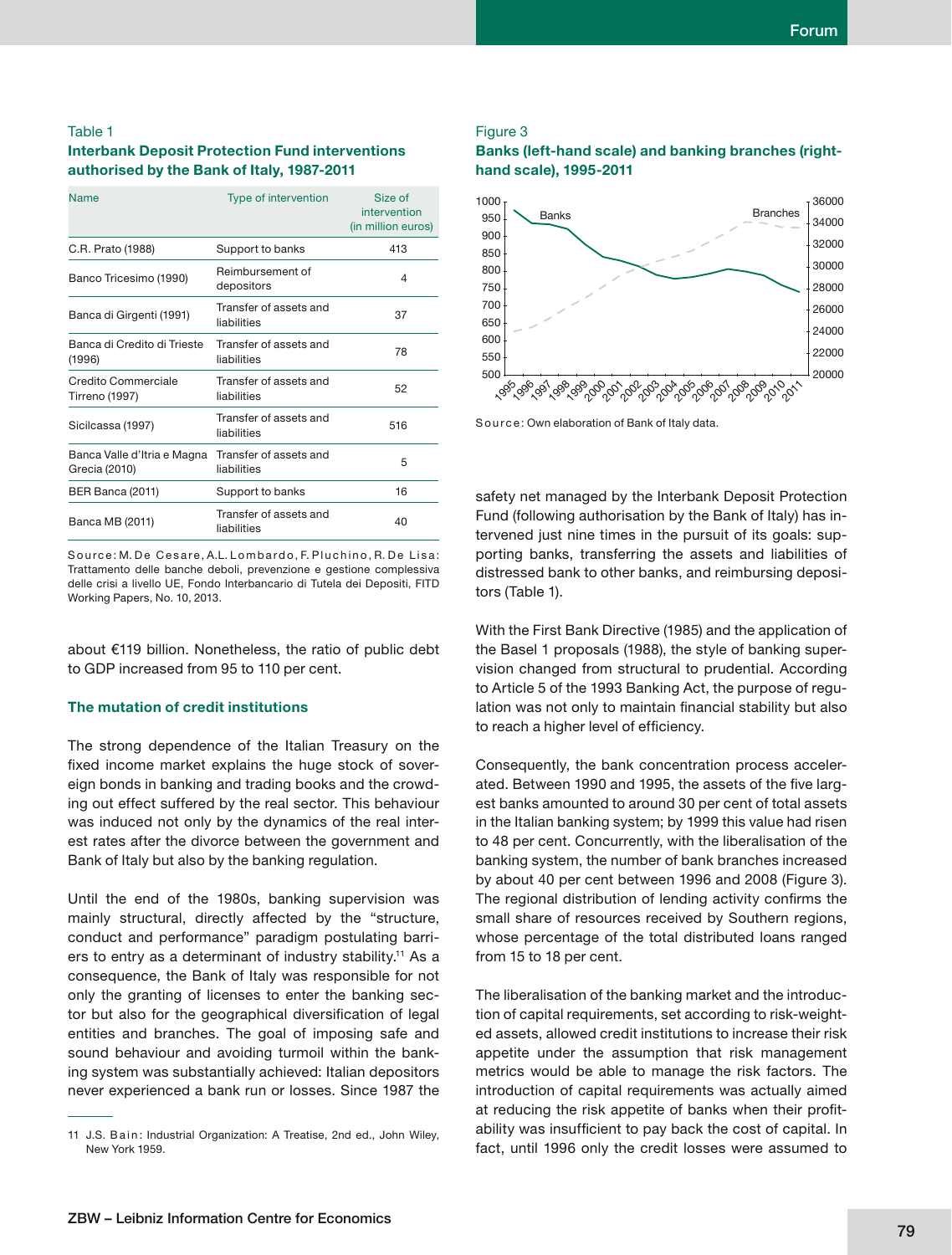be covered by the capital requirements. Banks thus had an incentive to increase their financial exposure  $-$  which they did chiefly via proprietary trading in sovereign bonds – without any additional capital absorption, since the market risk was not supposed to be covered in the 1988 Capital Accord (Basel 1).

The prudential supervision design introduced regulatory arbitrages, inducing banks to save capital by securitising loans and mortgages. According to Panetta and Pozzolo, some banks were overaggressive in their use of securitisations and other credit transfer operations in order to benefit from the possibilities offered by the new techniques to remove risky exposures from their balance sheets and reduce the cost of capital.<sup>12</sup>

Therefore, the banking business model significantly changed from an originate-to-hold model to an originate-to-distribute one. Italy's asset securitisation market developed much later than in the US, but legislative changes and the launch of the single European currency hastened its expansion. The growth in euro-denominated securitisation started in 2000 and accelerated strongly from the end of 2004 onwards; by the end of 2006, the annual net flows of asset-backed securities issued in Italy was around 23 per cent of total securitised assets in the euro area. Italian banks predominantly securitised mortgages to households, the volume of which increased from 1.9 per cent in 2000 to 7.1 per cent in 2006 (Table 2).

The financialisation of commercial banking, the adoption in 2003 of the International Accounting Standards and the mark-to-market approach, and the pervasive top management incentive schemes aimed at reducing agency conflicts with shareholder value all explain the short-termism of many banks, especially those which also operated in international markets. Their business model changed from relationship banking to transactional banking, resulting in a higher functional distance between branches and corporate headquarters. This shift had negative effects on local SMEs and industrial districts in terms of increased credit rationing, lower financial innovation and a diminished capability to reduce the asymmetric information between borrowers and lenders.<sup>13</sup>

#### Table 2 **Securitisation of household loans, 2000-2006**

| Year  | <b>Total lending</b><br>to households<br>(in million euros) | Sold loans<br>(in million euros) | Sold loans as a %<br>of previous year's<br>total lending |
|-------|-------------------------------------------------------------|----------------------------------|----------------------------------------------------------|
| 2000  | 55 524                                                      | 811                              | 1.9                                                      |
| 2001  | 64 466                                                      | 3 2 3 8                          | 5.8                                                      |
| 2002  | 81 445                                                      | 2589                             | 4.0                                                      |
| 2003  | 100 930                                                     | 5490                             | 6.7                                                      |
| 2004  | 129 861                                                     | 3468                             | 3.4                                                      |
| 2005  | 163 523                                                     | 5344                             | 4.1                                                      |
| 2006  | 195 853                                                     | 11 567                           | 7.1                                                      |
| Total | 791 602                                                     | 32 507                           | 5.3                                                      |

Source: U. Albertazzi, G. Eramo, L. Gambacorta, C. Salleo: Securitization is not that evil after all, Banca d'Italia Working Papers, No. 796, 2011.

#### **The Italian bank trap and the crisis of the real sector**

The privatisation of the banking industry and the public sector's increasing dependence on financial markets have radically inverted the corporate governance of the financial system. Until the 1980s, banks used to invest only marginally in securities, generally when there was decreasing demand in the credit market. The government divorce from the Bank of Italy led to a "forced marriage" with banks and other institutional investors, such as mutual funds and foreign financial firms, which were induced to underwrite bonds in the primary market. Inevitably, the dominant partner in this marriage became the financial system, which was able to play the determining role in the pricing process, a role that was only slightly diminished by the introduction of competitive auctions.

However, the Italian banks soon became ensnared in a trap of their own making. Their large exposure to Italian government bonds became a major problem when, soon after the Greek shocks of April 2010, the Italian bond spread increased from 30 to 170 basis points. In the second half of 2011, the unreliable political circumstances in Italy negatively impacted the risk perception of the country, sparking another jump in bond spreads, which reached a peak of 570 basis points in November 2011.

One of the principal effects of the liberalisation of capital movements along with the introduction of the euro has been the continentalisation of financial portfolios. Moreover, the capital absorption introduced by the capital regulation provided an incentive for banks to invest in sovereign bonds, preferably those offering higher returns.

<sup>12</sup> F. Panetta, A.F. Pozzolo: Why Do Banks Securitize Their Assets? Bank-Level Evidence from Over One Hundred Countries, mimeo, 2010.

<sup>13</sup> P. Alessandrini, A.F. Presbitero, A. Zazzaro: Banks, distances and firms' financing constraints, in: Review of Finance, Vol. 13, No. 2, 2009, pp. 261-307; G. Gabbi, M. Matthias (eds.): Relationship Lending. Le informazioni qualitative nel processo del credito, EGEA, Milan 2013.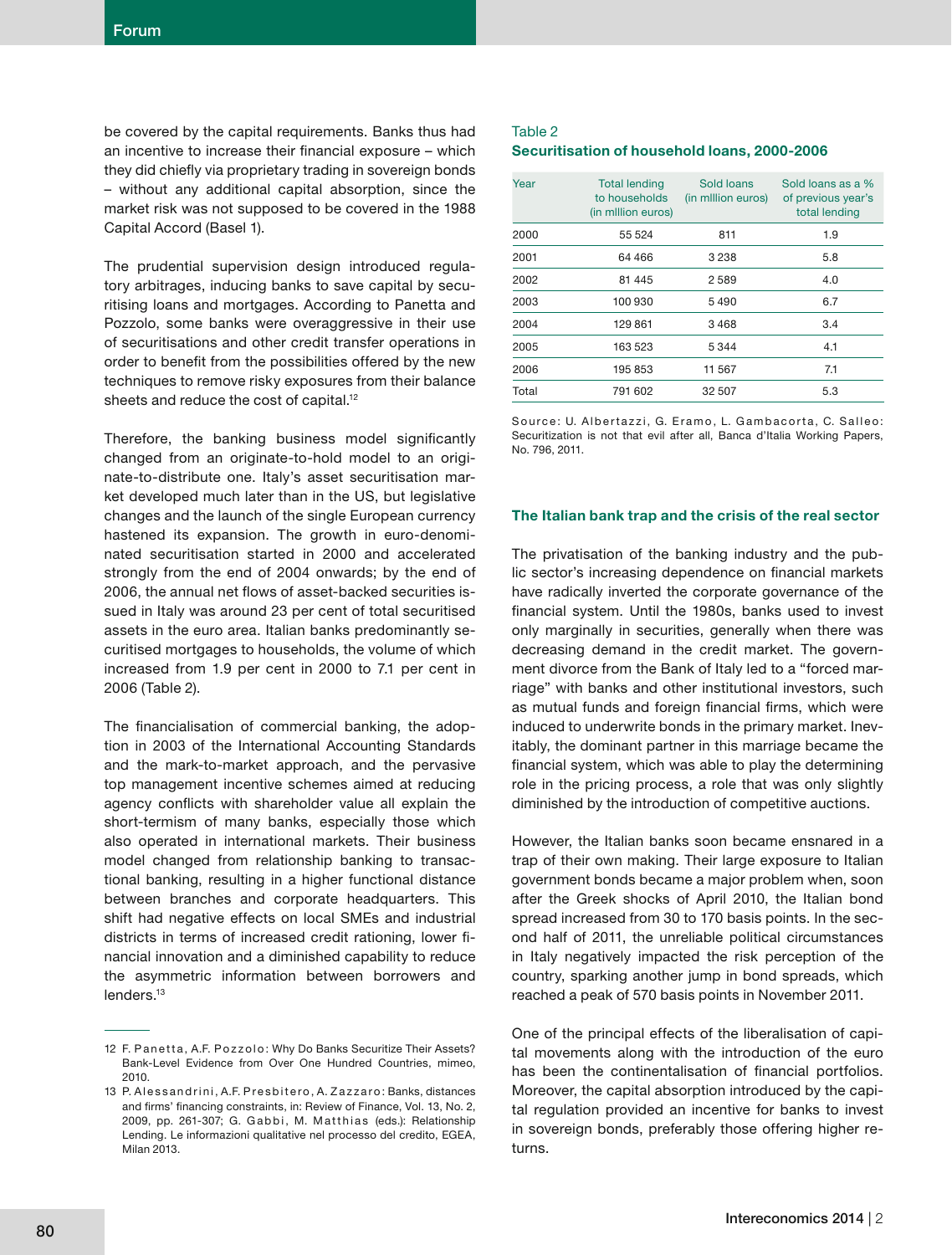#### Table 3

#### **Non-performing loans (NPL) and credit crunch by company size**

|      |                                  | Household and<br>micro firms    |                                  | Non-financial small<br>companies | Non-financial<br>medium/large<br>companies |                                 |  |
|------|----------------------------------|---------------------------------|----------------------------------|----------------------------------|--------------------------------------------|---------------------------------|--|
| Year | NPL/<br>total<br>loans<br>in $%$ | % change<br>short-term<br>loans | NPL/<br>total<br>loans<br>in $%$ | % change<br>short-term<br>loans  | NPL/<br>total<br>loans<br>in $%$           | % change<br>short-term<br>loans |  |
| 1998 | 49.7                             |                                 | 14.8                             |                                  | 10.3                                       |                                 |  |
| 1999 | 39.6                             | 7.5                             | 13.0                             | 5.3                              | 9.1                                        | 5.7                             |  |
| 2000 | 31.8                             | 8.2                             | 11.1                             | 6.7                              | 6.8                                        | 7.3                             |  |
| 2001 | 25.1                             | 4.7                             | 8.9                              | 2.9                              | 5.0                                        | 3.6                             |  |
| 2002 | 21.4                             | 6.4                             | 8.3                              | 4.7                              | 4.8                                        | 3.7                             |  |
| 2003 | 20.0                             | 2.9                             | 8.5                              | 2.0                              | 5.4                                        | 3.2                             |  |
| 2004 | 18.5                             | 4.1                             | 8.7                              | 0,7                              | 5.6                                        | 3.7                             |  |
| 2005 | 13.0                             | 7.9                             | 7.3                              | 5,5                              | 4.4                                        | 9.3                             |  |
| 2006 | 11.8                             | 6.7                             | 7.3                              | 4.8                              | 4.1                                        | 10.6                            |  |
| 2007 | 10.1                             | 6.4                             | 6.5                              | 4.4                              | 3.6                                        | 7.6                             |  |
| 2008 | 9.0                              | $-0.2$                          | 5.6                              | 0.2                              | 2.9                                        | $-0.3$                          |  |
| 2009 | 10.9                             | 8.0                             | 7.3                              | 0.2                              | 4.6                                        | $-5.9$                          |  |
| 2010 | 12.4                             | $-3.6$                          | 9.2                              | $-6.1$                           | 6.1                                        | $-3.1$                          |  |
| 2011 | 17.2                             | $-6.4$                          | 12.6                             | $-6.2$                           | 8.6                                        | $-2.9$                          |  |

Sources: Own elaboration of Bank of Italy data.

Italian banks were trapped in a vicious circle that originated in the deleveraging process they had engaged in since the onset of the crisis. The effect was a generalised capital loss suffered in the trading books, particularly those exposed to Italian bonds with longer durations. Both capital and liquidity became insufficient to support the credit demand from the private sector and to guarantee the rollover of sovereign bond issuances. Foreign investors engaged in a group flight to quality, switching from Italian government bonds to alternative securities regarded as safer, thereby compounding concerns related to the valuation of banks' assets and capital adequacy.

The evidence of the impact on the real economy can be appreciated by looking at the behaviour of banks in the credit market. Table 3 shows the dynamics of the ratio of non-performing loans (NPL) to total loans to households and micro companies, small companies, and medium and large companies. The trend is almost uniform, but the size of the ratio is negatively correlated with company size. Thus, in addition to reducing credit risk, Italian banks curtailed the number of loans they made, particularly short-term ones, a departure from their behaviour

during the period 1998-2000, when NPL incidence was even higher.

The corporate governance of banks and the substantial absence of investment and merchant banks oriented towards supporting the economic growth and innovation of small and medium-sized companies increased the vulnerability of these companies to the credit and liquidity crunch.

#### **Conclusions**

With regard to Rajan's interpretation of the link between income inequality, private credit availability and unsus $t$ ainable leverage resulting in a financial crisis, $14$  the Italian lesson shows that inequality and financial behaviour have been strictly linked to each other by the ambiguous role played by the public sector since the early 1980s.

From 1950 to 1980, Italian economic policy was essentially driven by a Keynesian model, using tools like public monopolies, fixed wages and strictly controlled common services tariffs. Such a policy, which had played a positive role in helping to exit the Great Depression of the 1930s,15 also held public debt below the "Maastrichtcompliant" level of 60 per cent of GDP.

Neo-liberal policies introduced in the 1980s, based on liberalisations, privatisations and mark-to-market prices, stimulated increasing public deficits, essentially due to unsustainably high interest rates. The goal of reducing income inequality through fiscal policy was ineffective, and Italy is far from reaching the European Commission's goal of reducing poverty by 2020. In fact, the number of people living in poverty increased from 14.6 million in 2010 to 18.1 million in 2012.

Revising the policy model should be the starting point to interrupt the vicious circle preventing the reduction of income inequality and depressing economic growth. Changing the composition of the public deficit, introducing the control of common services tariffs, orienting fiscal policy towards the reduction of income and wealth gaps, and offering the financial sector incentives to return to a model based on relationship lending and growth financing could all help to reduce the inequalities that led Italy into financial crisis.

<sup>14</sup> R.G. Rajan, op. cit.

<sup>15</sup> G. Eggertsson: Was the New Deal contractionary?, Federal Reserve of New York Working Paper, June 2008.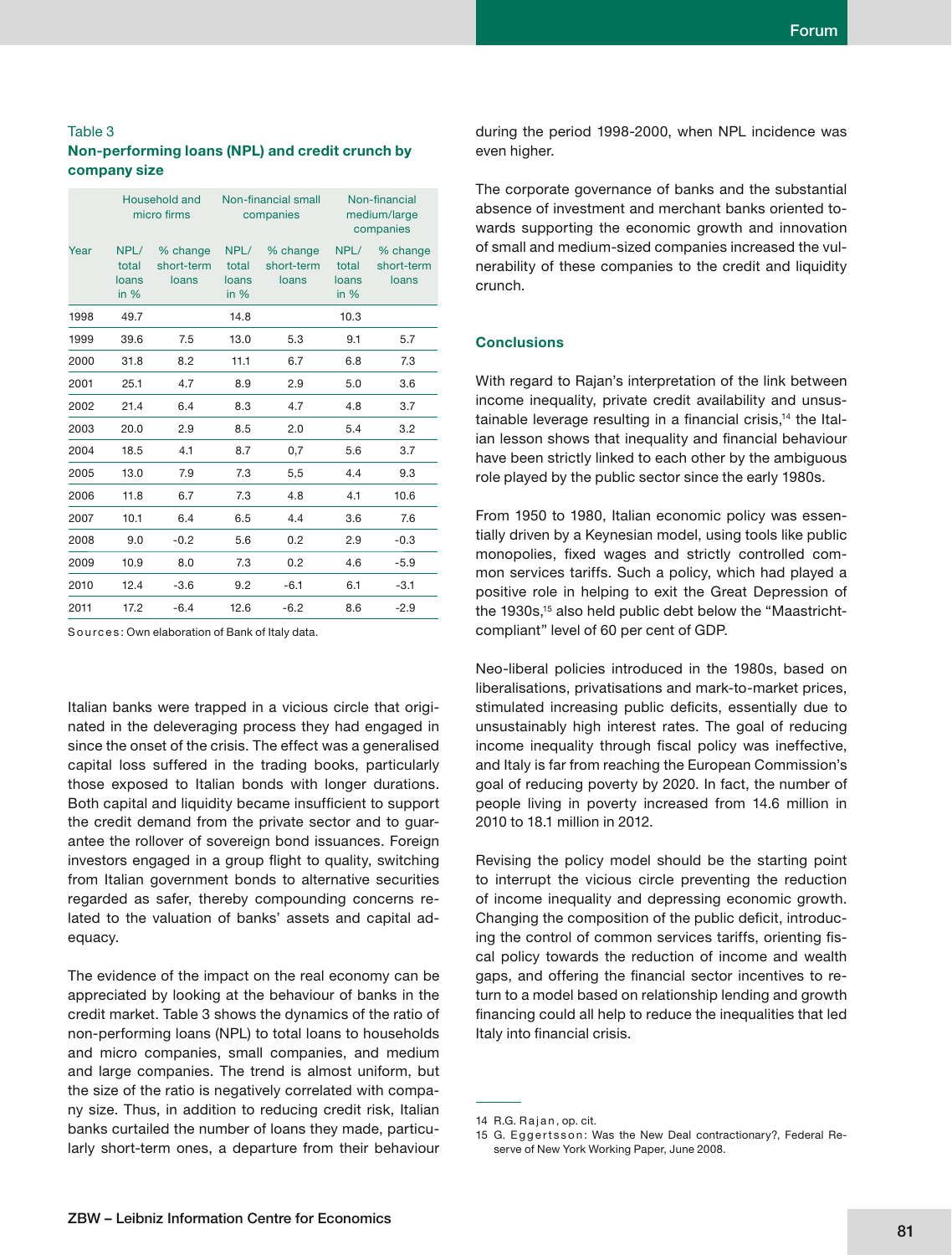Carlos A. Carrasco, Patricia Peinado and Carlos Rodríguez González\*

# **The Spanish Financial System and the Crisis**

The global financial crisis has had such a profound impact on the Spanish economy that it has entered one of the deepest crises of its recent history. In Spain the financial system has played a fundamental role in the origin, transmission and depth of the crisis. The problem of private indebtedness relates to the economic structure on which the economic strategy was based in the years leading up to the crisis, namely a private debt-led growth strategy. In this paper, which stems from the Report on the Spanish Financial System<sup>1</sup> and subsequent discussions within the FESSUD project, we analyse the links between the Spanish financial system and the global financial crisis (and later, the European sovereign debt crisis) in the context of the European integration process.

The Spanish financial system has been characterised by the strong participation of the banking sector. In addition to its importance to the financial system, the banking sector has traditionally owned a substantial part of Spain's non-credit institutions. The Spanish financial system has gone through multiple stages since financial liberalisation began following the restructuring crisis of the mid-1970s. However, steps towards liberalisation did not result in a higher share of foreign banks in the domestic market because healthy Spanish banks used takeovers as a deliberate strategy to prevent this. The process of financial liberalisation remained on a sustainable path until the end of the 1990s, when the growth of the size of the assets of credit institutions accelerated thanks to the increase in credit for non-financial corporations and, to a lesser extent, the growth of mortgages given to households. Parallel to the growing indebtedness of the non-financial private sector, financial institutions' indebtedness also grew, increasingly dependent on funding from international financial markets.

A marked characteristic of the Spanish financial sector which has been maintained throughout the processes of liberalisation and financialisation is the large number of loans on the balance sheets of credit institutions. The international financial crisis of 2007 led to a re-composition of these loans, as

the domestic private sector carried out a process of deleveraging in which the only increase in loans was to the domestic central government.

Another characteristic of the recent developments in the Spanish financial system is the change in the liabilities structure. Since 2002 total deposits have exhibited a declining trend, which has been accompanied by annual increases in the size of securities other than shares. This pattern explains why the recent credit creation process was not financed by deposits but through non-traditional funding sources. Moreover, the 2007 financial crisis has led to a fall in the deposits at credit institutions. In fact, the financial crisis has also affected the evolution of the relationship between deposits held by domestic agents and deposits held by the rest of the world, as the share of deposits held by foreigners has fallen sharply.

In addition, beginning with Europe's entry into the third stage of the Economic and Monetary Union (EMU) in the mid-1990s, both financial and non-financial corporations significantly increased their borrowing. Indeed, the extraordinary upsurge of funding from international markets – due to the combination of the removal of exchange rate risk thanks to the adoption of the euro and the enthusiastic expectations of high growth in the peripheral euro countries – exerted downward pressure on nominal interest rates. Those inflows were accompanied by demand-side pressures in Southern European countries, increasing prices and wages there. These four factors – high growth expectations due to a catchingup process, elimination of the exchange rate risk, historically low nominal interest rates and high inflation (relative to the core eurozone countries) – enabled and encouraged the indebtedness of the private sector in the Spanish economy.

At the outset of the international economic crisis in 2007, the outstanding liabilities of financial and non-financial institutions were around 410 per cent and 381 per cent (relative to the size of the GDP) respectively, and household liabilities were around 89 per cent of GDP. These figures reinforce the idea that private sector debt in the Spanish economy was concentrated mainly in financial and non-financial corporations rather than in households. In sum, the financialisation process in the Spanish economy was not led by private consumption or household purchases but by investments through funding from abroad. The abundance of resources, the financialisation of the Spanish economy, the lack of adequate regulation and the excessive risk-taking in certain sectors and industries (with special emphasis on the residential

The research leading to these results has received funding from the European Union Seventh Framework Programme (FP7/2007-2013) under grant agreement n° 266800 and from the Basque Government (Consolidated Research Group IT712/13). The views expressed during the execution of the FESSUD project (www.fessud.eu), in whatever form and by whatever medium, are the sole responsibility of the authors.

<sup>1</sup> See A. Altuzarra, J. Ferreiro, C. Gálvez, C. Gómez, A. González, P. Peinado, C. Rodríguez, F. Serrano: Report on the Spanish Financial System, Studies in Financial Systems, No. 6, Fessud, 2003.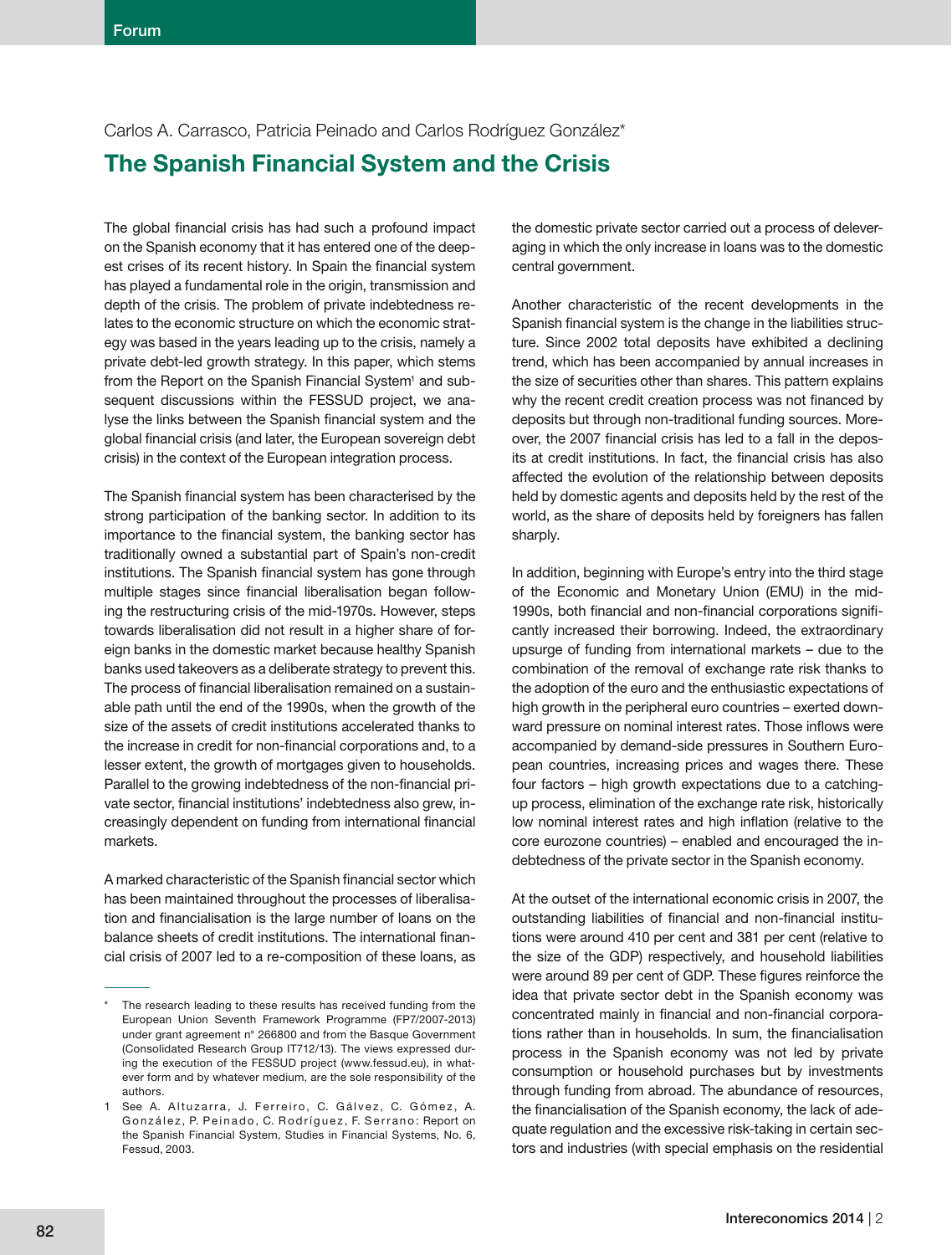construction sector) led to a process of excessive and unsustainable indebtedness for both private agents and credit institutions.

Since the outbreak of the crisis, a process of deleveraging in the Spanish private sector has been carried out, even though the public sector has increased its level of indebtedness. The strength, depth and duration of the global financial crisis, along with the errors in fiscal policy made by the Spanish government and the subsequent European sovereign debt crisis, have had significant effects on Spain's public finances.

#### The growth of finance and its role in the financialisation **in Spain**

The financialisation process in Spain began with the liberalisation of the Spanish banking system. This started during a major restructuring in an economic crisis in the mid-1970s with the liberalisation of the setting of interest rates and the freedom to open bank branches. Further liberalisation of the banking system continued through the late 1980s. However, it was not until the arrival of the democratic system in Spain that the liberalisation process really received a boost. Savings banks were allowed to expand their offerings, enabling them to carry out the same operations as other banks. Deposit and credit rates were liberalised. Minimum investment ratios were suspended, and foreign bank operations were authorised. Furthermore, a law governing the securities market was enacted in 1988 with a view to expanding financing opportunities for those demanding capital. Spain's accession to the European Union did not entail any serious adaptation problems for the Spanish financial system. On the contrary, EU membership served to reinforce the already existing tendency in Spain to treat all financial institutions in the same way and with the same regulations.

The liberalisation of the financial sector in the 1980s gave rise to growing competition and, as a consequence, triggered a reorganisation of the banking sector, which led to a decrease in the number of commercial and savings banks. Banking concentration processes were inaugurated with the 1989 merger of Banco Bilbao and Banco Vizcaya, giving rise to Banco Bilbao Vizcaya (BBV). This merger was further expanded in 1999 with the incorporation of Argentaria – which had itself come into being as a result of the merger of public financial institutions  $-$  giving rise to the current BBVA. Two additional major banks – Banco Central and Banco Hispano Americano – merged in 1991 to form Banco Central Hispano (BCH). Nine years later, Banco de Santander merged with BCH to create Banco Santander, currently the largest bank in the eurozone by market capitalisation.

The number of foreign banks in Spain increased with the introduction of the common banking market, but their degree

of penetration in the Spanish market is very limited. However, BBVA and Banco Santander have both been quite successful in their internationalisation processes. At the beginning of the 21st century, both banks started making successful foreign investments, first in Latin America and later in the EU and the US. In 2009 the size of the foreign loans, securities other than shares and other equities held by Spanish credit institutions peaked at 39.6 per cent of their total assets. These two banks accounted for nearly the entire amount.

This liberalisation of the banking sector enabled the financialisation process of the Spanish economy, to which we now turn. In terms of the value added by the financial sector to total GDP, the growth of finance was not as impressive as Spanish firms' balance sheets had indicated. It grew from 4.2 per cent of GDP in 2000 to 5.9 per cent in 2011. Even in terms of jobs linked to financial services, the proportion of this added value to total employment has generally remained stable at approximately 2.5 per cent throughout the last decade. However, the size of the total assets of credit institutions increased from 170 per cent of national GDP in 2000 to 317 per cent in 2011. Thus, the systemic role played by the financial sector is due primarily to the amount of resources intermediated by it, especially by credit institutions (banks).

Domestic agents (public and private) have always been the main destination of funding from Spanish credit institutions. However, since the end of the 1990s, the rest of the world's share of Spanish loans and securities has increased considerably. This has been helped by the internationalisation process initiated during these years by two major Spanish private banks, BBVA and Santander.

It is important to emphasise that the financialisation process in Spain has come without altering the traditional structure of the asset side of the banking business, which still predominates in terms of the loans on banks' balance sheets. The quantity of the securities held by Spanish banks oscillates with a lower bound of approximately 13 per cent of Spain's total assets. This figure is more sensible than comparable figures in other countries (e.g. the United Kingdom).

However, the structure of liabilities has changed significantly. Since 2002 a declining trend has been observed in deposits, which amounted to 68 per cent of the total liabilities in 2012. This gap has been fuelled by wholesale funds, making the banking system more dependent on this more volatile type of funding.

Regarding non-monetary financial institutions, the size of this sector's aggregated balance sheet as a percentage of GDP registered rapid growth, increasing from 14 per cent of GDP in 1994 to 83 per cent in 2007. This sub-sector is clearly dominated by three types of institutions; by order of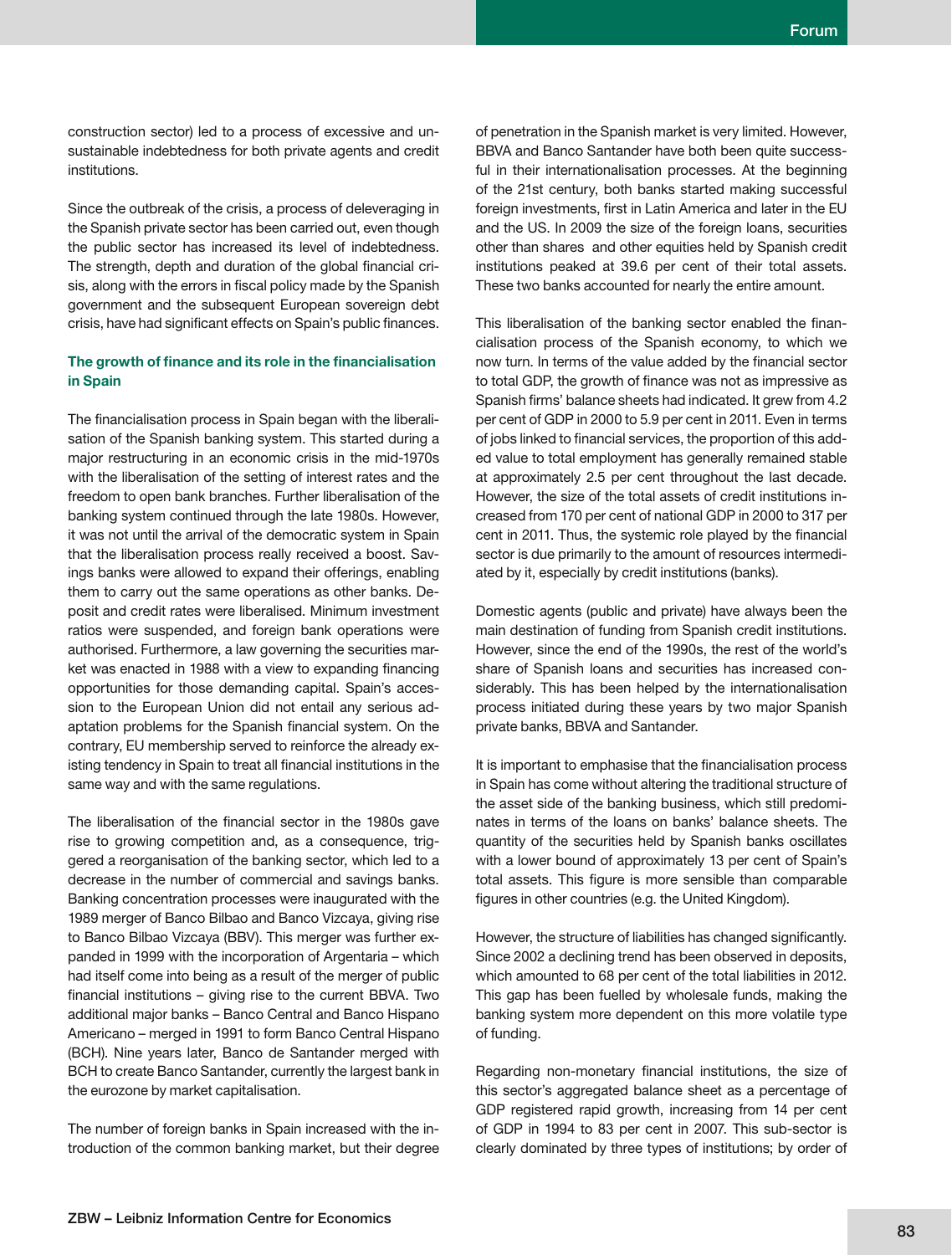relevance, they are as follows: asset securitisation vehicles, portfolio investment institutions and issuers of preference shares. In addition, the size of insurance corporations and pension funds grew considerably from five per cent in 1980 to almost 35 per cent in 2011 (relative to GDP).

Another relevant indicator to measure the degree of financialisation of the Spanish economy is the activity of the Spanish stock exchange market. The turnover of shares grew exponentially from 16.3 per cent of GDP in 1996 to 159 per cent in 2007. This growth was mainly due to the privatisation of formerly state-owned companies, the internationalisation of Spanish corporations and the lengthy period of general economic expansion, which was accompanied by a lax monetary policy. It is worth mentioning that the banking sector itself took advantage of this expansion: whereas it accounted for 22 per cent of all traded shares in 1991, by 2008 this sector accounted for close to 35 per cent of traded shares.

The financialisation process that has developed in the Spanish economy has resulted in the intense growth of financial liabilities (debt). Since the late 1990s, the private sector, which mainly consists of financial institutions and non-financial corporations, rapidly increased its borrowing (see Figure 1). At the onset of the crisis in 2007, the outstanding liabilities on the balance sheets of financial institutions and non-financial corporations amounted to 410 and 381 per cent of Spanish GDP respectively. In comparison, the size of households' liabilities was much lower, at 89 per cent of GDP.

These data show that the process of borrowing in the Spanish economy was not led or fuelled by the household sector but rather by financial institutions and non-financial corporations. In other words, it was not private consumption or the purchases of houses that drove the financialisation process in Spain but the increase in investments financed via external funding and the development of the financial sector.

The crisis has led to a process of deleveraging in the Spanish economy. The only exception to this process is the central government, whose liabilities increased by 39 percentage points relative to GDP between 2007 and 2011 (rising from 47.8 to 86.8 per cent). The most remarkable change was observed in non-financial corporations, whose liabilities fell 65 percentage points relative to GDP in this period (from 381.2 per cent to 316 per cent). It is important to emphasise that this fall in the (relative) size of the liabilities took place in the context of a deep recession. Indeed, between 2008 and 2011 Spanish GDP fell by 1.3 percentage points. Consequently, the aforementioned drop in the debt ratios of non-financial corporations was not due to greater economic activity but to a substantial fall in the absolute values of the liabilities of different agents.

### Figure 1



Source: Own calculations based on Bank of Spain, Boletín Estadístico, Financial Accounts of the Spanish Economy.

#### **Current account imbalances, capital flows and debt-led growth**

Academic and policy debates since the onset of the crisis have analysed the role of capital inflows into Spain with respect to the origin, effects and transmission of the crisis in the Spanish economy. As a whole, the EMU has presented an external balance close to equilibrium. However, member countries have had different external positions, with some of them having persistent surpluses (e.g. Germany, Luxembourg, the Netherlands and Finland) and others having persistent deficits (e.g. Portugal, Spain and Greece). Various hypotheses have tried to explain these imbalances, which have increased since the beginning of the third EMU stage.

The first hypothesis points to a process of convergence among peripheral and core eurozone countries.<sup>2</sup> When the single currency was introduced and the exchange rate risk disappeared, capital flows from core to peripheral eurozone countries increased, as investors sought higher profitability via the catching-up process. In parallel, Southern European countries boosted their expectations of future growth, which reinforced their attractiveness to foreign capital sources. In the process of economic and financial integration deep within the EMU, France, Germany and the Netherlands served as intermediaries between global financial markets and Southern European countries.<sup>3</sup> The positive effects of the introduc-

<sup>2</sup> See A. Belke, C. Dreger: Current account imbalances in the euro area: Does catching-up explain the development, in: Review of International Economics, Vol. 21, No. 1, 2013, pp. 6-17 and the references therein.

<sup>3</sup> See R. Chen, G.M. Milesi-Ferretti, T. Tressel: External Imbalances in the Eurozone, in: Economic Policy, Vol. 28, No. 73, 2013, pp. 103-142.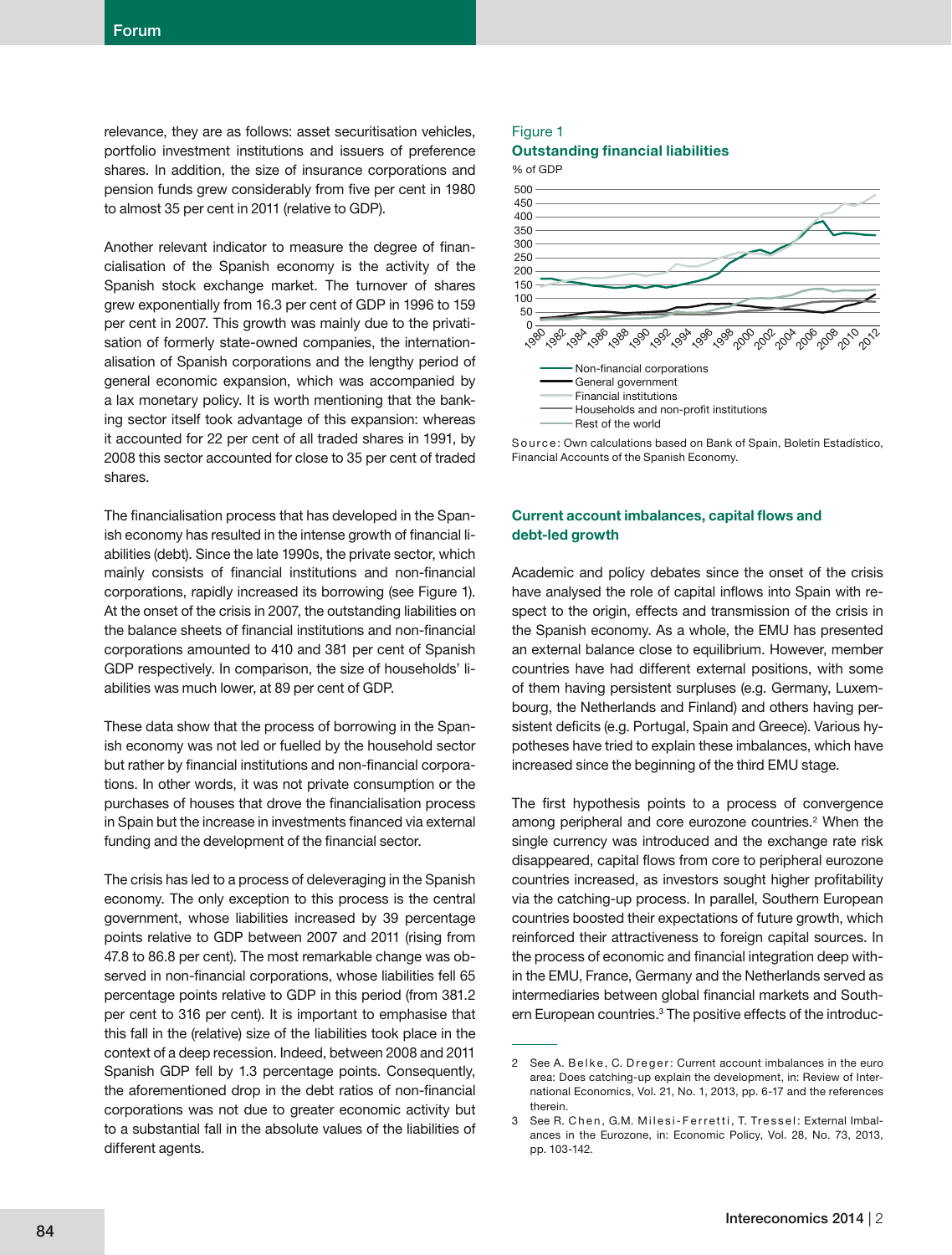#### Figure 2



net, billion euros



tion of the euro are as follows: it eliminated exchange rate risk, decreased uncertainty, achieved relative homogeneity among the financial markets of those EMU countries that have both a high degree of sophistication and institutional quality, and it encouraged capital flows towards the Southern European economies. These effects have created diverging imbalances in the external positions of EMU countries.

Another hypothesis to explain the presence and persistence of external imbalances in EMU countries emphasises the economic growth strategies of these countries.<sup>4</sup> The combination of a neo-mercantilist export-led growth strategy in some member countries and a debt-led growth strategy in others enabled the growth and persistence of the current account imbalances in some member countries of the euro area (see Figure 2). The emergence and increase of these European imbalances during the single currency period indicates that the current economic and policy structures in the eurozone need to be reformed to avoid these persistent imbalances and the risk they represent to the functioning of the EMU.

#### Table 1 **Labour costs and productivity (total economy)**

|      | Unit labour cost<br>(annual growth) |         |       | Labour compensa-<br>tion per unit labour<br>input<br>(annual growth) | Labour productiv-<br>ity per unit labour<br>input<br>(annual growth) |         |  |
|------|-------------------------------------|---------|-------|----------------------------------------------------------------------|----------------------------------------------------------------------|---------|--|
|      | Spain                               | Germany | Spain | Germany                                                              | Spain                                                                | Germany |  |
| 1995 | 2.45                                | 2.09    | 3.66  | 4.83                                                                 | 0.69                                                                 | 2.68    |  |
| 1996 | 2.92                                | 0.14    | 3.87  | 2.42                                                                 | 0.92                                                                 | 2.28    |  |
| 1997 | 2.03                                | $-1.26$ | 2.08  | 1.26                                                                 | 0.05                                                                 | 2.55    |  |
| 1998 | 2.07                                | 0.19    | 1.59  | 1.46                                                                 | $-0.47$                                                              | 1.27    |  |
| 1999 | 1.97                                | 0.87    | 1.86  | 1.56                                                                 | $-0.11$                                                              | 0.69    |  |
| 2000 | 2.70                                | 0.09    | 2.76  | 3.24                                                                 | 0.05                                                                 | 3.14    |  |
| 2001 | 2.99                                | $-0.02$ | 3.15  | 2.78                                                                 | 0.16                                                                 | 2.80    |  |
| 2002 | 2.96                                | 0.24    | 3.26  | 1.94                                                                 | 0.29                                                                 | 1.69    |  |
| 2003 | 3.14                                | 0.76    | 3.54  | 1.77                                                                 | 0.38                                                                 | 1.01    |  |
| 2004 | 2.61                                | $-0.84$ | 2.95  | 0.46                                                                 | 0.33                                                                 | 1.31    |  |
| 2005 | 3.58                                | $-1.07$ | 3.86  | 0.28                                                                 | 0.28                                                                 | 1.37    |  |
| 2006 | 3.10                                | $-2.45$ | 4.07  | 1.18                                                                 | 0.94                                                                 | 3.73    |  |
| 2007 | 3.87                                | $-1.53$ | 5.57  | 0.70                                                                 | 1.64                                                                 | 2.26    |  |
| 2008 | 5.54                                | 2.10    | 6.46  | 2.14                                                                 | 0.87                                                                 | 0.04    |  |
| 2009 | 1.26                                | 6.73    | 3.83  | 3.58                                                                 | 2.54                                                                 | $-2.95$ |  |
| 2010 | $-1.70$                             | $-1.87$ | 0.17  | 0.29                                                                 | 1.90                                                                 | 2.20    |  |
| 2011 | $-1.50$                             | 0.88    | 0.69  | 2.71                                                                 | 2.22                                                                 | 1.82    |  |
| 2012 | $-3.21$                             | 2.75    | 0.44  | 3.29                                                                 | 3.77                                                                 | 0.53    |  |

Source: OECD.

In the Spanish case, the capital inflows from abroad helped establish a debt-led growth strategy, leading to the emergence of a bubble in the residential construction industry, which has close ties to the Spanish financial system. These capital inflows exerted upward pressure on prices and wages in the Spanish economy, which had a correspondingly negative impact on productivity growth. With the elimination of exchange rates as an adjustment mechanism due to the adoption of a single currency, the divergence between domestic and foreign prices (wages)was reflected in a loss of competitiveness with respect to the core economies of the eurozone (see Table 1).

#### **Final remarks on the crisis: the Spanish experience**

The global financial crisis, and particularly the EU sovereign debt crisis, has shown the unsustainability of the current intra-EU imbalances. In the case of Spain, we have discussed several hypotheses which try to explain the origin, depth and intensity of the financial crisis, which has proven to be more intense and longer-lasting there than in much of the rest of the European Union. First, the Spanish economy was more

<sup>4</sup> See E. Hein: The crisis of finance-dominated capitalism in the euro area, deficiencies in the economic policy architecture, and deflationary stagnation policies, in: Journal of Post Keynesian Economics, Vol. 36, No. 2, 2013-14, pp. 325-354.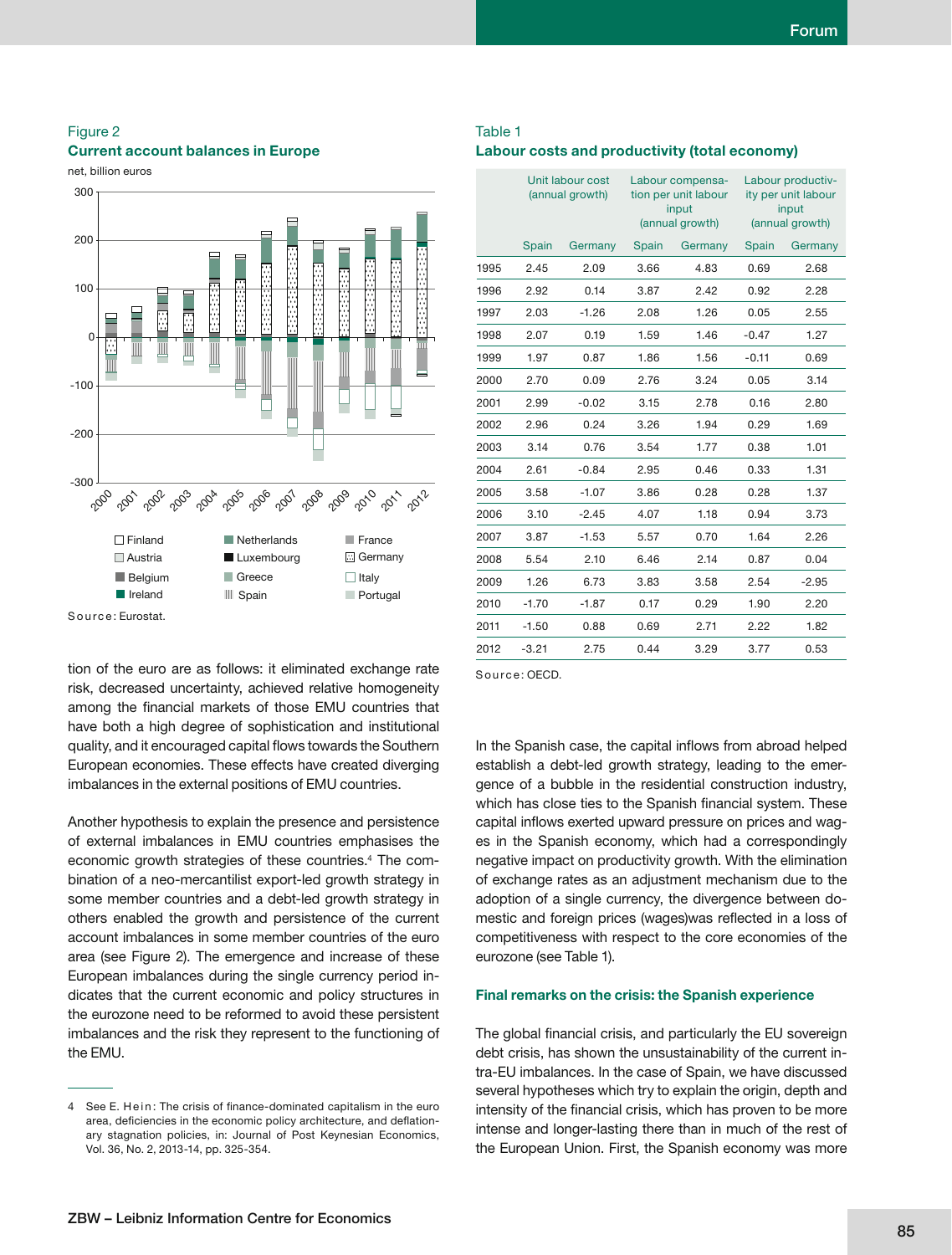### Table 2

#### **Selected macroeconomic variables for Spain**

|      | Government 10-year<br>debt interest rate (EMU<br>convergence criterion) (1) | Net savings rate<br>(% of net disposable ment gross debt<br>income) $(2)$ | General govern-<br>(% of GDP) (1) | General govern-<br>ment net lending/<br>borrowing (1) | Inflation differentials<br>(Spanish minus German<br>consumer inflation<br>based on HICP) (3) | Net debt-to-income<br>ratio, after taxes, of non-<br>financial corporations (1) |
|------|-----------------------------------------------------------------------------|---------------------------------------------------------------------------|-----------------------------------|-------------------------------------------------------|----------------------------------------------------------------------------------------------|---------------------------------------------------------------------------------|
| 1995 | 11.27                                                                       | 9.95                                                                      | 63.3                              | $-7.2$                                                |                                                                                              |                                                                                 |
| 1996 | 8.74                                                                        | 9.68                                                                      | 67.4                              | $-5.5$                                                |                                                                                              |                                                                                 |
| 1997 | 6.40                                                                        | 8.60                                                                      | 66.1                              | $-4.0$                                                | 0.4                                                                                          |                                                                                 |
| 1998 | 4.83                                                                        | 7.21                                                                      | 64.1                              | $-3.0$                                                | 1.2                                                                                          |                                                                                 |
| 1999 | 4.73                                                                        | 7.02                                                                      | 62.4                              | $-1.3$                                                | 1.6                                                                                          |                                                                                 |
| 2000 | 5.53                                                                        | 6.14                                                                      | 59.4                              | $-1.0$                                                | 2.1                                                                                          |                                                                                 |
| 2001 | 5.12                                                                        | 5.91                                                                      | 55.6                              | $-0.6$                                                | 0.9                                                                                          | 639.11                                                                          |
| 2002 | 4.96                                                                        | 5.83                                                                      | 52.6                              | $-0.3$                                                | 2.2                                                                                          | 640.17                                                                          |
| 2003 | 4.12                                                                        | 6.68                                                                      | 48.8                              | $-0.3$                                                | 2.1                                                                                          | 669.65                                                                          |
| 2004 | 4.10                                                                        | 5.20                                                                      | 46.3                              | $-0.1$                                                | 1.3                                                                                          | 756.94                                                                          |
| 2005 | 3.39                                                                        | 4.75                                                                      | 43.2                              | 1.3                                                   | 1.5                                                                                          | 1021.57                                                                         |
| 2006 | 3.78                                                                        | 3.90                                                                      | 39.7                              | 2.4                                                   | 1.8                                                                                          | 1286.57                                                                         |
| 2007 | 4.31                                                                        | 4.03                                                                      | 36.3                              | 2.0                                                   | 0.5                                                                                          | 2233.75                                                                         |
| 2008 | 4.37                                                                        | 7.76                                                                      | 40.2                              | $-4.5$                                                | 1.3                                                                                          | 2049.45                                                                         |
| 2009 | 3.98                                                                        | 12.19                                                                     | 54.0                              | $-11.1$                                               | $-0.4$                                                                                       | 1322.67                                                                         |
| 2010 | 4.25                                                                        | 7.86                                                                      | 61.7                              | $-9.6$                                                | 0.8                                                                                          | 1055.22                                                                         |
| 2011 | 5.44                                                                        | 6.79                                                                      | 70.5                              | $-9.6$                                                | 0.6                                                                                          | 1014.99                                                                         |
| 2012 | 5.85                                                                        | 4.42                                                                      | 86.0                              | $-10.6$                                               | 0.3                                                                                          | 856.23                                                                          |

Sources: (1) Eurostat; (2) AMECO; (3) own calculations based on Eurostat.

highly dependent on the international financial market. In Spain, the recourse to external sources of capital to finance investments led to a skyrocketing increase in the volume of external debt. This increase was mainly due to the banking system and non-financial companies, which used external borrowing to continue financing property promoters and households' mortgages. This high level of external debt made the Spanish economy particularly vulnerable to monetary and financial shocks when the international financial crisis struck.5

A second point to be highlighted has to do with the fiscal policy strategy<sup>6</sup> followed by the Spanish government both in the years prior to the financial crisis as well as during the first years of it. In the years before the crisis, when the economy was still booming, an expansionary fiscal policy was implemented (see Table 2); this policy was mainly based on

cutting direct taxes and increasing expenditures. Had the government opted for a countercyclical policy, the external debt would not have increased so dramatically and overall economic growth would have been more sustainable for the country.

Moreover, just after the onset of the crisis, the Spanish government implemented an expansionary fiscal policy. As a consequence of this policy measure, when Spain entered recession in the second half of 2008, it had a fiscal deficit equal to 4.2 per cent of its GDP. If this countercyclical strategy had not been followed, Spain would have entered the recession with a 1.2 per cent surplus. Additionally, the fiscal policy strategy pursued by the Spanish government, which was marked by cutting taxes, was not effective. On the one hand, it was based on the policy instruments with the lowest fiscal multipliers. On the other hand, even if the private sector received higher disposable incomes, people's negative expectations led them to increase savings, to the detriment of aggregate demand. Finally, Spanish administration in general suffers from a problem of coordination between the central government, which represents 52 per cent of total public expenditures, and the sub-national governments composed of regional and local administrations, which represent the re-

<sup>5</sup> See J. Ferreiro, F. Serrano: The Economic Crisis in Spain: Contagion Effects and Distinctive Factors, in: P. Arestis, M. Sawyer (eds.): The Euro Crisis, International Papers in Political Economy, Palgrave Macmillan, United Kingdom, 2013, pp. 235-268.

<sup>6</sup> F. Serrano: The Spanish fiscal policy during the 'great recession', in: Journal of Post Keynesian Economics, Vol. 32, No. 3, 2010, pp. 371- 387.